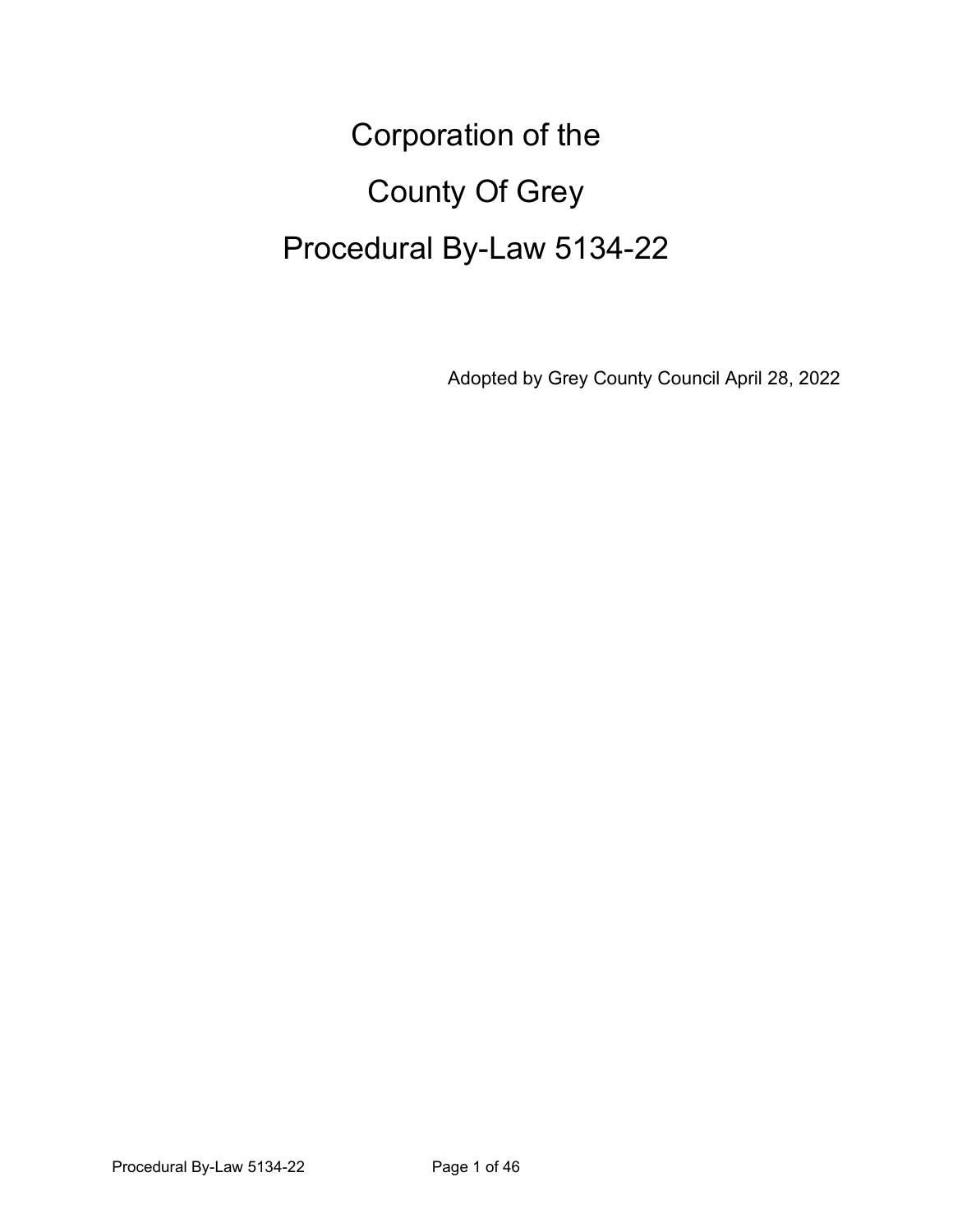### **Table of Contents**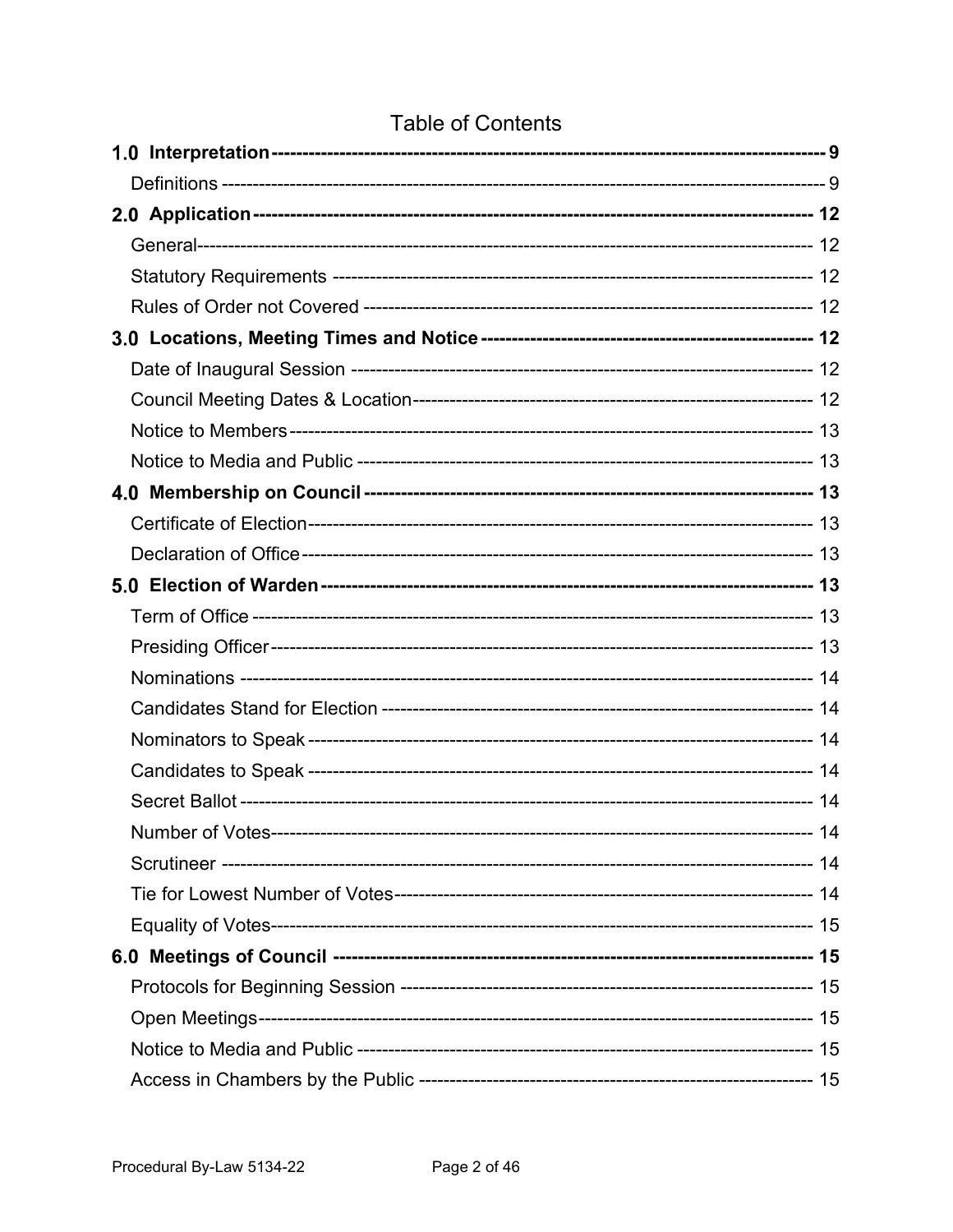| 11.0 |  |
|------|--|
|      |  |
|      |  |
|      |  |
|      |  |
| 12.0 |  |
|      |  |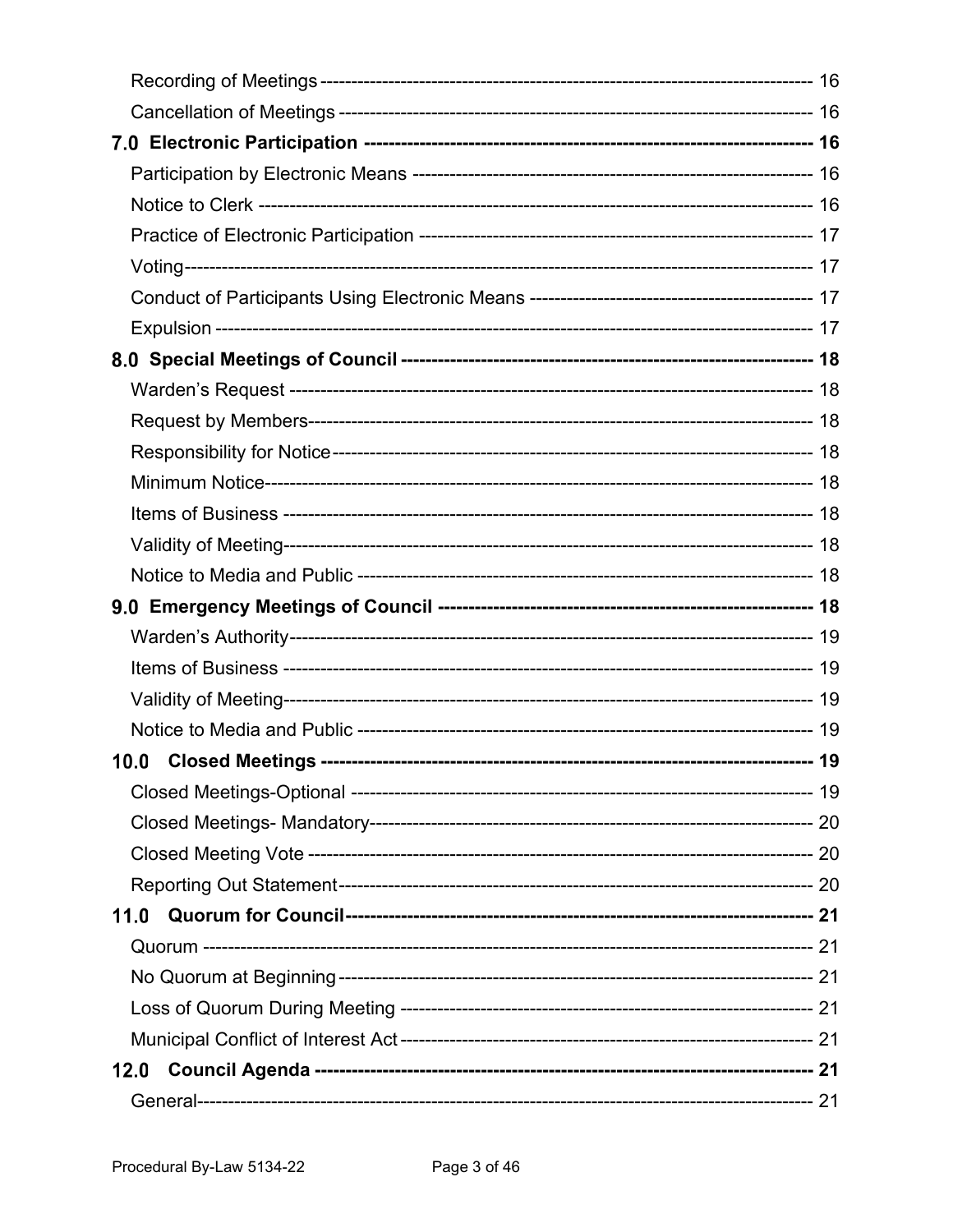| 13.0 |  |
|------|--|
|      |  |
|      |  |
| 14.0 |  |
|      |  |
|      |  |
|      |  |
|      |  |
| 15.0 |  |
|      |  |
|      |  |
|      |  |
|      |  |
|      |  |
|      |  |
| 16.0 |  |
|      |  |
|      |  |
| 17.0 |  |
|      |  |
|      |  |
|      |  |
|      |  |
| 18.0 |  |
|      |  |
|      |  |
|      |  |
|      |  |
| 19.0 |  |
|      |  |
|      |  |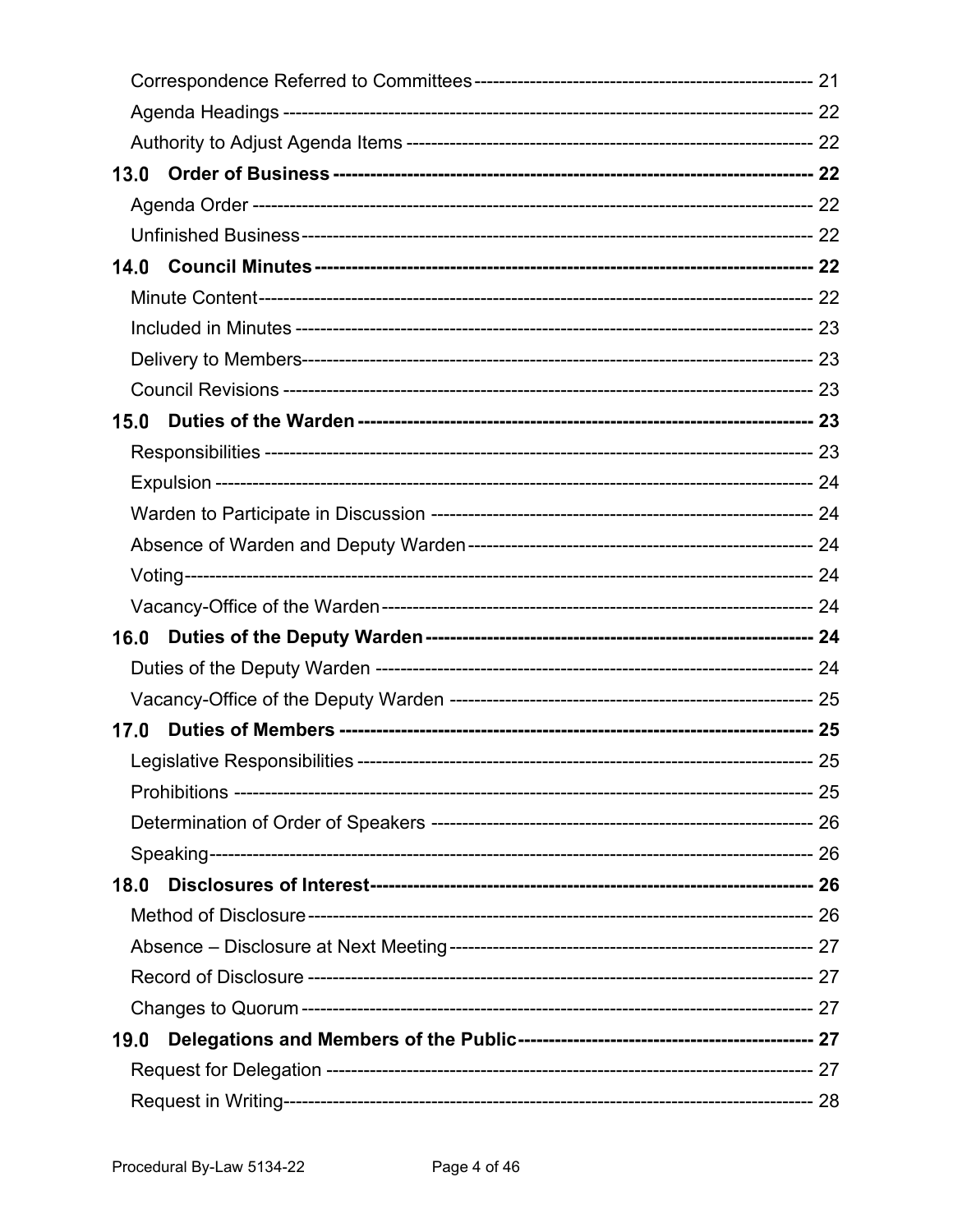| 21.0 |  |
|------|--|
|      |  |
|      |  |
|      |  |
|      |  |
|      |  |
|      |  |
|      |  |
|      |  |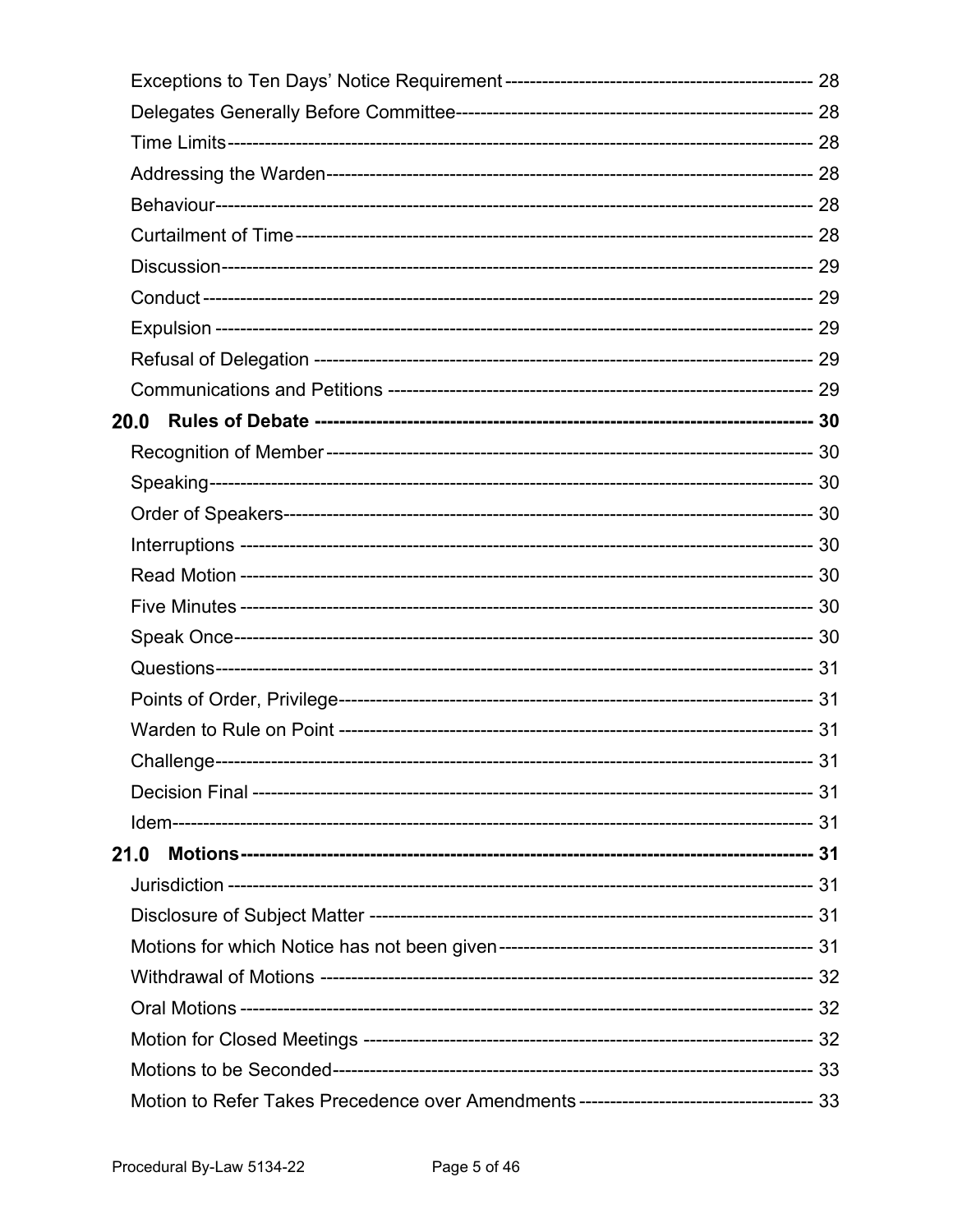| 23.0 |  |
|------|--|
|      |  |
|      |  |
|      |  |
| 24.0 |  |
|      |  |
|      |  |
|      |  |
|      |  |
|      |  |
|      |  |
|      |  |
|      |  |
|      |  |
|      |  |
|      |  |
|      |  |
|      |  |
| 25.0 |  |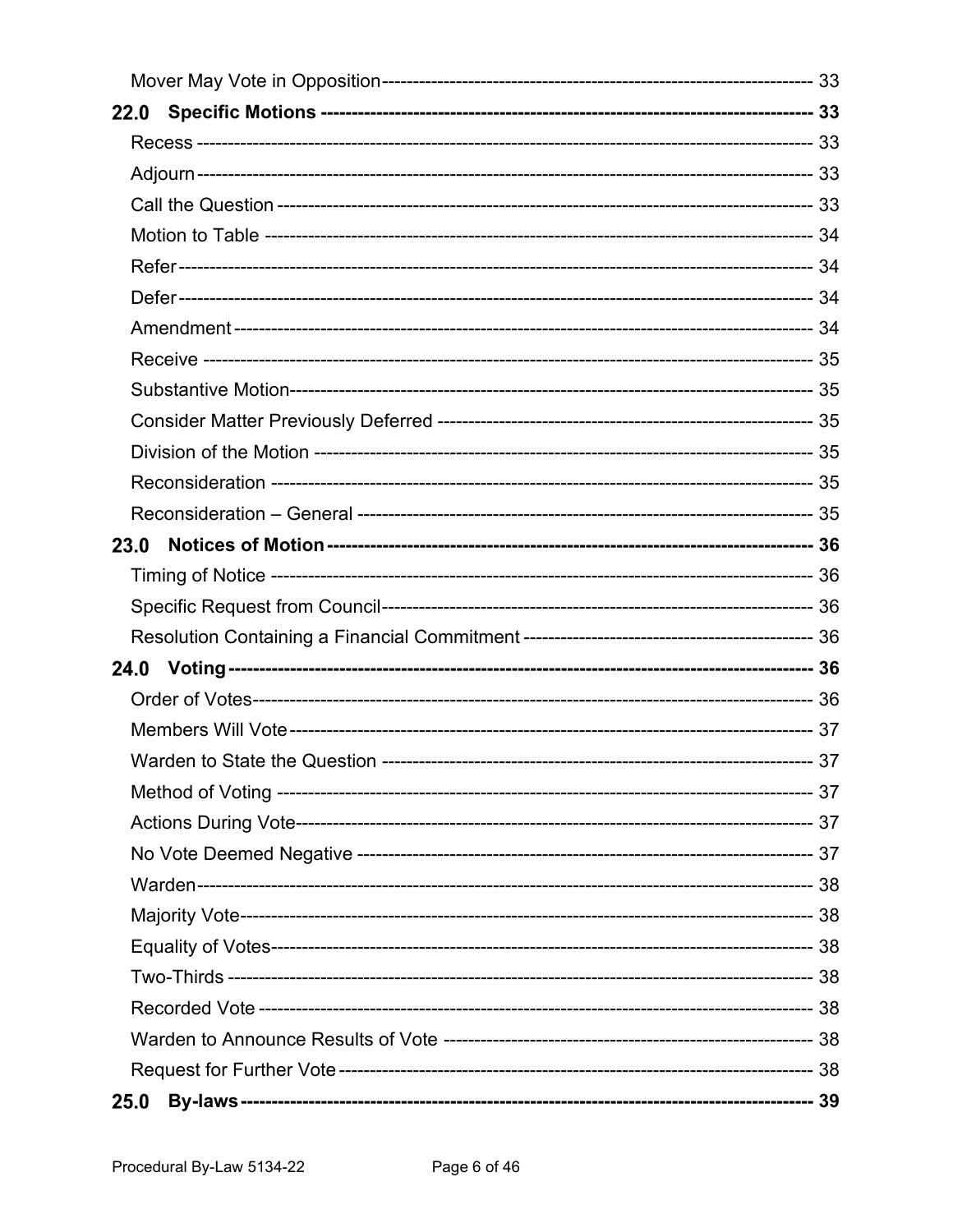| 26.0 |                                                                                         |  |
|------|-----------------------------------------------------------------------------------------|--|
|      |                                                                                         |  |
|      |                                                                                         |  |
|      |                                                                                         |  |
|      |                                                                                         |  |
|      |                                                                                         |  |
|      |                                                                                         |  |
|      |                                                                                         |  |
|      |                                                                                         |  |
|      |                                                                                         |  |
|      |                                                                                         |  |
|      |                                                                                         |  |
|      |                                                                                         |  |
|      |                                                                                         |  |
|      |                                                                                         |  |
|      | Sub Committee and Advisory Committee Appointments ---------------------------------- 42 |  |
|      |                                                                                         |  |
|      |                                                                                         |  |
|      |                                                                                         |  |
|      |                                                                                         |  |
|      |                                                                                         |  |
|      |                                                                                         |  |
|      |                                                                                         |  |
|      |                                                                                         |  |
|      |                                                                                         |  |
|      |                                                                                         |  |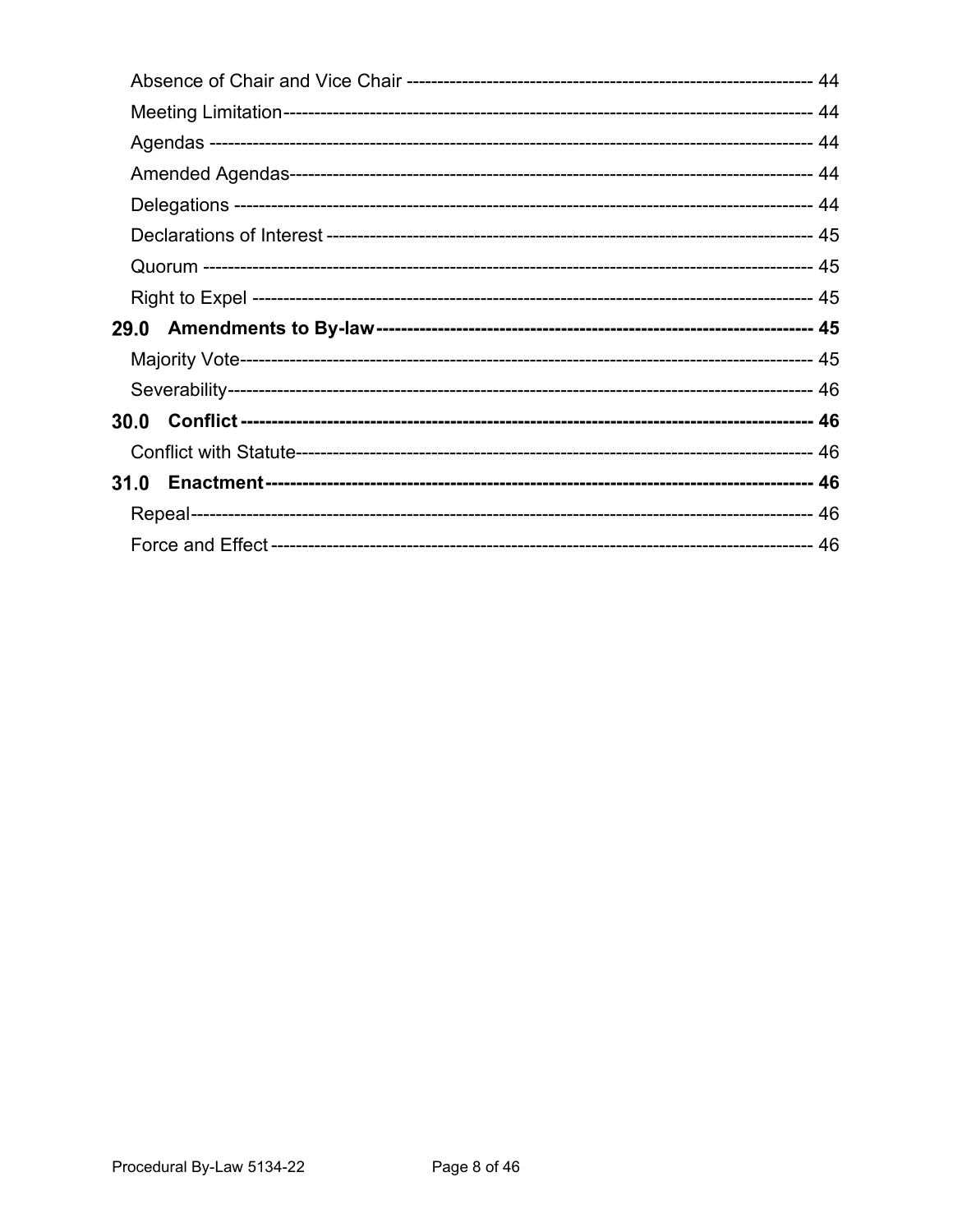## Corporation of the County Of Grey

## By-Law Number 5134-22

## A By-Law to Govern the Proceedings of Council And its Committees

WHEREAS Section 238 of The Municipal Act, 2001 as amended provides that a Council will pass a procedure by-law for governing the calling, place and proceedings of meetings;

NOW THEREFORE THE COUNCIL OF THE COPRORATION OF THE COUNTY OF GREY HEREBY ENACTS AS FOLLOWS:

#### <span id="page-8-0"></span> $1.0$ Interpretation

#### <span id="page-8-1"></span>**Definitions**

- $1.1$ In this By-law,
	- "Act" means the Municipal Act, 2001 S.O. 2001, c25, as amended, replaced or re-enacted from time to time.
	- "Alternate Member" means the Member from the same lower tier municipality and in the case of the Warden it will mean Deputy Warden.
	- "CAO" means the person appointed as the Chief Administrative Officer of the Corporation of the County of Grey;
	- "Chair" means the person presiding at a Meeting;
	- "Clerk" means the person appointed as the Clerk of the Corporation of the County of Grey;
	- "Closed Meeting" means a meeting, or portion of a meeting, closed to the general public as defined in Subsection 10 of this By-law
	- "Committee" means any subcommittee, advisory committee, ad hoc committee or task force established by Council;
	- "Committee of the Whole" means all of the Members Present at Council sitting in committee;
	- i) "Committee Chair" means the person who is appointed as the Chair of a Committee;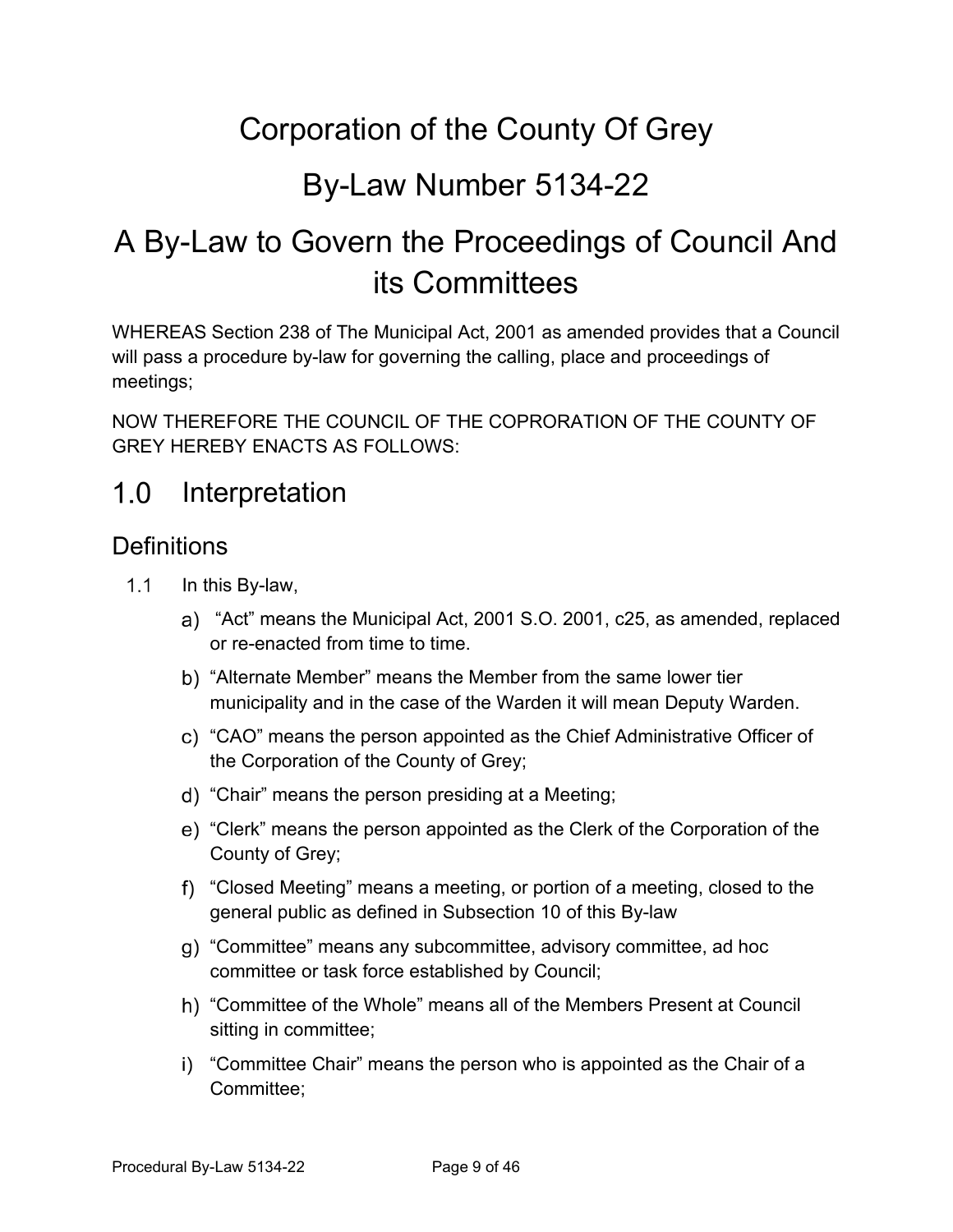- "Committee Vice Chair" means the person appointed as the Vice Chair of a Committee;
- **"**Conflict of Interest" means an interest as defined in the *Municipal Conflict of Interest Act.*
- "Consent Agenda" means items placed in a section on the agenda that is used to adopt items with one motion as opposed to discussing and voting on each item individually as outlined in Section 27.2
- m) "Council" means the Council of the Corporation of the County of Grey;
- n) "County" means the Corporation of the County of Grey;
- "Debate" means a discussion to put forth reasons for or against, in which a difference of opinion is expressed.
- "Director" means the person appointed as Director of the Corporation of the County of Grey;
- "Delegate" means the presenter for the Delegation in attendance at Council or Committee;
- "Delegation" means an address to Council or a Committee at the request of a person wishing to speak;
- "Deputy Warden" means the most immediate Past Warden. In the event there is no Member who previously held the office of Warden, a Deputy Warden will be elected;
- "Electronic Means" means a method of participation in a meeting as described in section 7.
- "Emergency Meeting" means a Meeting of Council called pursuant to Section 9 of this By-law;
- "In writing" will mean handwritten, typewritten or electronically displayed;
- "Majority vote" means an affirmative vote of more than one-half of the Members Present and voting;
- "Meeting" means a meeting of Council or a Committee where:
	- i) A quorum of members is present, and
	- Members discuss or otherwise deal with any matter in a way that materially advances the business or decision-making of the Council or Committee.
- $\gamma$ ) "Member" as it relates to Council and committees means a councillor of the Corporation of the County of Grey and for other Committees as defined in 1.2 (g) will mean a person elected or appointed to the Committee;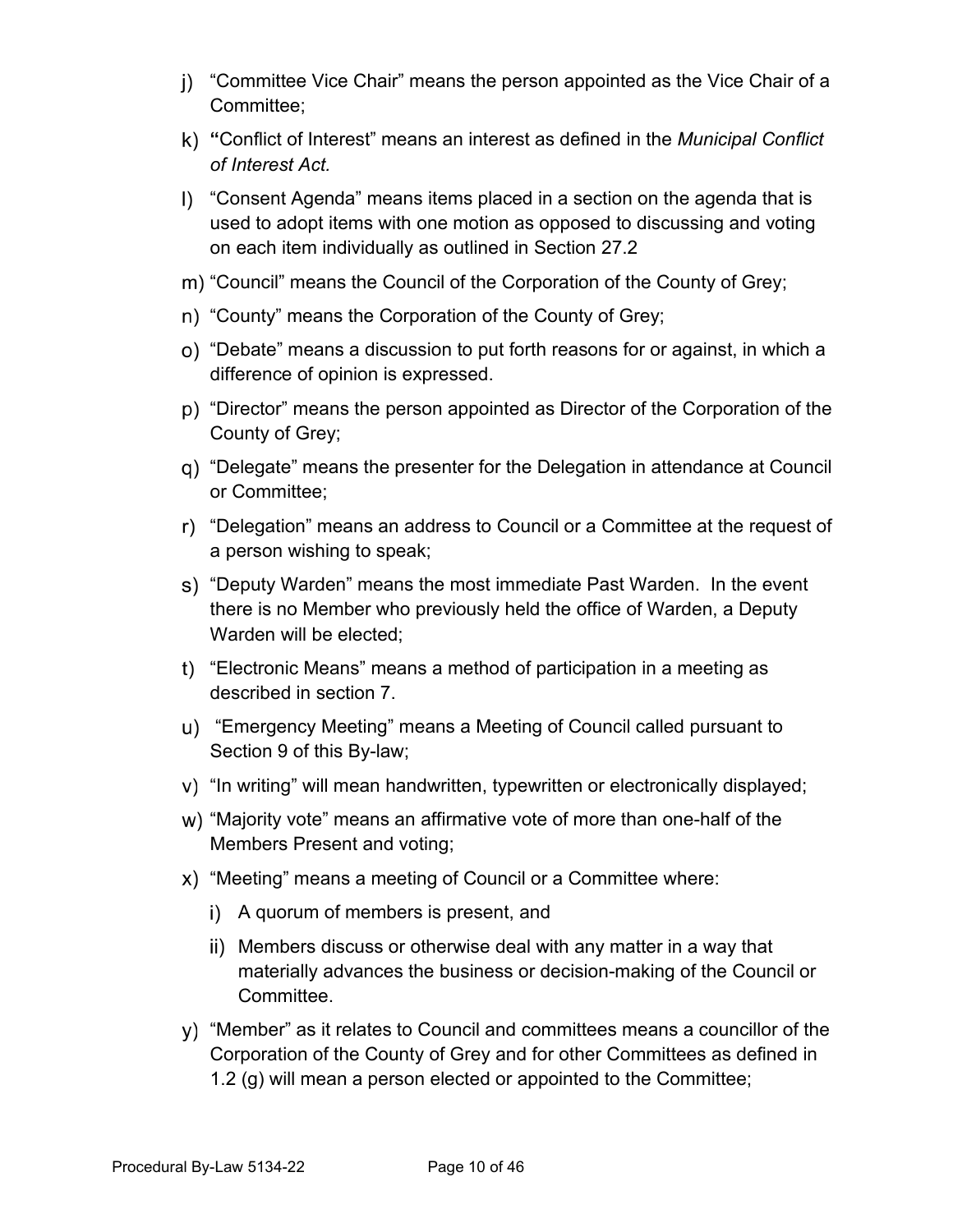- "Motion to defer" means a motion to delay consideration of a matter until later in the same Meeting or at a future Meeting of Council or a Committee;
- aa) "Motion to receive" means a motion to acknowledge the particular item, report or recommendation under consideration and to have it placed in the records of Council with no additional action being taken;
- bb) "Motion to refer" means a motion to dispose of a question under consideration, with or without any proposed amendment, in order to seek consideration by, and, if deemed desirable, one or more reports from any designated Committee, body or official;
- "Motion to table" means a motion to postpone without setting a definite date as to when the matter will be considered again;
- dd) "Past Warden" means the Member who most recently held the office of Warden prior to the incumbent Warden;
- "Point of order" means a question by a Member with the view of calling attention to any issue relating to the Procedural By-law or the conduct of Council's business or in order to assist the Member in understanding Council's procedures, making an appropriate motion, or understanding the effect of a motion;
- "Point of privilege or personal privilege" means a question by a Member who believes that another Member has spoken disrespectfully towards that Member or another Member or who considers that their integrity or that of a Member or County official has been impugned or questioned by the Member;
- gg) "Present" means physically in attendance at the Meeting or present through Electronic Means.
- hh) "Presentation" means an address to Council or Committee at the request of Council, a Committee or staff;
- ii) "Quorum" as it relates to Council and its Committees will consist of more than 50% of the applicable Members except in circumstances referred to in Sections 11.4, 18.4 and 28.20 of this By-law in which event the quorum will be as determined by Sections 11.4, 18.4 and 28.20.
- ji) "Recorded vote" means a written record of the name and vote of every Member voting on the matter or question and is weighted in accordance with the County of Grey Act, 1993 other than motions that require a twothirds vote;
- kk) "Registry" means a registry maintained by the municipality for the purposes of disclosures of pecuniary interest by Members indicating the general nature of the disclosure;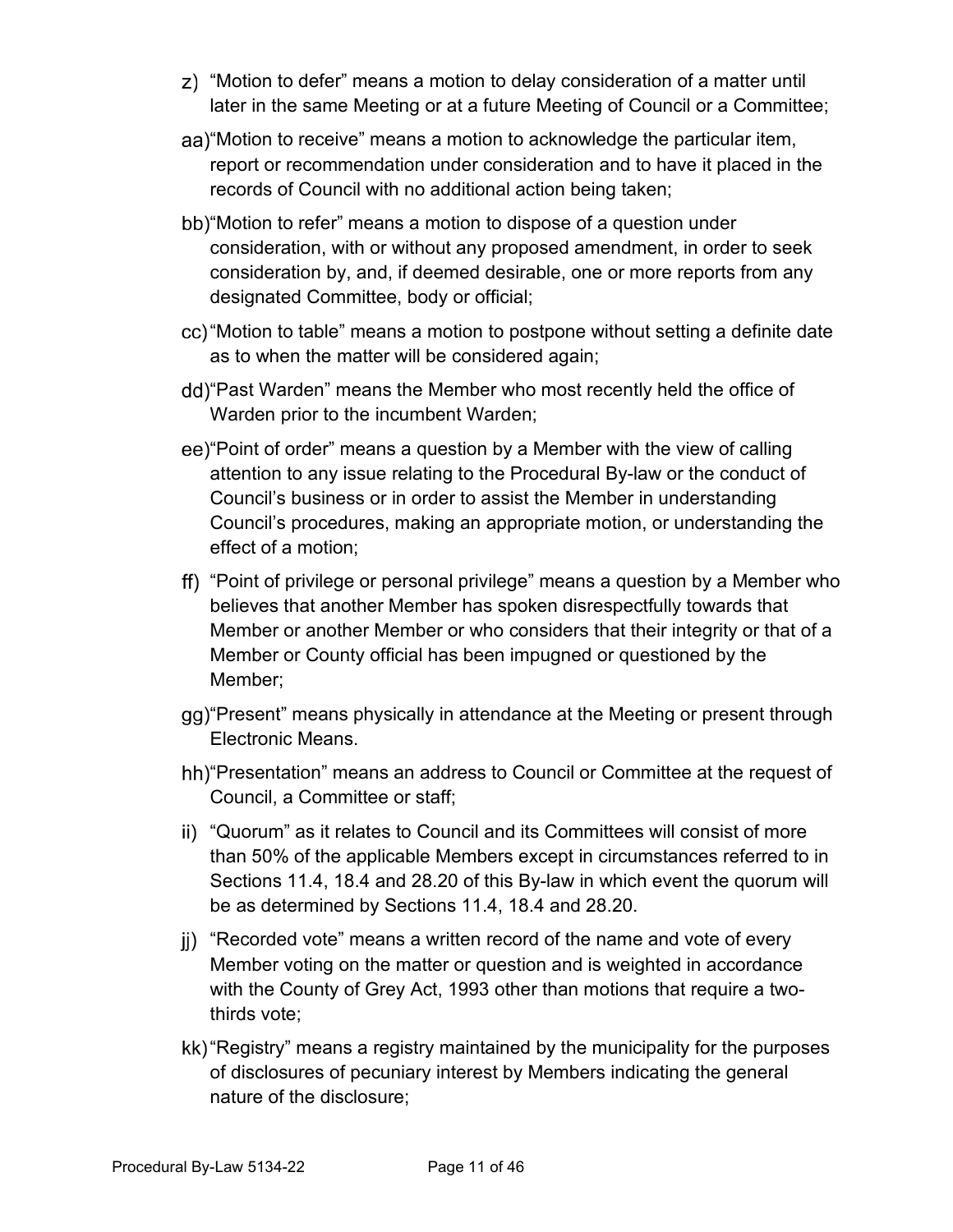- "Resolution" means the decision of Council or Committee on any motion;
- mm) "Special Meeting" means a Meeting of Council called pursuant to Section 8.1 or 8.2 of this By-law;
- "Two-thirds vote" means an affirmative vote of at least two-thirds of the Members Present but not a Recorded Vote; and
- "Warden" means the person who is elected or acclaimed the head of Council.

#### <span id="page-11-0"></span>2.0 Application

#### <span id="page-11-1"></span>General

 $2.1$ The rules of procedure set out in this By-law will govern all proceedings of Council, Committee of the Whole and its Committees. Any part or parts of this By-law may be suspended if agreed upon by Two-thirds vote.

#### <span id="page-11-2"></span>Statutory Requirements

 $2.2$ Notwithstanding anything in this By-law, where Council or a Committee convenes for the purpose of holding a hearing as required by any statute, the provisions of the statute and the Statutory Powers Procedure Act, as applicable, will govern the proceedings.

#### <span id="page-11-3"></span>Rules of Order not Covered

 $2.3$ All points of order or procedure not provided for in this By-law will be decided in accordance with Robert's Rules of Order. The Clerk may be called upon to provide advice regarding procedural matters following which the Chair will submit the ruling without Debate.

#### <span id="page-11-4"></span> $3.0$ Locations, Meeting Times and Notice

#### <span id="page-11-5"></span>Date of Inaugural Session

 $3.1$ Council will, in accordance with this By-law, hold its first Meeting on the first Tuesday in December at 7:30 PM.

#### <span id="page-11-6"></span>Council Meeting Dates & Location

 $3.2$ Council will meet on established meeting dates and times. Meetings of Council will be held at the Council Chambers at the County Administration Building in the City of Owen Sound, or in such other location as may be determined by the Warden. Should all Members participate electronically, the Meeting shall be deemed to be held at the County Administration Building. When the meetings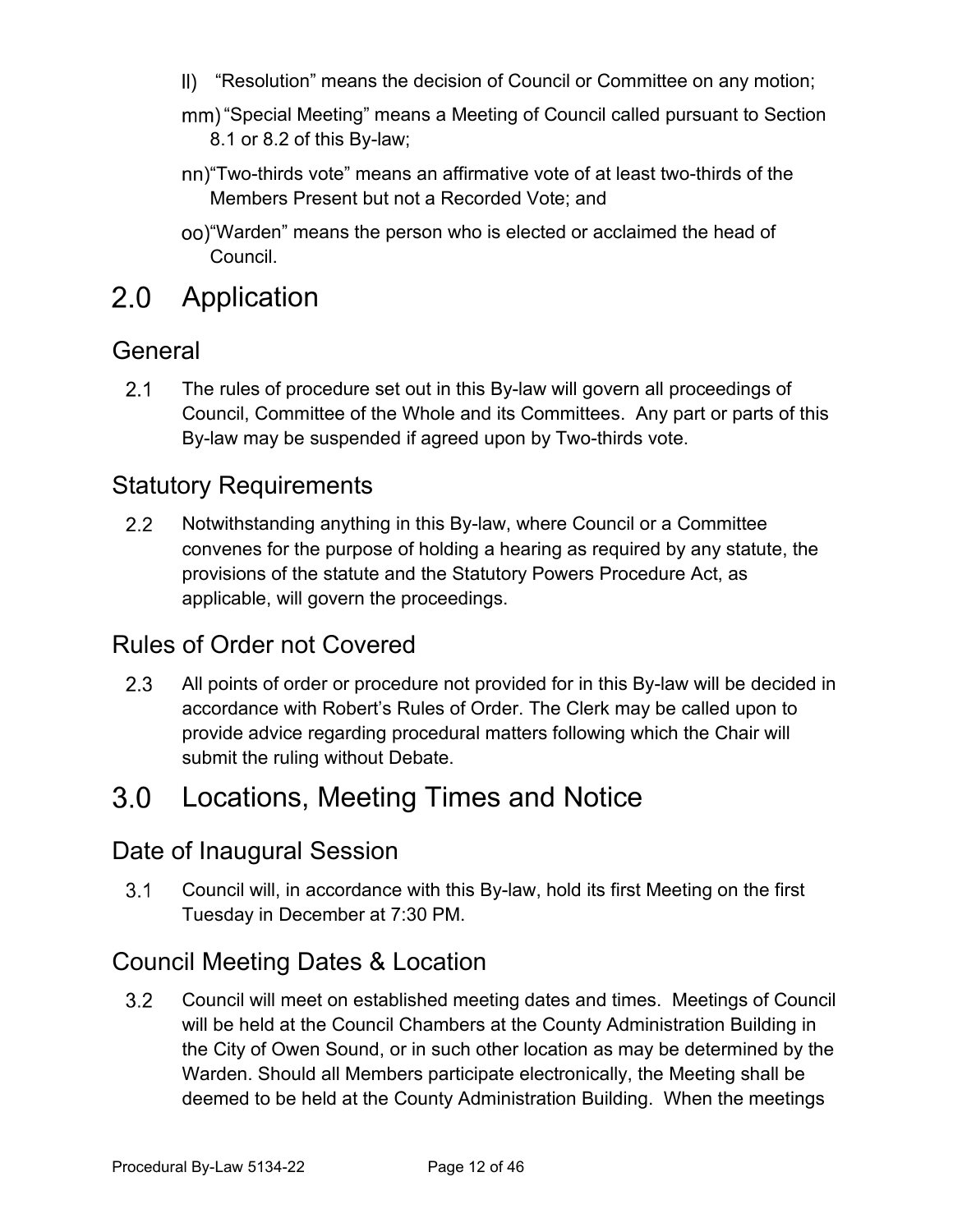are physically open to the public, livestreaming of the meeting is considered to be for convenience and increased access and the meeting shall not be required to pause or end if issues with the livestream arise.

#### <span id="page-12-0"></span>Notice to Members

 $3.3$ Notice of Meetings including agendas, minutes and supporting documentation will be sent to the Members by electronic mail, regular mail, or courier. Notice may also be provided by telephone or personal contact in case of an emergency.

#### <span id="page-12-1"></span>Notice to Media and Public

 $3.4$ Notice of Meetings will be given to the public by posting agendas on the County's website. Notice of Meetings will be posted as soon as practical after being established by Council. Agendas will be posted at least three days prior to the Meeting and in the event an agenda is amended it will be reposted with a notation advising that the agenda has been amended and indicating the item(s) amended.

#### <span id="page-12-2"></span> $4.0$ Membership on Council

#### <span id="page-12-3"></span>Certificate of Election

 $4.1$ No person will take a seat on Council until the Clerk has received their certificate of election from the clerk of the lower tier municipality as established by Section 232(4) of the Act.

#### <span id="page-12-4"></span>Declaration of Office

 $4.2$ In accordance with the provisions of Section 232(1) of the Act, no person will take a seat on Council until the person takes the declaration of office in the form established for that purpose.

### <span id="page-12-5"></span>Election of Warden

#### <span id="page-12-6"></span>Term of Office

 $5.1$ The term of office of the Warden will be one year.

#### <span id="page-12-7"></span>Presiding Officer

 $5.2$ The election of the Warden will be conducted by the Clerk.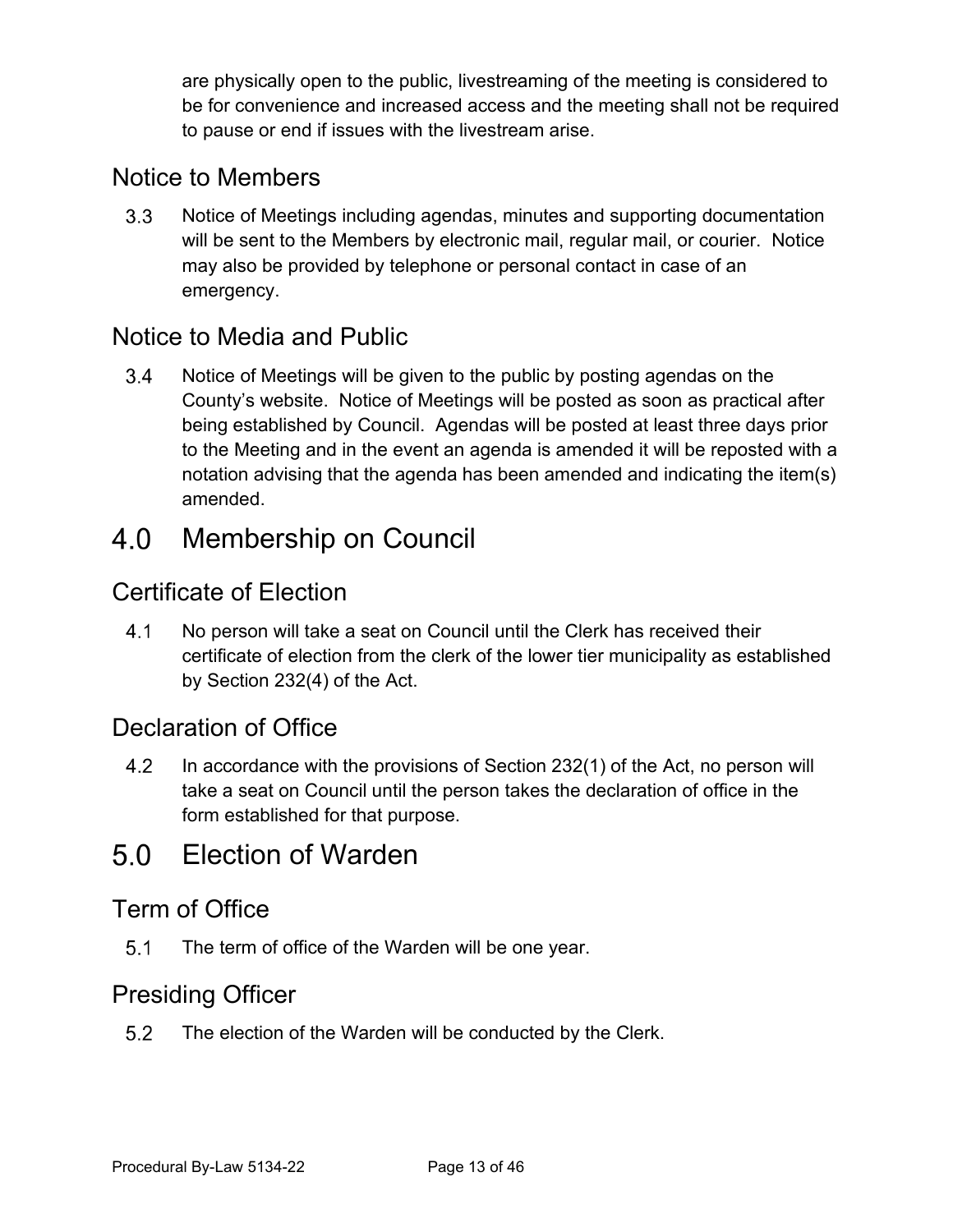#### <span id="page-13-0"></span>**Nominations**

 $5.3$ Nominations will be received in writing by the Clerk until noon seven (7) days prior to the Inaugural Session. The Nominations must include the mover, seconder, and candidate's name. The year of a municipal election, nominations will be received until noon in writing seven (7) days prior to the Inaugural session.

#### <span id="page-13-1"></span>Candidates Stand for Election

5.4 At the Inaugural Session, the Clerk or presiding officer will determine the willingness of each candidate nominated to stand for election.

#### <span id="page-13-2"></span>Nominators to Speak

 $5.5$ Each mover and seconder of those candidates who stand for election will be entitled to speak once in support of their candidate. The speaking order will be that of the order in which nominations were received by the Clerk. Each speaker will be given a maximum of five minutes.

#### <span id="page-13-3"></span>Candidates to Speak

 $5.6$ Each candidate who stands for election may make a Presentation to Council, not to exceed five minutes in duration.

#### <span id="page-13-4"></span>Secret Ballot

 $5.7$ The election of the Warden will be by secret ballot under the authority and direction of the Clerk or other presiding officer. The Voting may occur by secret ballot or anonymous electronic poll.

#### <span id="page-13-5"></span>Number of Votes

 $5.8$ Pursuant to the provisions of the Act, each Member of Council will have one vote for the purpose of election of the Warden. There will be no announcement of the number of votes cast for any candidate.

#### <span id="page-13-6"></span>Scrutineer

5.9 The CAO and Clerk will be scrutineers by virtue of their office. In addition, each candidate will select a scrutineer. Should a secret electronic poll be used, no scrutineers shall be used.

#### <span id="page-13-7"></span>Tie for Lowest Number of Votes

If no candidate for Warden receives a majority of the votes cast, the candidate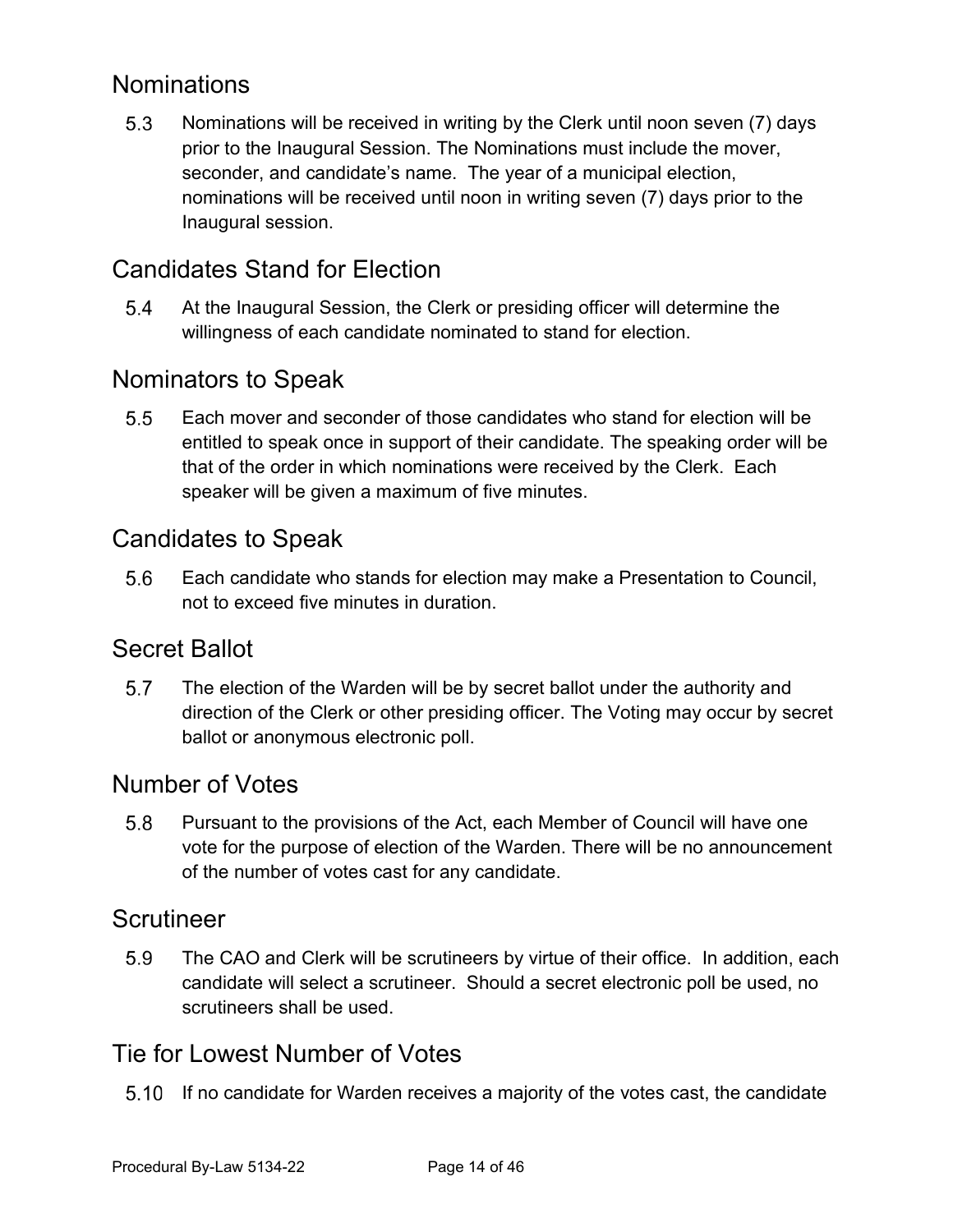receiving the fewest votes will be eliminated from the next secret ballot. In the case of a tie for the fewest votes, there will be a second vote of the candidates that tied to determine which candidate will be eliminated from the ballot.

### <span id="page-14-0"></span>Equality of Votes

5.11 In the case of an equality of votes for Warden, the successful candidate will be determined by the Clerk or presiding officer placing the names of the candidates who received an equal number of votes, on equal size pieces of paper in a box and one name will be drawn by a person named by the Clerk. The successful candidate will be the one whose name is drawn.

#### <span id="page-14-1"></span> $6.0$ Meetings of Council

#### <span id="page-14-2"></span>Protocols for Beginning Session

 $6.1$ At the time appointed, when a Quorum is Present, the Clerk will call Council to Order and all Members, staff, and the public attending the Meeting in person will remain standing while the Warden assumes the Chair.

#### <span id="page-14-3"></span>Open Meetings

 $6.2$ All regular, Emergency, and Special Meetings of Council will be open to the public unless the subject matter to be considered relates to those items outlined in Section 10.

Notwithstanding the above, at the discretion of the Clerk, Meetings may not be physically opened for the public to attend in person. If the meeting is not physically opened to the public, the Clerk shall ensure that members of the public have a reasonable opportunity to hear all proceedings of the Meeting through Electronic Means, except for those parts of the Meeting that are closed to the public.

#### <span id="page-14-4"></span>Notice to Media and Public

6.3 Notice for closed Meetings of Council will be posted as soon as practical after being established on the County's website. Agendas and supporting documentation will be posted as soon as practical prior to the Meeting and in the event an agenda is amended, it will be re-posted with a notation advising that the agenda has been amended.

#### <span id="page-14-5"></span>Access in Chambers by the Public

6.4 With the exception of the Inaugural Meeting, no person but a Member or support staff will be allowed to come within the Bar of Council during a Meeting of Council without permission of the Warden or Council.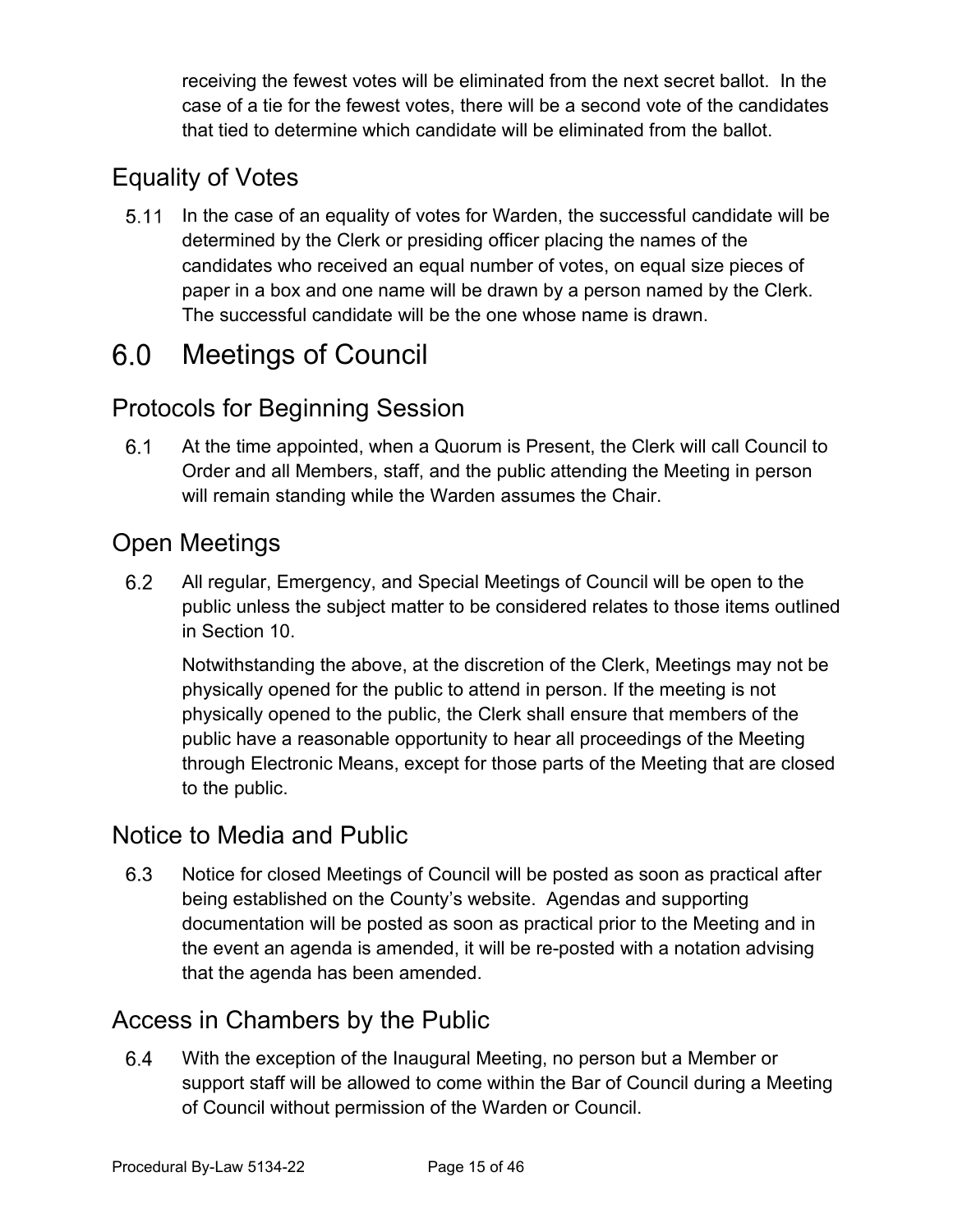### <span id="page-15-0"></span>Recording of Meetings

6.5 County Council meetings may be audio/video recorded by the County in order to provide greater availability of Council discussions and decisions to the public. These may be posted on the County's website.

### <span id="page-15-1"></span>Cancellation of Meetings

 $6.6$ Where Quorum is not present within fifteen (15) minutes after the time fixed for the meeting, the Clerk shall record the names of the Members of Council present and the meeting shall be adjourned and in consultation with the Warden, make arrangements to reschedule the meeting to an alternate time, date and/or location.

#### <span id="page-15-2"></span> $7.0$ Electronic Participation

#### <span id="page-15-3"></span>Participation by Electronic Means

- $7.1$ During a Meeting:
	- a) Members may participate through Electronic Means, including any meeting or part thereof that is closed to the public;
	- a Member participating in a Meeting by Electronic Means shall be considered to be present and counted toward quorum and provided with all rights and considerations as any Member participating in person; and
	- when all Members are participating by Electronic Means, the Meeting is deemed to be held at the Grey County Administration Building.
- $7.2$ Clerk authorized to establish Electronic Means for participation

The Clerk shall be authorized, in consultation with the Chair to determine the appropriate technology to provide for Electronic Means of participation in each Meeting, provided that it allows for the following to occur simultaneously:

- a) each participant may hear any person authorized to speak,
- b) each participant entitled to speak may indicate to the Chair that they desire to speak, and
- c) provides for public access as set out in section 6.2, if necessary,

and it may, at the discretion of the Clerk, include the ability for videoconferencing between participants. The Clerk shall, for the purposes of this section, be considered a participant in the meeting.

#### <span id="page-15-4"></span>Notice to Clerk

 $7.3$ Requests by Members to participate in a meeting by Electronic Means should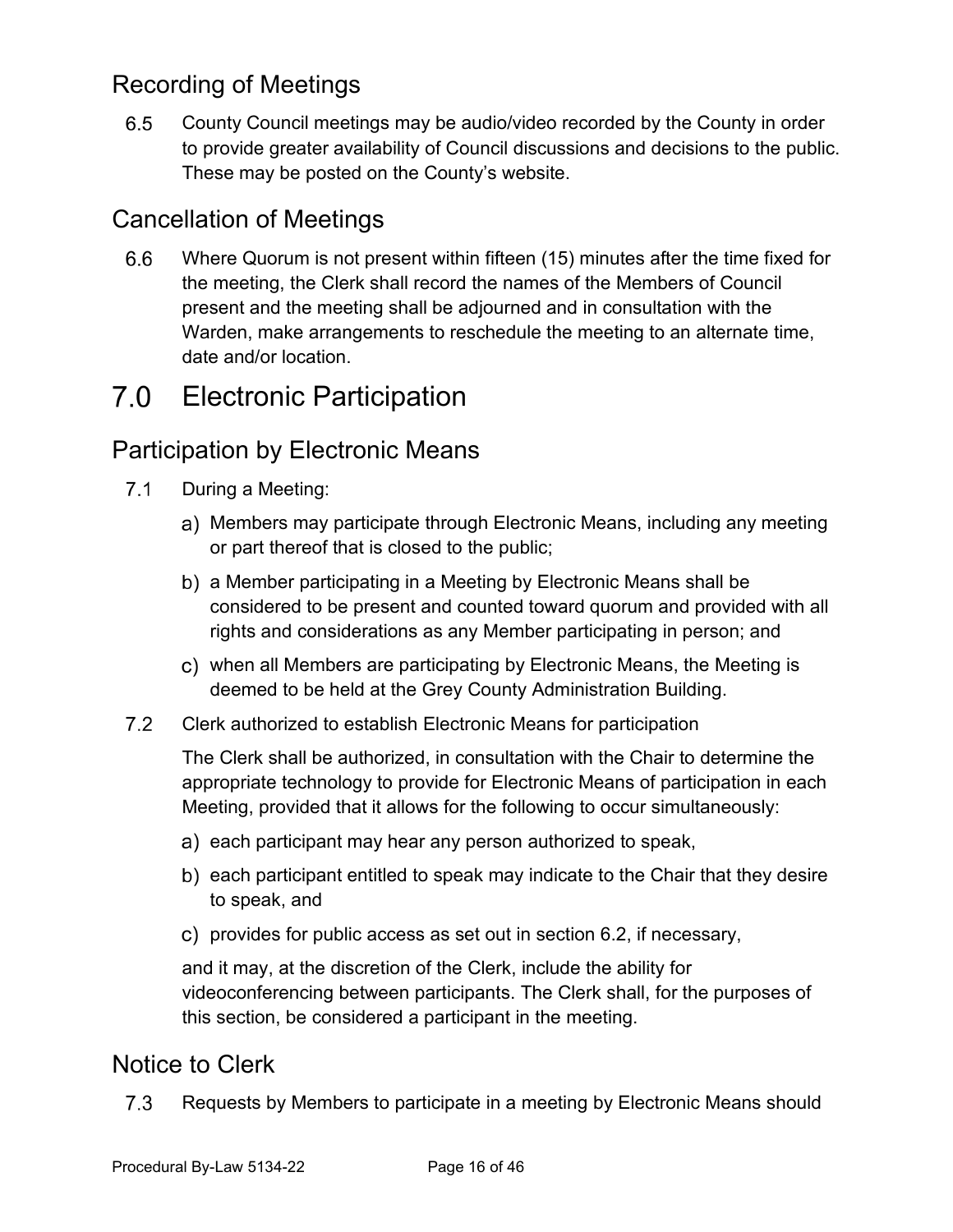be made to the Clerk at least 72 hours prior to the meeting.

#### <span id="page-16-0"></span>Practice of Electronic Participation

- $7.4$ The following practices will be followed when a Member participates in a meeting by Electronic Means:
	- a) Any Member participating in a Meeting by Electronic Means shall be available at least fifteen (15) minutes before the meeting to assist staff in establishing the electronic connection; and
	- b) Any Member participating by Electronic Means will mute the electronic device when not speaking; and
	- The Chair will canvass Members participating by Electronic Means about their intention to speak to a matter on the floor and will notify each Member when it is their turn to speak; and
	- After putting a motion to a vote, any Member participating by Electronic Means will be required to identify how they wish to vote; and
	- A Member participating by Electronic Means shall inform the Chair of their intentions to leave the meeting either on a temporary or permanent basis; and
	- f) In the case of a loss of connection, or any other connection issue which impedes the ability of a Member to participate in a Meeting in real time, the Member shall be solely responsible to attempt to reconnect to the Meeting.

#### <span id="page-16-1"></span>Voting

 $7.5$ The Chair may, with the consent of the Meeting, enact such rules as may be necessary to provide for the conduct of voting in a Meeting held in whole or part through Electronic Means, including the adoption of motions on unanimous consent, which once adopted shall supersede the rules on voting set out in section 24.4 of this By-law.

#### <span id="page-16-2"></span>Conduct of Participants Using Electronic Means

7.6 No person shall disrupt any Electronic Means used for participation by any person at a Meeting, nor use any Electronic Means to disrupt a Meeting or harass any person participating in a Meeting, and the Chair may expel or exclude from that Meeting any person who does so.

#### <span id="page-16-3"></span>Expulsion

 $7.7$ Where the Chair has the authority to expel or exclude a person from a Meeting, and that person is participating by Electronic Means, the Chair may direct that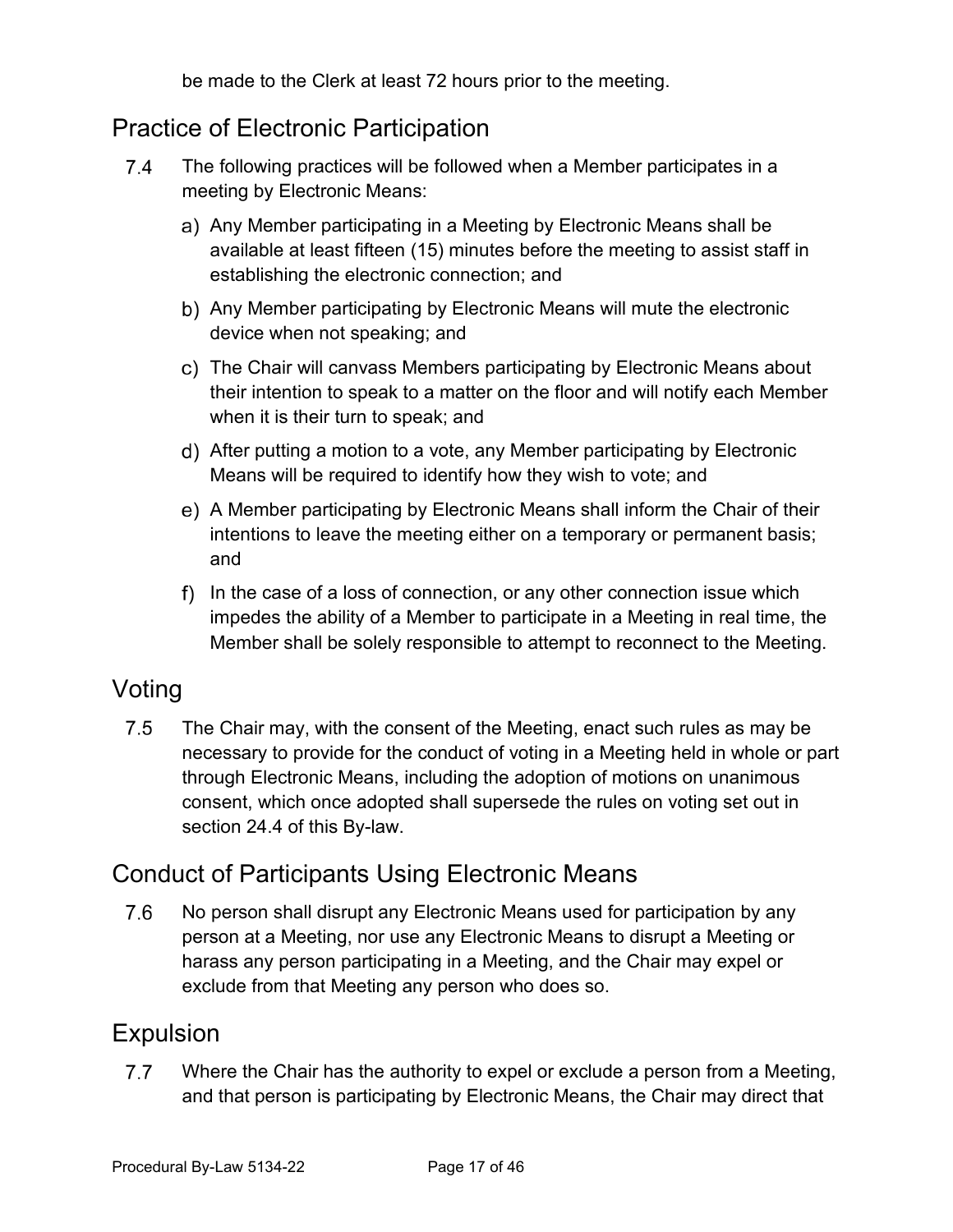the person's ability to participate through Electronic Means be partially or wholly restricted so that the person may not speak to the Meeting and, if videoconferencing is provided for that Meeting, not be visible to the Meeting.

#### <span id="page-17-0"></span> $8.0$ Special Meetings of Council

#### <span id="page-17-1"></span>Warden's Request

 $8.1$ The Warden may at any time summon a Special Meeting.

#### <span id="page-17-2"></span>Request by Members

 $8.2$ The Clerk will, upon receipt of a written petition of the majority of the Members, call a Special Meeting for the purpose and time mentioned in the petition.

#### <span id="page-17-3"></span>Responsibility for Notice

8.3 The office of the Clerk will provide all Members with at least forty-eight hours' notice of a Special Meeting.

#### <span id="page-17-4"></span>Minimum Notice

8.4 Minimum Notice will consist of a telephone message to all Members followed by an electronic notice and agenda.

#### <span id="page-17-5"></span>Items of Business

8.5 The only business to be dealt with at a Special Meeting is that which is identified in the notice of the Meeting.

#### <span id="page-17-6"></span>Validity of Meeting

 $8.6$ The lack of receipt of a notice or of an agenda for a Special Meeting by any Member will not affect the validity of the Meeting or any action taken at or as a result of discussions made at said meeting.

#### <span id="page-17-7"></span>Notice to Media and Public

8.7 Notice for Special Meetings will be posted as soon as practical after being established on the County's website. Agendas and supporting documentation will be posted as soon as practical prior to the Special Meeting and in the event an agenda is amended, it will be re-posted with a notation advising that the agenda has been amended.

#### <span id="page-17-8"></span> $9.0$ Emergency Meetings of Council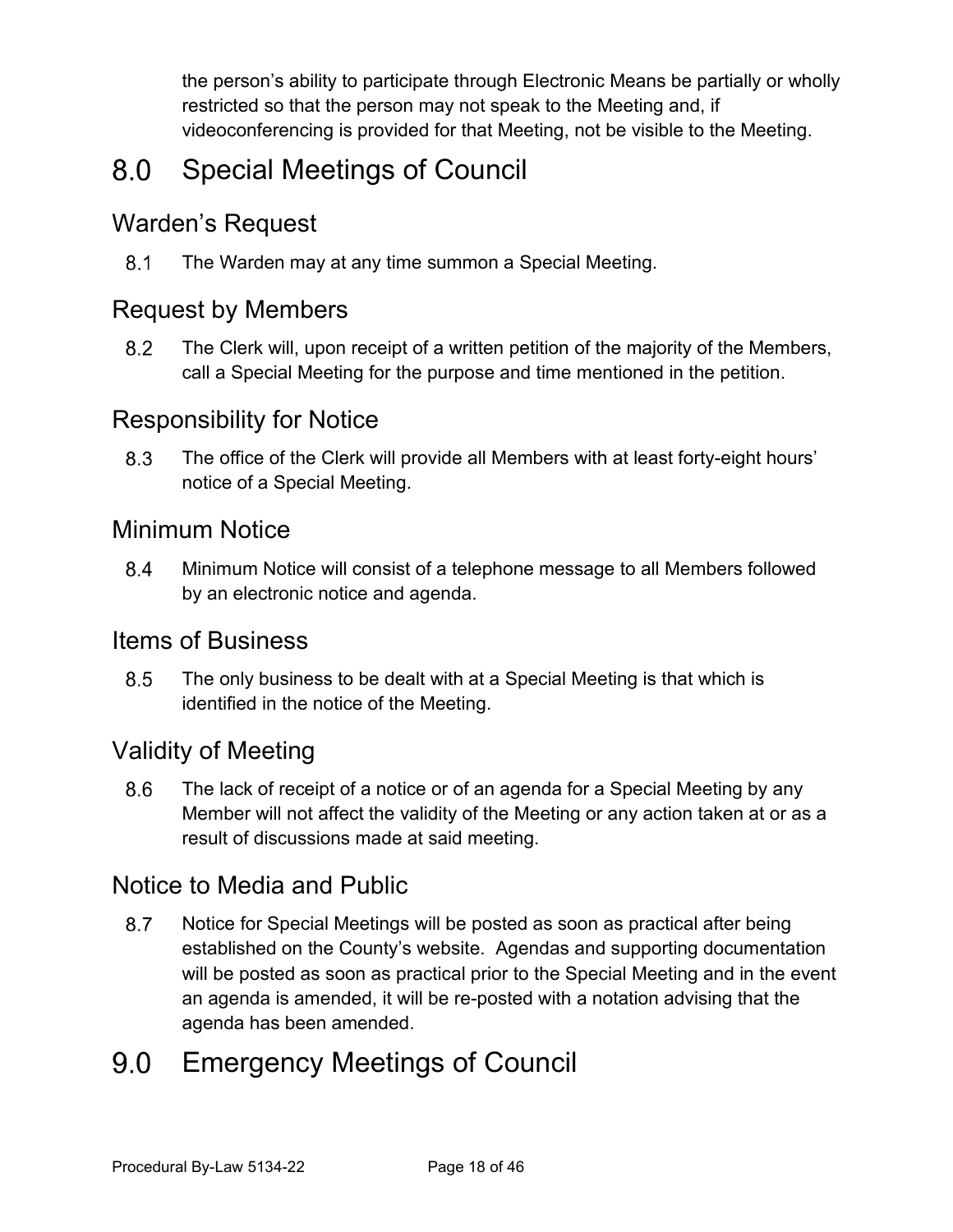#### <span id="page-18-0"></span>Warden's Authority

 $9.1$ Notwithstanding any other provision of this By-law, an Emergency Meeting may be called by the Warden without written notice to deal with an emergency or extraordinary situation, provided that an attempt has been made by the Clerk to notify the Members about the Meeting as soon as possible and in the most expedient manner available.

#### <span id="page-18-1"></span>Items of Business

 $9.2$ No business except business dealing directly with the emergency or extraordinary situation will be transacted at the Emergency Meeting.

#### <span id="page-18-2"></span>Validity of Meeting

9.3 Lack of receipt of a Notice or of an Agenda for an Emergency Meeting by any Member will not affect the validity of the Meeting or any action taken at or as a result of discussions made at said meeting.

#### <span id="page-18-3"></span>Notice to Media and Public

Notice and supporting documentation will be posted on the County's website as 9.4 soon as practical.

### <span id="page-18-4"></span>10.0 Closed Meetings

#### <span id="page-18-5"></span>Closed Meetings-Optional

- 10.1 Meetings may be closed if they relate to any of the following:
	- a) the security of the property of the municipality or local board;
	- b) personal matters about an identifiable individual, including municipal or local board employees;
	- a proposed or pending acquisition or disposition of land by the municipality or local board;
	- d) labour relations or employee negotiations;
	- e) litigation or potential litigation, including matters before administrative tribunals, affecting the municipality or local board;
	- advice that is subject to solicitor-client privilege, including communications necessary for that purpose;
	- g) a matter in respect of which a council, board, committee or other body may hold a closed Meeting under another statute,
	- h) the Meeting is held for the purpose of educating or training the Members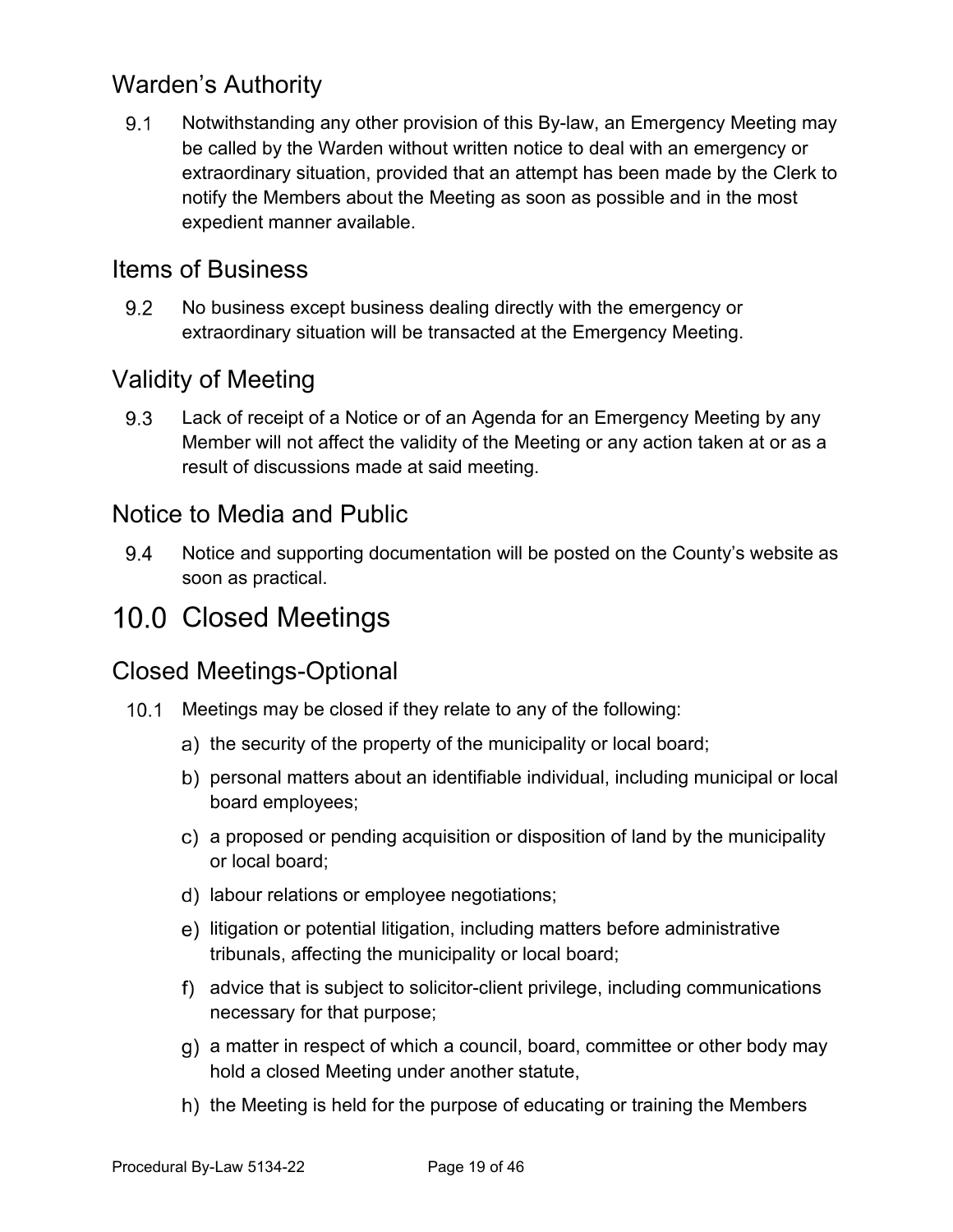and at the Meeting, no Member discusses or otherwise deals with any matter in a way that materially advances the business or decision-making of Council, local board or Committee.

- i) Information explicitly supplied in confidence to the municipality or local board by Canada, a province or territory or a Crown agency or any of them.
- A trade secret or scientific, technical, commercial, financial or labour relations information, supplied in confidence to the municipality or local board, which, if disclosed, could reasonably be expected to prejudice significantly the competitive position or interfere significantly with the contractual or other negotiations of a person, group of persons or organization.
- A trade secret or scientific, technical, commercial or financial information that belongs to the municipality or local board and has monetary value or potential monetary value.
- A position, plan, procedure, criteria or instruction to be applied to any negotiations carried on, or to be carried on, by or on behalf of the municipality or local board.

#### <span id="page-19-0"></span>Closed Meetings- Mandatory

10.2 Meeting will be closed for an ongoing investigation respecting the municipality, local board or a municipally-controlled corporation by the Ombudsman of Ontario, a locally appointed Ombudsman or an appointed closed meeting investigator. Council must also pass a resolution on how to address a closed meeting investigation report.

#### <span id="page-19-1"></span>Closed Meeting Vote

- 10.3 Pursuant to the Municipal Act, a meeting shall not be closed to the public during the taking of a vote except:
	- Where Section 10 permits or requires a meeting to be closed to the public; and
	- b) The vote is for a procedural matter or for giving directions or instructions to officials, employees, or agents of the municipality or committee of the County, or person retained by or under contract with the County.

#### <span id="page-19-2"></span>Reporting Out Statement

Upon returning to Open session from a Closed session, the Chair shall issue a statement confirming the general nature of the business conducted in Closed Session. The reporting out statement shall be included in the open session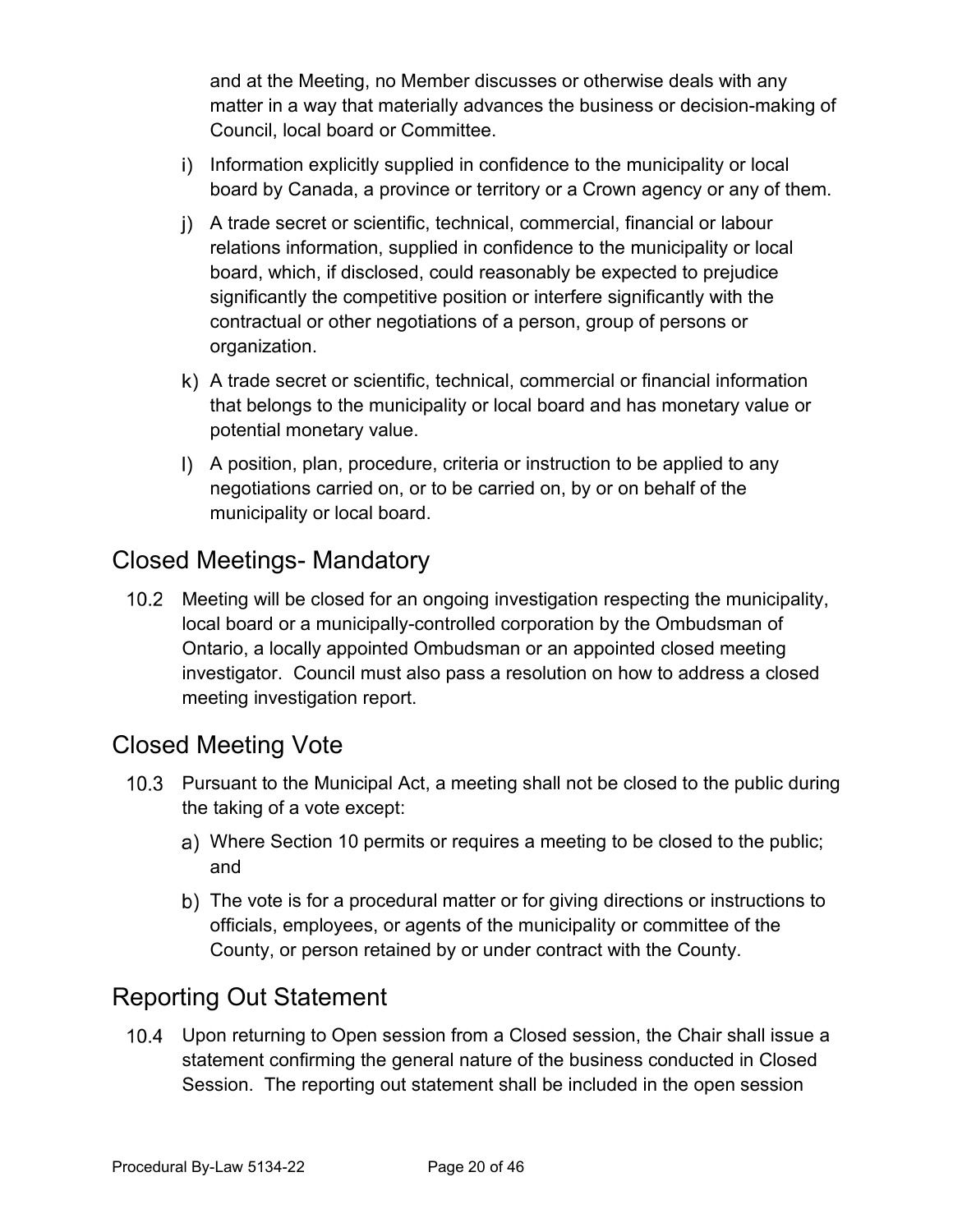minutes.

## <span id="page-20-0"></span>11.0 Quorum for Council

#### <span id="page-20-1"></span>Quorum

11.1 As soon as a Quorum is Present after the scheduled commencement time for a Meeting, the Chair will call the Meeting to order.

#### <span id="page-20-2"></span>No Quorum at Beginning

If a Quorum is not Present at a Council Meeting within fifteen (15) minutes after the scheduled commencement time, the Clerk, will record the names of the Members Present and all business on the agenda will be carried forward to the next meeting.

#### <span id="page-20-3"></span>Loss of Quorum During Meeting

If a Quorum is lost during a Council Meeting, then the Meeting will stand adjourned if quorum is not re-established within fifteen minutes and all unfinished business will be carried forward to the next Meeting.

#### <span id="page-20-4"></span>Municipal Conflict of Interest Act

11.4 Notwithstanding Section 11.3 where the number of Members, who by reason of the provisions of the Municipal Conflict of Interest Act, are prohibited from participating in a Meeting is such that, at that Meeting, the remaining Members are not of sufficient number to constitute a Quorum, then the remaining number of Members will be deemed to constitute a Quorum.

### <span id="page-20-5"></span>12.0 Council Agenda

#### <span id="page-20-6"></span>General

12.1 The Clerk, in consultation with the Warden, will have prepared and delivered to the Members, a minimum of three days prior to the Meeting of Council, an agenda including reports and proposed by-laws for their review and consideration in accordance with Section 3.3 of this By-law.

#### <span id="page-20-7"></span>Correspondence Referred to Committees

12.2 Correspondence will be referred by the Clerk to Council or the applicable Committee as deemed appropriate.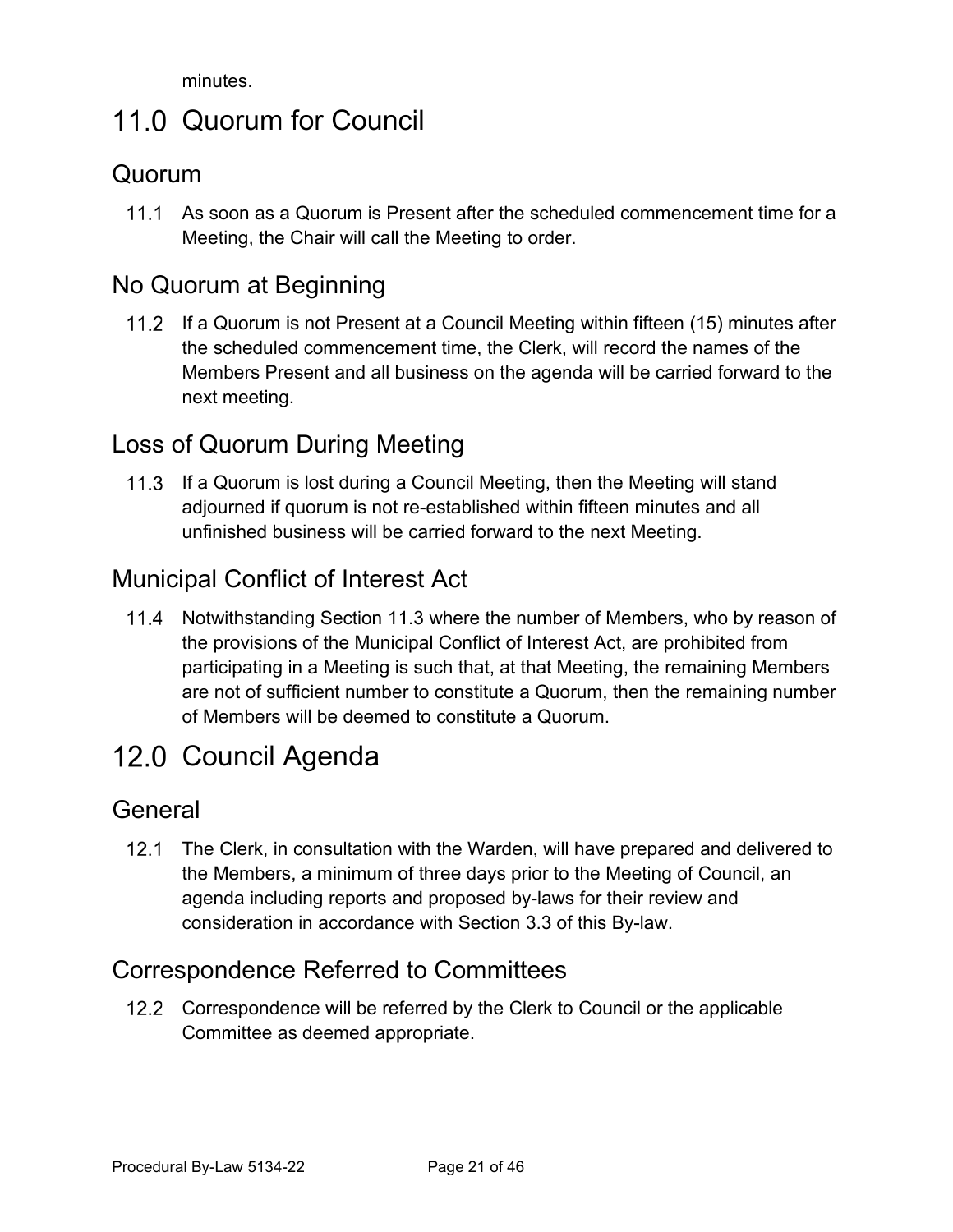### <span id="page-21-0"></span>Agenda Headings

- 12.3 The agenda will include the following headings:
	- a) Call to Order
	- b) O Canada
	- c) Roll Call
	- Land Acknowledgement
	- Disclosure of Interest
	- Adoption of Minutes of Previous Council and Committee of the Whole Meeting
	- g) Business Arising from the Minutes
	- h) Presentation of Reports
	- i) By-laws Motion to Introduce and Motion to Adopt
	- Good News and Celebrations
	- k) Adjournment

#### <span id="page-21-1"></span>Authority to Adjust Agenda Items

12.4 The Clerk will have the authority to adjust the order and necessity of agenda items.

### <span id="page-21-2"></span>13.0 Order of Business

#### <span id="page-21-3"></span>Agenda Order

13.1 The business of Council will be taken in the order in which it stands upon the agenda, unless agreed to by a Majority vote.

#### <span id="page-21-4"></span>Unfinished Business

When any agenda item or items will be left undisposed of at the time of adjournment, either for want of a Quorum or otherwise, such agenda item or items will be taken up in succession as the first order of business at the next Meeting of Council.

### <span id="page-21-5"></span>14.0 Council Minutes

#### <span id="page-21-6"></span>Minute Content

The minutes of Council as taken by the Clerk, will consist of a record of all proceedings taken in the Council Meeting. Pursuant to the Act, the Minutes will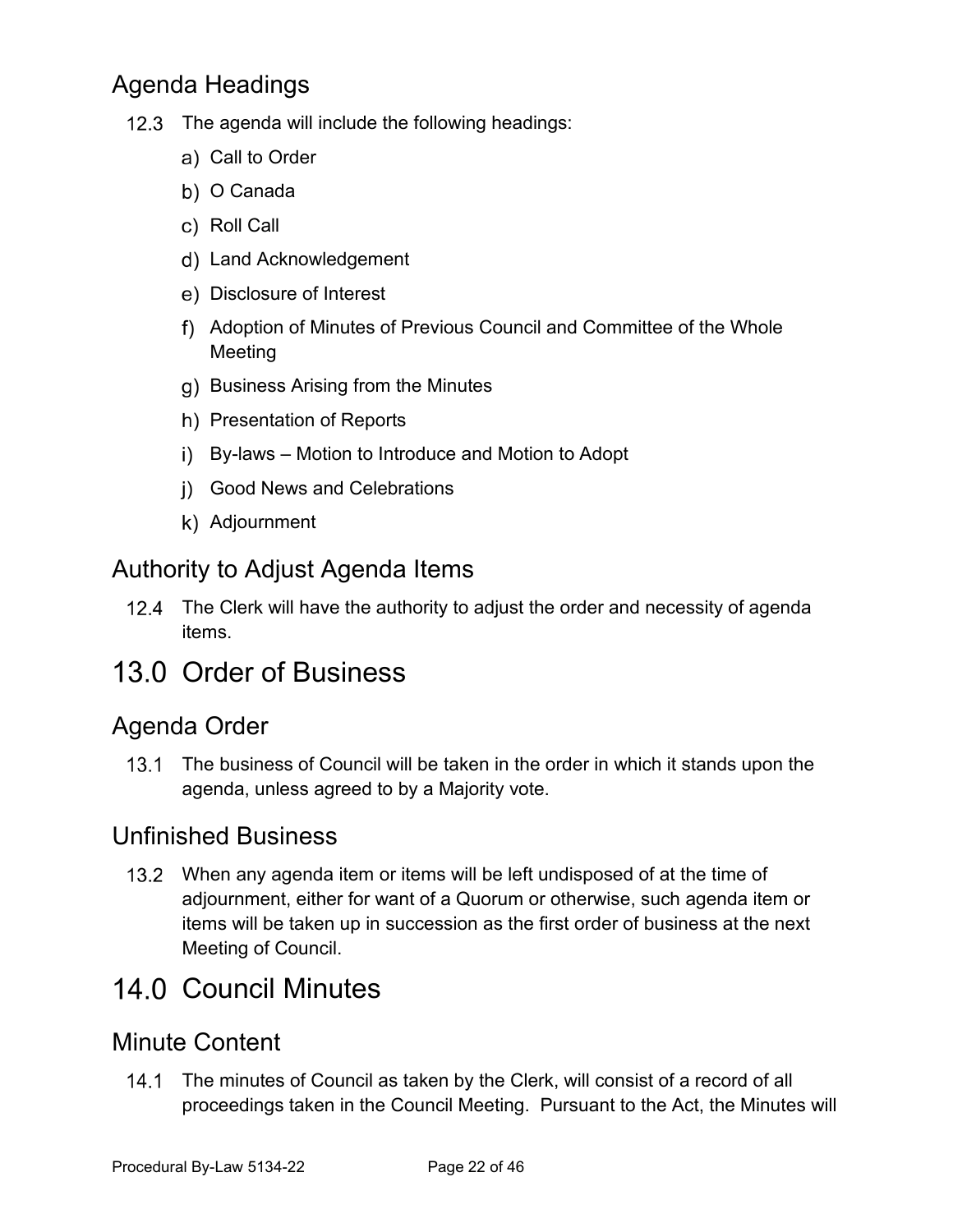be without note or comment.

#### <span id="page-22-0"></span>Included in Minutes

14.2 All minutes of Committees adopted, and by-laws passed by Council will be printed in an appendix to the minutes.

#### <span id="page-22-1"></span>Delivery to Members

14.3 Minutes of Council will be prepared by the Clerk and provided to the Members within four days.

#### <span id="page-22-2"></span>Council Revisions

14.4 All changes made to minutes, reports and by-laws by Council will be recorded by the Clerk.

### <span id="page-22-3"></span>15.0 Duties of the Warden

#### <span id="page-22-4"></span>**Responsibilities**

- 15.1 In addition to the responsibilities of the head of council as set out in the Act, it will be the duty of the Warden:
	- a) to preserve order and decorum and decide all questions of order, subject to an appeal to Council;
	- b) to receive and submit, in the proper manner, all motions presented to the Members of Council;
	- c) to put to vote all questions which are properly brought before Council or necessarily arise in the course of proceedings, and to announce the results;
	- d) to rule on all procedural matters, without Debate or comment;
	- e) to decline to put to a vote, motions which do not comply with the rules of procedure, or which are not within the jurisdiction of Council;
	- f) to restrain the Members, within the rules of order, when engaged in Debate;
	- g) to call by name any Member persisting in breach of the rules of order of Council and the Warden may order the Member to vacate the Council Chambers;
	- h) to adjourn or suspend the Meeting if the Warden considers it necessary because of grave disorder;
	- i) to authenticate by signature all by-laws, resolutions and minutes of Council;
	- j) to represent and support Council, declaring its will and implicitly obeying its decisions in all things.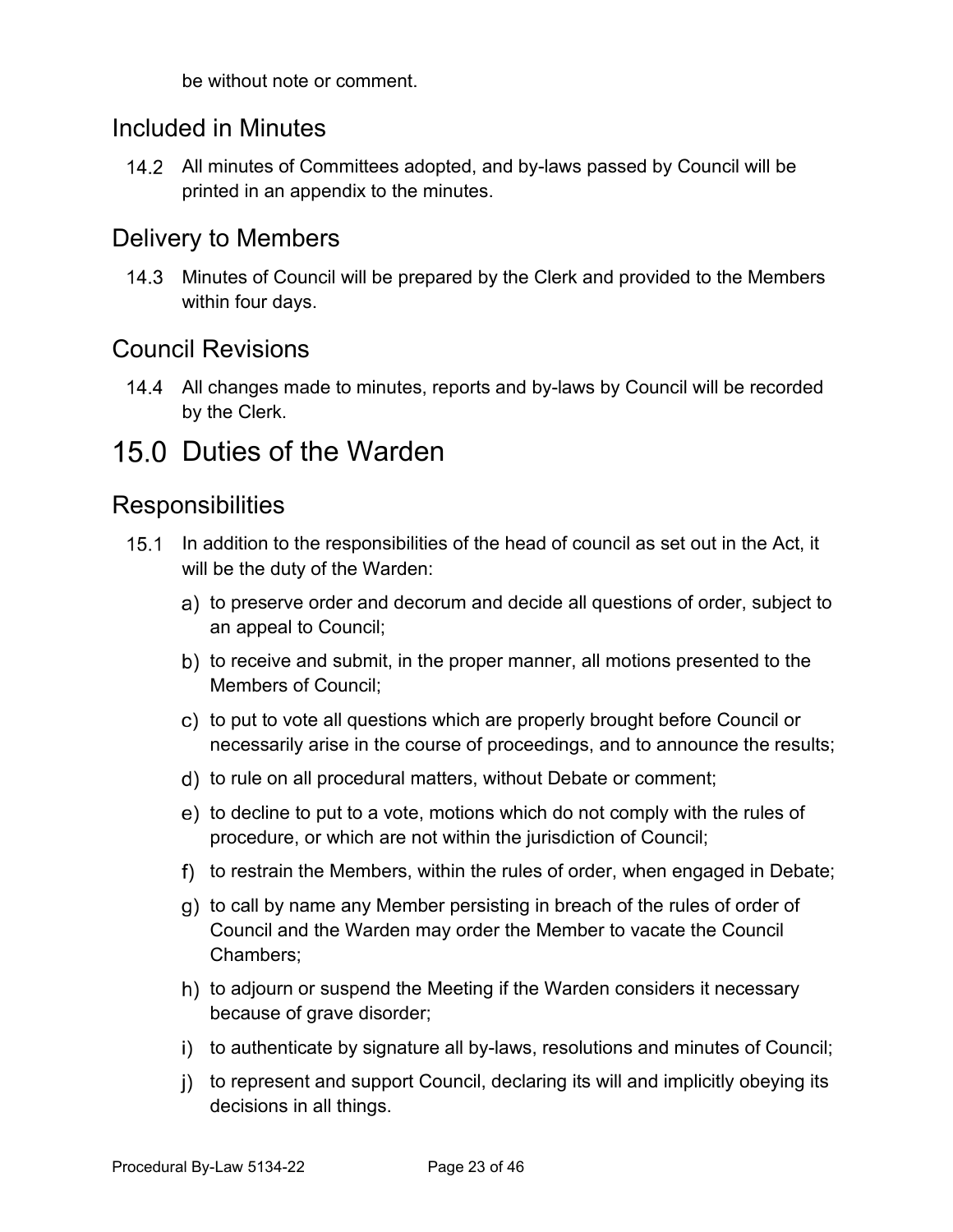#### <span id="page-23-0"></span>Expulsion

15.2 The Warden may expel or exclude from any Meeting any person or Member whom the Warden feels has exhibited improper conduct at the Meeting.

#### <span id="page-23-1"></span>Warden to Participate in Discussion

15.3 When the Warden wishes to comment on any question before Council, they may call a Member to the chair and then present his views from the floor. The Warden will refrain from taking part in any discussions while in the chair.

### <span id="page-23-2"></span>Absence of Warden and Deputy Warden

15.4 In the absence of the Warden and the Deputy Warden, the Clerk will convene the Meeting until a Chair is chosen by Council. The Chair so chosen will preside during such absence and will, while in the Chair, have vested in them all the powers as given by this By-law to the Warden as the case may be with respect to the role of presiding at meetings.

#### <span id="page-23-3"></span>Voting

15.5 The Warden may vote on any matter at their discretion with the exception of a Recorded vote at which time voting is required.

#### <span id="page-23-4"></span>Vacancy-Office of the Warden

15.6 In the event the Office of the Warden should become vacant, within the meaning of the Municipal Act, Council shall fill the vacancy of the Office of the Warden in the same manner as the Warden was originally appointed in accordance with the election procedures set out in this by-law save and except for the specific date which shall be no more than 60 days from the office being declared vacant. The Clerk shall affix a date for the election of the office of Warden. The person appointed to fill the vacancy shall hold the office for the remainder of the Term of the person replaced.

### <span id="page-23-5"></span>16.0 Duties of the Deputy Warden

#### <span id="page-23-6"></span>Duties of the Deputy Warden

- 16.1 The Deputy Warden will fulfill the responsibilities of the Warden in their absence as outlined in Section 15 including presiding over a meeting and having all powers vested in them as given by this By-law including:
	- Chairing of meetings
	- b) Representation of Warden at Warden's request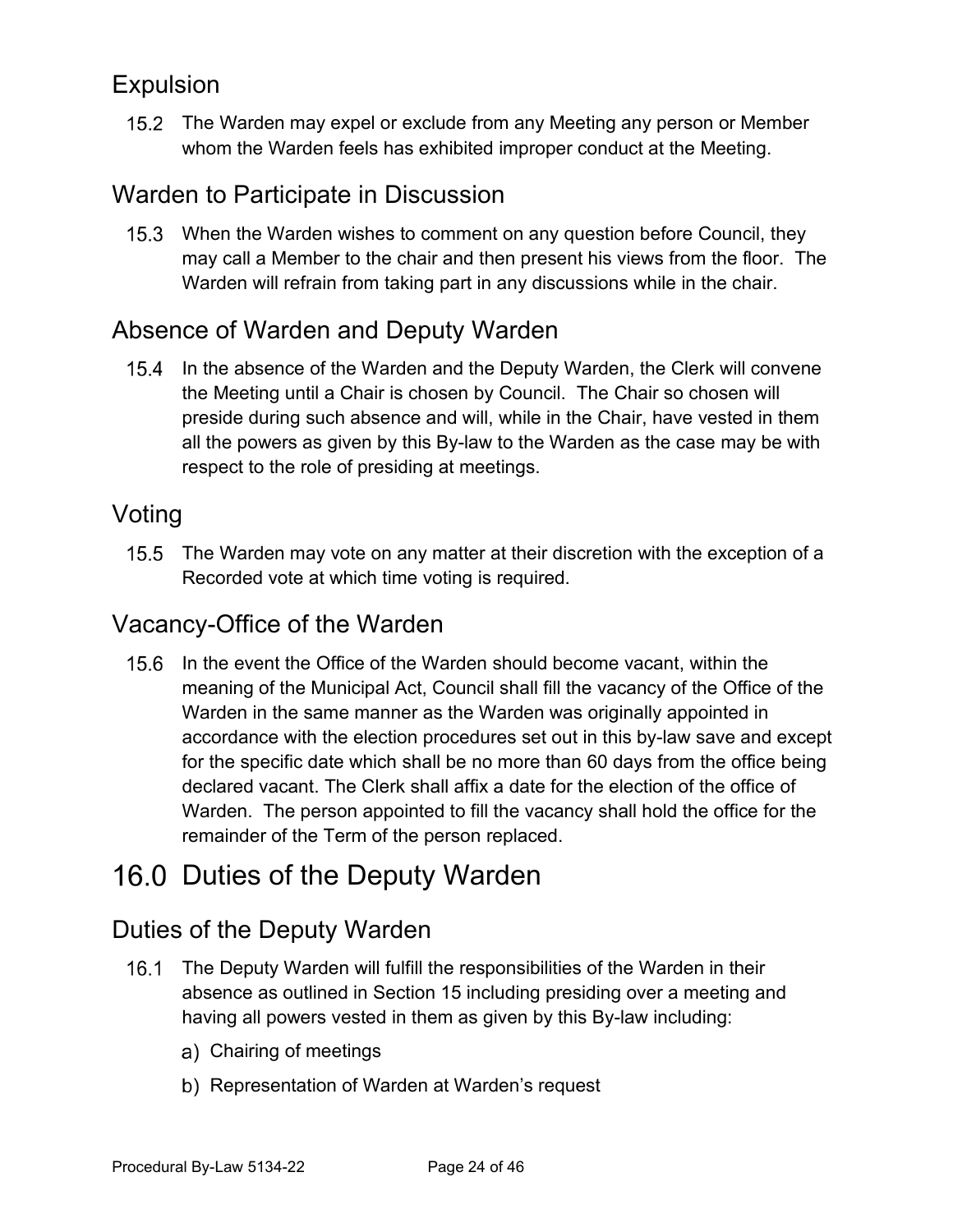c) Signing of documents in Warden's absence if time sensitive.

The Deputy Warden will fulfill the responsibilities of a Member as outlined in Section 16 as the case may be with respect to the role of presiding at meetings

#### <span id="page-24-0"></span>Vacancy-Office of the Deputy Warden

16.2 In the event there is no Deputy Warden following a municipal election, the Deputy Warden shall be elected in the same manner as the Warden as set out in Section 5.0. In the event the Office of the Deputy Warden becomes vacant during the term, and no other past Warden is a Member of the current County Council, the Office of Deputy Warden shall be appointed in the same manner as that outlined in Section 15.6 for the remainder of the Term of the person replaced.

### <span id="page-24-1"></span>17.0 Duties of Members

#### <span id="page-24-2"></span>Legislative Responsibilities

- 17.1 It is the role of Council:
	- a) to represent the public and to consider the well-being and interests of the municipality;
	- b) to develop and evaluate the policies and programs of the municipality;
	- c) to determine which services the municipality provides;
	- d) to ensure that administrative policies, practices and procedures and controllership policies, practices and procedures are in place to implement the decisions of Council;
	- e) to ensure the accountability and transparency of the operations of the municipality, including the activities of the senior management of the municipality;
	- f) to maintain the financial integrity of the municipality; and
	- g) to carry out the duties of Council under the Act or any other statute.
	- h) To represent and support Council, declaring its will and implicitly obeying its decisions in all things.

#### <span id="page-24-3"></span>**Prohibitions**

- 17.2 No Member will:
	- a) speak disrespectfully of any member of Federal or Provincial parliaments, Council, any member municipality, any Member or any official or employee of the County;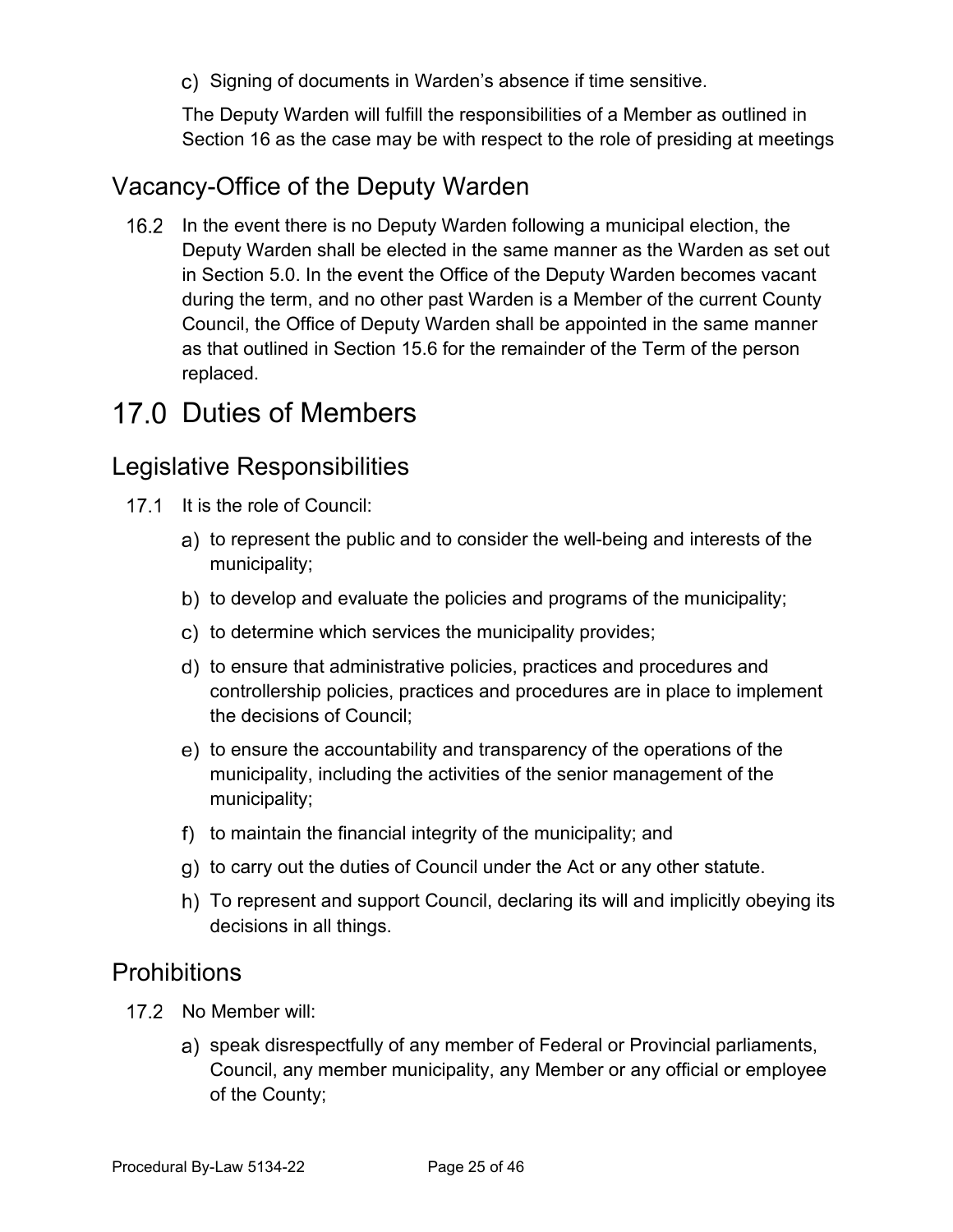- b) use offensive words or unparliamentary language;
- c) engage in private conversation while in the Council Meeting or use electronic devices (including cellular phones) in a manner which interrupts the proceedings of Council;
- d) leave their seat or make any noise or disturbance while a vote is being taken and until the result of the vote is announced;
- e) speak on any subject other than the subject under Debate;
- where a matter has been discussed in closed Meeting, and where the matter remains confidential, disclose the content of the matter or the substance of deliberations of the closed Meeting;
- g) criticize any decision of Council except for the purpose of moving that the question be reconsidered; or
- h) disobey the rules of Council or a decision of the Chair or of Council on questions of order or practice or upon the interpretation of the rules of Council. In case a Member persists in any such disobedience, after having been called to order by the Warden, the Warden will not recognize that Member, except for the purpose of receiving an apology from the Member tendered at that Meeting or any subsequent Meeting.

#### <span id="page-25-0"></span>Determination of Order of Speakers

17.3 Should more than any one Member indicate the intent to address the Warden; the Warden will determine who is entitled to the floor.

#### <span id="page-25-1"></span>Speaking

17.4 It is the discretion of the Warden for Members participating in a Meeting in person to stand or remain seated when addressing the Warden.

### <span id="page-25-2"></span>18.0 Disclosures of Interest

#### <span id="page-25-3"></span>Method of Disclosure

- Where a Member, either on their own behalf or while acting for, by, with or through another, has an interest to which the Municipal Conflict of Interest Act applies, in any matter and is Present at a Meeting at which the matter is the subject of consideration, the Member will, in accordance with the Municipal Conflict of Interest Act:
	- a) prior to any consideration of the matter at the Meeting, disclose the Member's interest and the general nature thereof and file a written statement of the interest and its general nature thereof with the Clerk;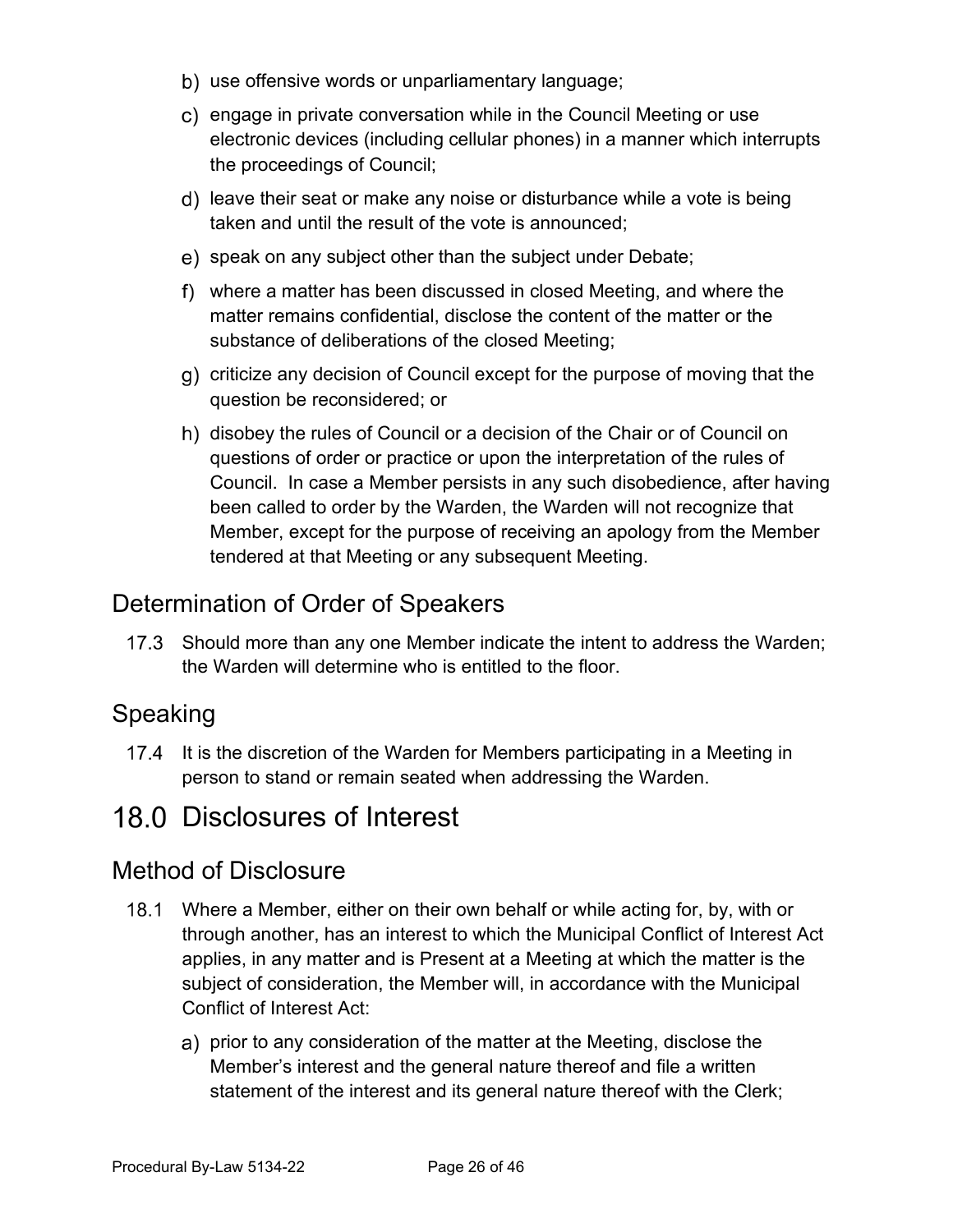b) Members may take part in the discussion of, but not vote on any question in respect of the matter if the matter is related to the consideration of a penalty to the member under Section 223.4 (5) or (6) of the Municipal Act.

#### <span id="page-26-0"></span>Absence – Disclosure at Next Meeting

18.2 Where the interest of a Member has not been disclosed by reason of the Member's absence from a particular Meeting, the Member will disclose the Member's interest and otherwise comply at the first Meeting of Council or Committee, as the case may be, attended by the Member after the particular Meeting.

#### <span id="page-26-1"></span>Record of Disclosure

- 18.3 A Member will be responsible to:
	- a) disclose general nature; and
	- b) submit details in writing to the Clerk on the form required by the Clerk.

Such details will become part of the public record and posted to the County website. The Clerk will record in reasonable detail the particulars of any disclosure of interest made by a Member, and this record will appear in the minutes of that Meeting.

#### <span id="page-26-2"></span>Changes to Quorum

Where there are members who, by reason of the provisions of the Municipal Conflict of Interest Act, are unable to participate in a meeting, the remaining number of members will be deemed to constitute a quorum.

### <span id="page-26-3"></span>19.0 Delegations and Members of the Public

#### <span id="page-26-4"></span>Request for Delegation

19.1 Any person desiring to present information orally or through Electronic Means on matters of fact or to make a request of Council will give notice and disclose the subject matter to the Clerk not less than ten days preceding the Council and/or Committee Meeting at which such person desires to be heard. There shall be a limit of three (3) delegations per meeting as determined by the Clerk unless approval for more is provided by the Clerk in consultation with the Warden and CAO. No individual or organization shall appear before Council or a Committee more than twice per year unless special approval is provided for by the Clerk.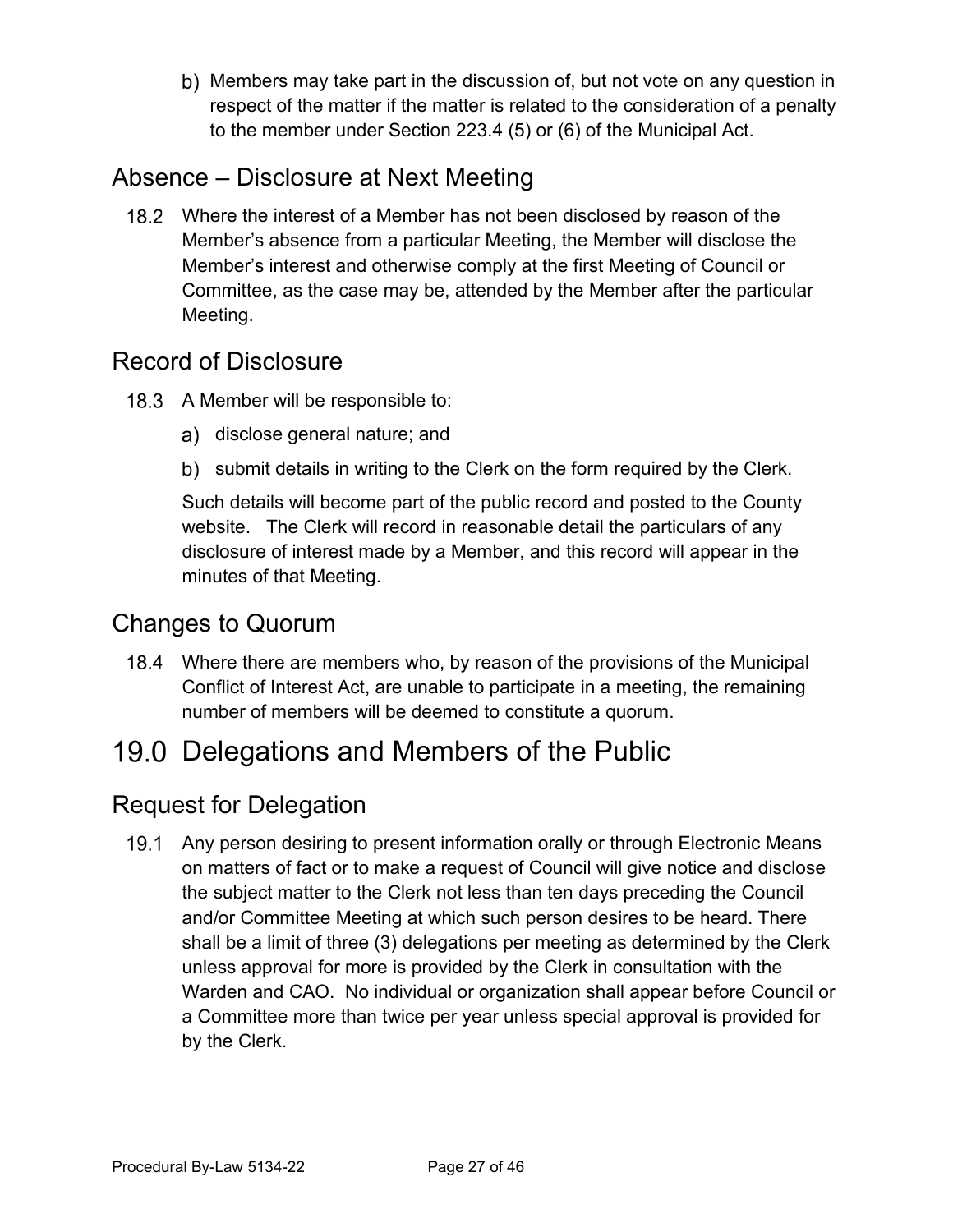### <span id="page-27-0"></span>Request in Writing

Any person who is scheduled to appear as a Delegate before Council and/or Committee of the Whole will submit to the Clerk written and/or electronic documentation pertaining to the Delegation not less than seven days preceding the Council Meeting. Any presentation received from a Delegation shall be included in the respective Agenda package for Council's information or made available on the County's website. Exceptions will be approved by the Warden in consultation with the CAO and Clerk.

#### <span id="page-27-1"></span>Exceptions to Ten Days' Notice Requirement

Exceptions to the ten days' notice required in Section 19.1 may be approved by the Clerk.

#### <span id="page-27-2"></span>Delegates Generally Before Committee

Delegates will generally be heard by Committee of the Whole or sub-committee if appropriate rather than Council and the Clerk will direct where the Delegation will be received.

#### <span id="page-27-3"></span>Time Limits

19.5 Each Delegation will be limited to ten minutes for their presentation and discussion of the matter. Extensions to these limits will be at the discretion of the Warden.

#### <span id="page-27-4"></span>Addressing the Warden

19.6 All Delegates will address the Warden from the podium or through Electronic Means and will state their name and whom they represent.

#### <span id="page-27-5"></span>Behaviour

- 19.7 No Delegate will:
	- a) speak disrespectfully of any person;
	- b) use offensive language;
	- c) speak on any subject other than the subject for which he has received approval to address Council;
	- d) disobey the rules of procedure or a decision of the Warden or Council.

#### <span id="page-27-6"></span>Curtailment of Time

19.8 The Warden may curtail any Delegation, any questions of a Delegation or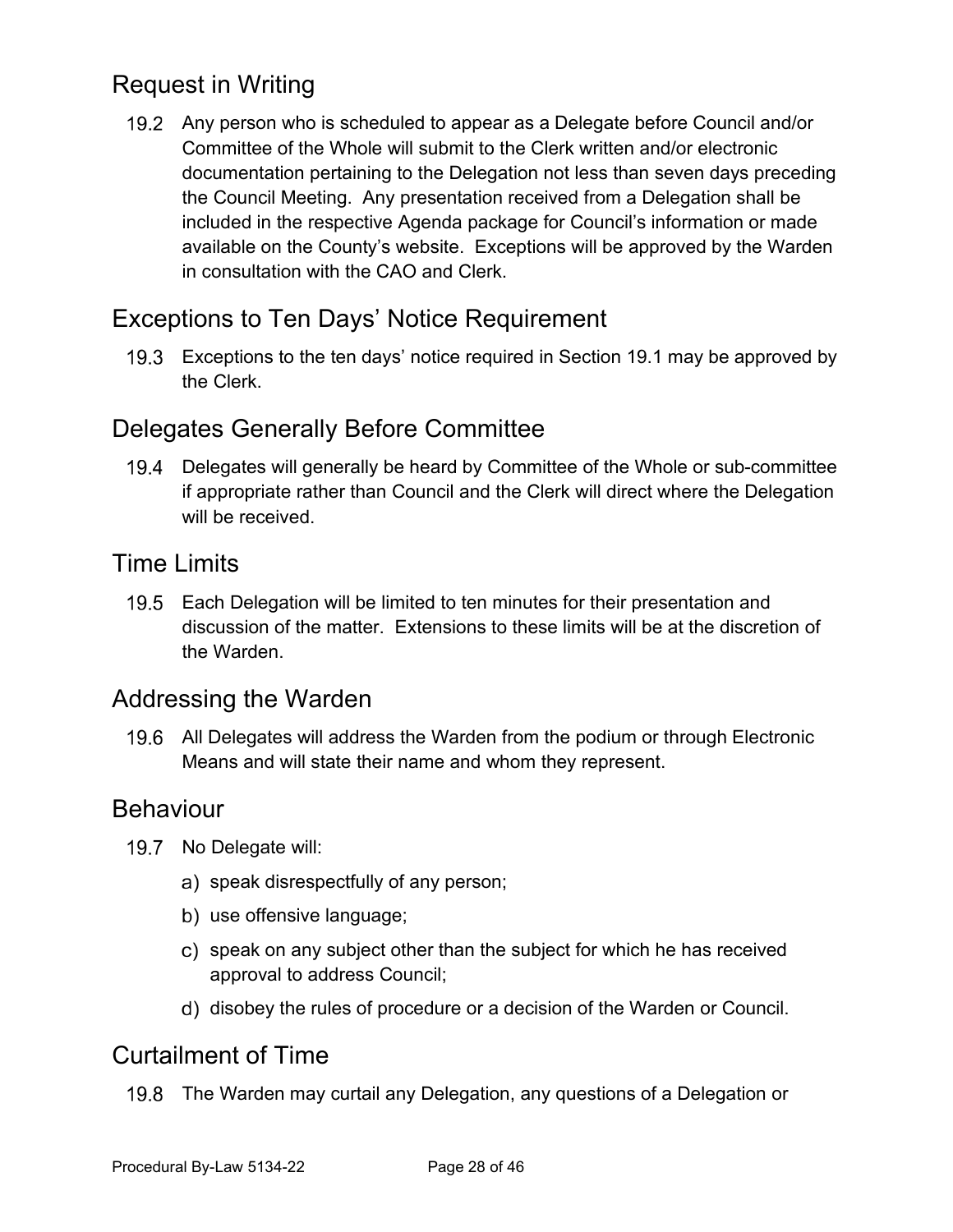Debate during a Delegation for disorder or any other breach of this By-law; and, if the Warden rules that the Delegation is concluded, the person or persons appearing will withdraw.

#### <span id="page-28-0"></span>**Discussion**

Following completion of a Delegation, discussion between Members and the Delegate(s) will be limited to Members asking questions to clarify information or acquire necessary additional information.

Members will not enter into Debate with the Delegates respecting the presentation.

#### <span id="page-28-1"></span>**Conduct**

19.10 Members of the public who constitute the audience at a Meeting, will:

- a) only address Council or Committee with permission;
- b) not bring signage, placards, banners into Meetings nor wear any type of disguise during a Meeting;
- be permitted to record an open committee or council session via audio or video recordings
- refrain from any activity or behaviour that would adversely affect Council deliberations; and
- e) return to seating Behind the Bar of Council and refrain from further speaking once Delegation is complete.

#### <span id="page-28-2"></span>Expulsion

19.11 The Warden may cause to be expelled and excluded any member of the public, who creates any disturbance or acts improperly, during a Meeting of Council. If necessary, the Warden may call upon the Clerk to seek the appropriate assistance from security or police officers.

### <span id="page-28-3"></span>Refusal of Delegation

19.12 The Clerk, in consultation with the Warden, may refuse a Delegation if it is determined that the Delegation is repetitious, or the subject matter is not within the jurisdiction of the County.

#### <span id="page-28-4"></span>Communications and Petitions

19.13 Communications, including petitions, intended to be presented to Council must be legibly written or printed and must contain the name, signature, and contact address of at least one person and preferably all signatories. No such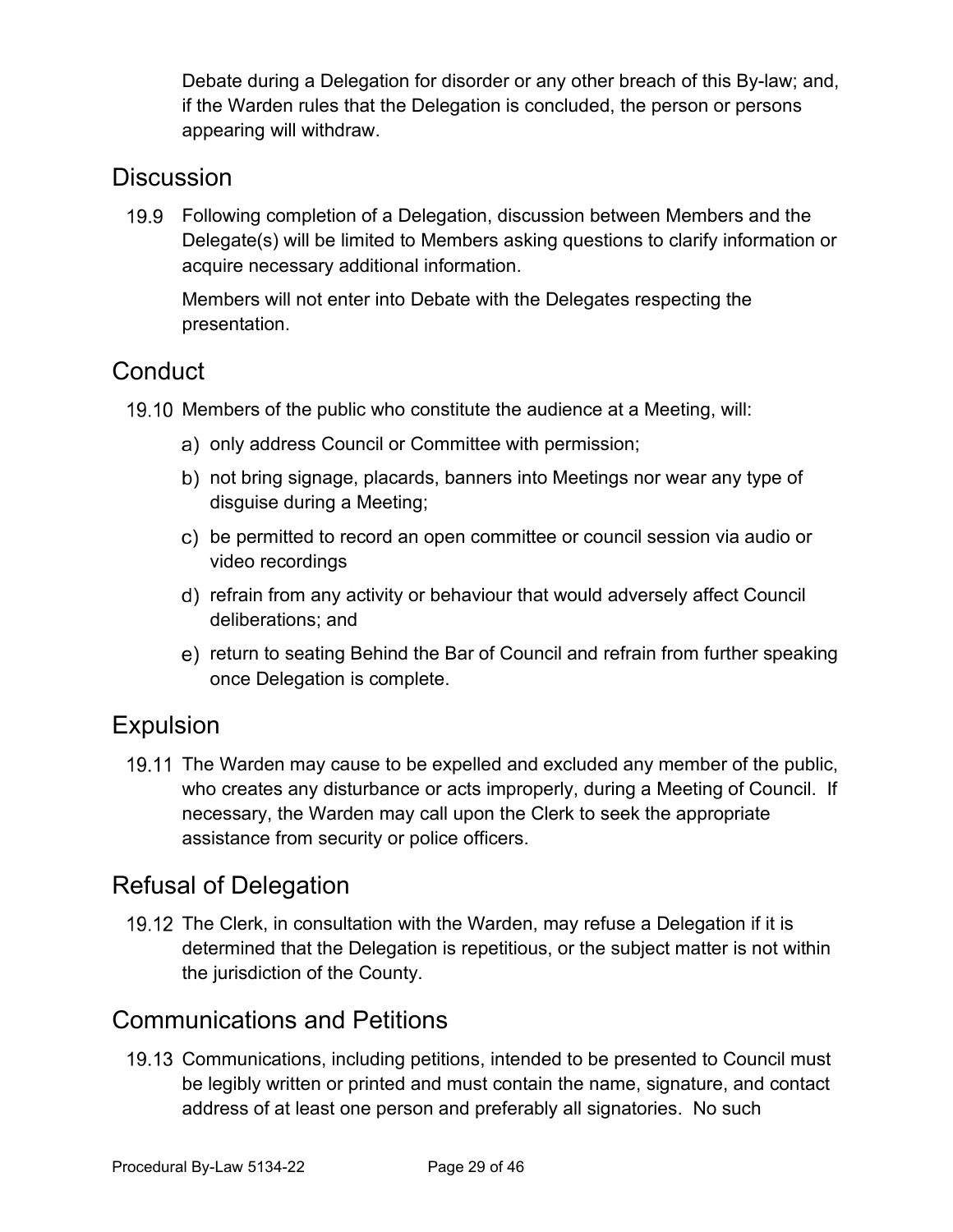communication which contains any defamatory allegations, impertinent or inappropriate matter shall be presented to Council. For all communications submitted, there shall be a designated contact person to whom the Clerk or staff can communicate with on behalf of Council. All communications or petitions, including the names and addresses become part of the public record and may be published in a staff report or Council Agenda and may be viewed by the general public upon release of the Agenda addressing this matter.

## <span id="page-29-0"></span>20.0 Rules of Debate

#### <span id="page-29-1"></span>Recognition of Member

20.1 To address Council, a Member will request to speak, be recognized by the Chair and direct all comments through the Warden.

#### <span id="page-29-2"></span>Speaking

20.2 Prior to speaking to any question or motion, each Member will be recognized by the Warden.

#### <span id="page-29-3"></span>Order of Speakers

When two or more Members indicate their desire to speak at the same time, the Warden will designate the order of speakers.

#### <span id="page-29-4"></span>**Interruptions**

When a Member is speaking, no other Member will interrupt the Member speaking except to raise a Point of order or a Point of privilege or personal privilege.

#### <span id="page-29-5"></span>Read Motion

20.5 Any Member may require a motion or question under discussion to be read at any time during the Debate but not so as to interrupt the Member speaking.

#### <span id="page-29-6"></span>Five Minutes

20.6 No Member will speak for longer than five minutes on a question without Council's permission.

#### <span id="page-29-7"></span>Speak Once

20.7 No Member will speak more than once to the same question without Council's permission, except that a reply will be permitted only from a Member who has presented the main motion.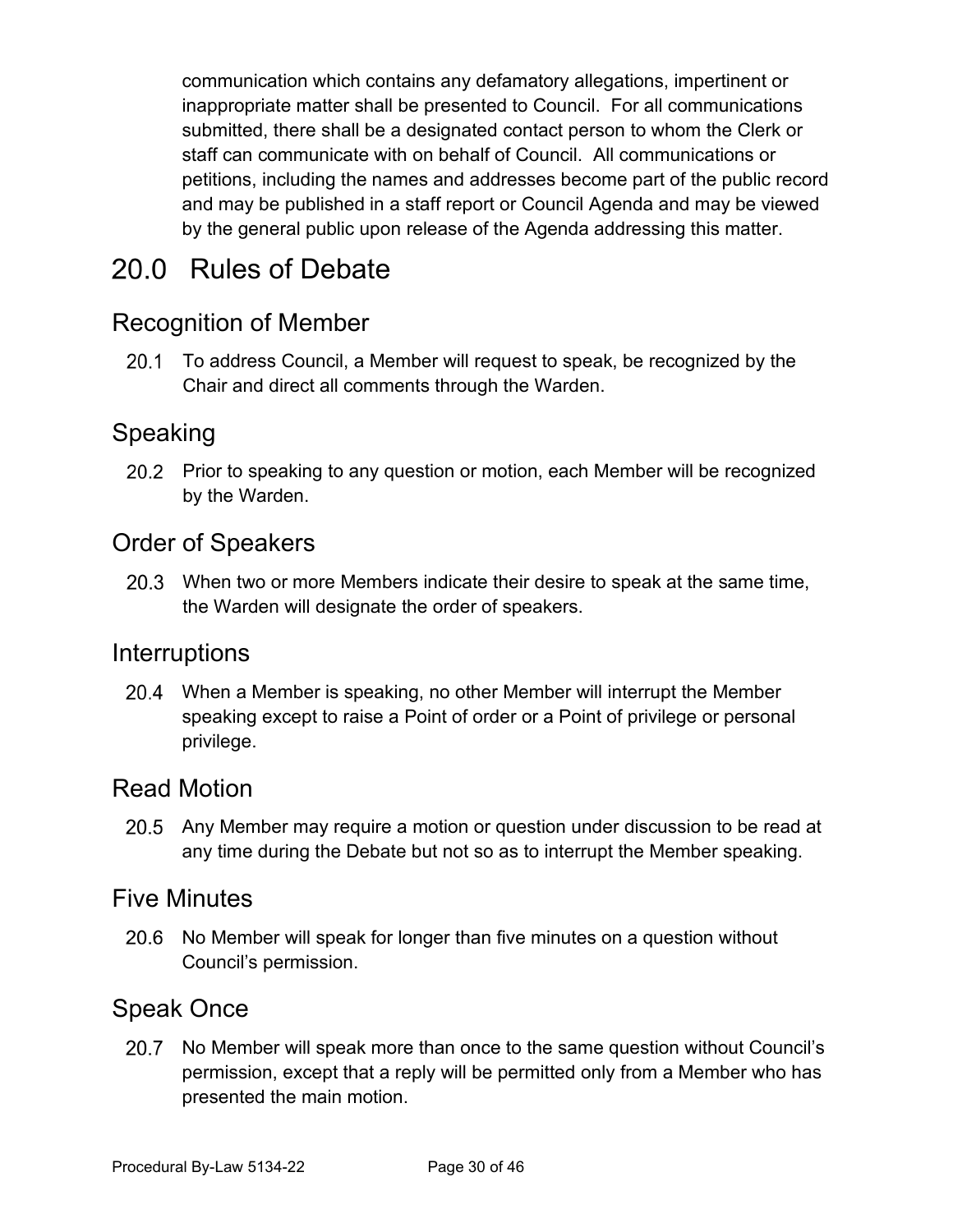#### <span id="page-30-0"></span>**Questions**

A Member may ask a question only for the purpose of obtaining information relating to the matter under discussion and the question will be stated succinctly and asked only of the Warden, the previous speaker, the CAO, Director and their designates.

#### <span id="page-30-1"></span>Points of Order, Privilege

When a Member rises on a Point of order, or a Point of privilege or personal privilege, the Member will ask leave of the Warden to raise the point. After leave is granted, the Member will state the point to the Warden and then remain silent until the Warden has ruled upon the point.

#### <span id="page-30-2"></span>Warden to Rule on Point

20.10 The Warden's ruling is final unless it is challenged.

#### <span id="page-30-3"></span>**Challenge**

20.11 Any Member may challenge the ruling of the Warden immediately following the ruling.

#### <span id="page-30-4"></span>Decision Final

20.12 In the event a Member challenges the ruling, Council will vote on the ruling immediately without Debate.

#### <span id="page-30-5"></span>Idem

20.13 Council's Majority vote is final if the Warden is challenged.

### <span id="page-30-6"></span>21.0 Motions

#### <span id="page-30-7"></span>**Jurisdiction**

21.1 A motion or notice of motion in respect of a matter which is not within the jurisdiction of Council will not be in order and will not be considered by Council.

#### <span id="page-30-8"></span>Disclosure of Subject Matter

21.2 Members giving notice of motion will disclose the subject matter of the motion.

#### <span id="page-30-9"></span>Motions for which Notice has not been given

21.3 Motions for which notice has not been previously given shall be only considered if agreed upon by two-thirds vote.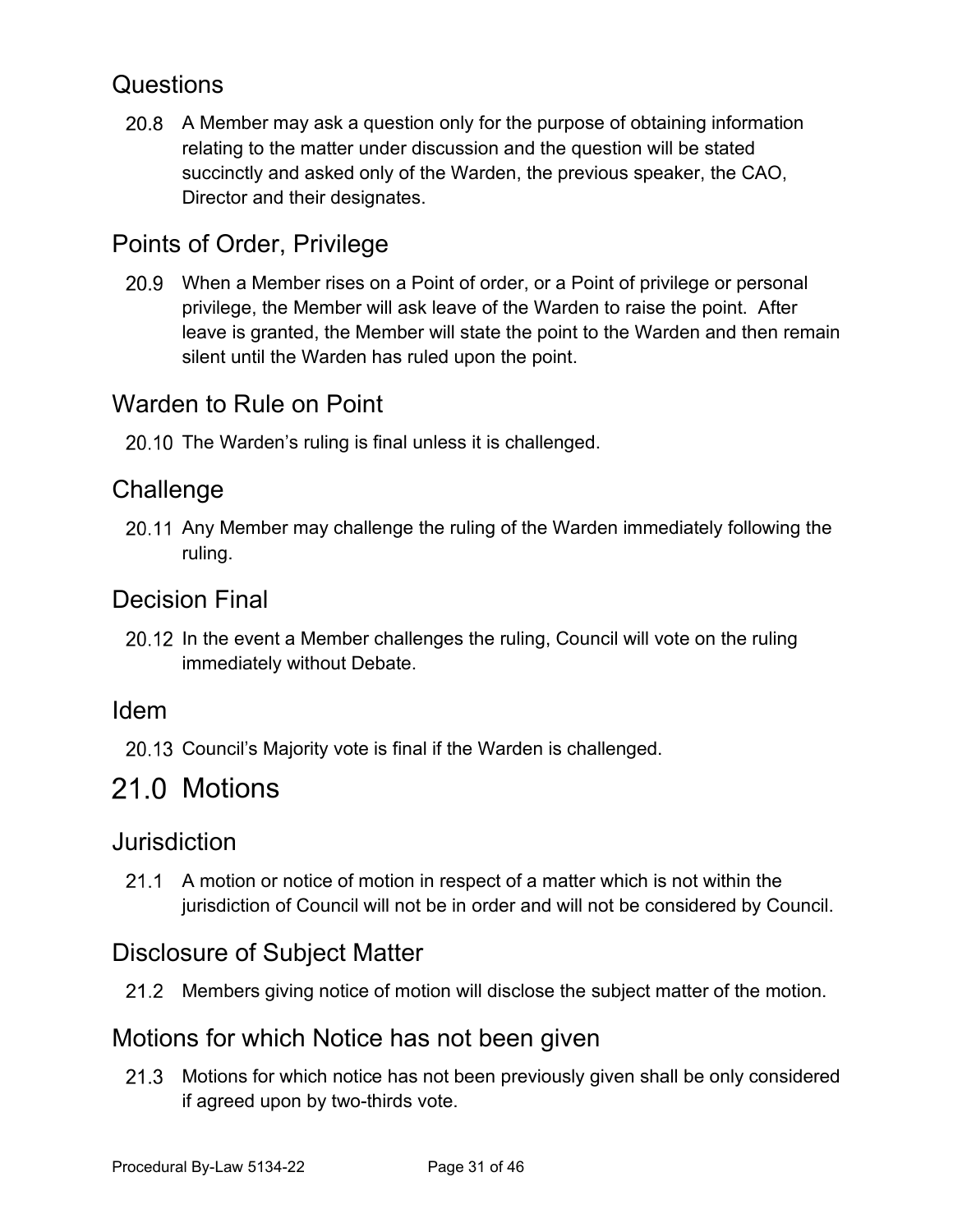#### <span id="page-31-0"></span>Withdrawal of Motions

21.4 After a motion has been proposed and seconded, and placed in the hands of the Warden, it will be considered to be in the possession of Council but may be withdrawn with the consent of the mover and the support of a Majority of Council.

#### <span id="page-31-1"></span>Oral Motions

- 21.5 The following may be introduced orally without written notice and without leave of Council:
	- a) presentation of petitions;
	- b) a Motion to waive or suspend the rules of procedure;
	- c) a Motion to recess;
	- a Motion to adjourn;
	- e) a Motion to call the question;
	- a Motion to divide the question;
	- a Motion that Council resolve itself into Committee of the Whole;
	- h) a Motion to receive an item;
	- i) a Motion to table an item;
	- j) a Motion to lift from the table;
	- k) a Motion to refer;
	- I) a Motion to defer;
	- m) a simple amendment, and
	- n) a Motion to adopt a recommendation.

#### <span id="page-31-2"></span>Motion for Closed Meetings

- 21.6 Motions to go into closed session will:
	- a) only be considered for matters falling under Section 10 and will be in accordance with Section 239 of the Municipal Act as amended;
	- b) state the reason for going into a closed meeting along with a general description of the matter being discussed;
	- c) only be considered if agreed upon by vote of Two-thirds support if the motion wasn't identified on the agenda.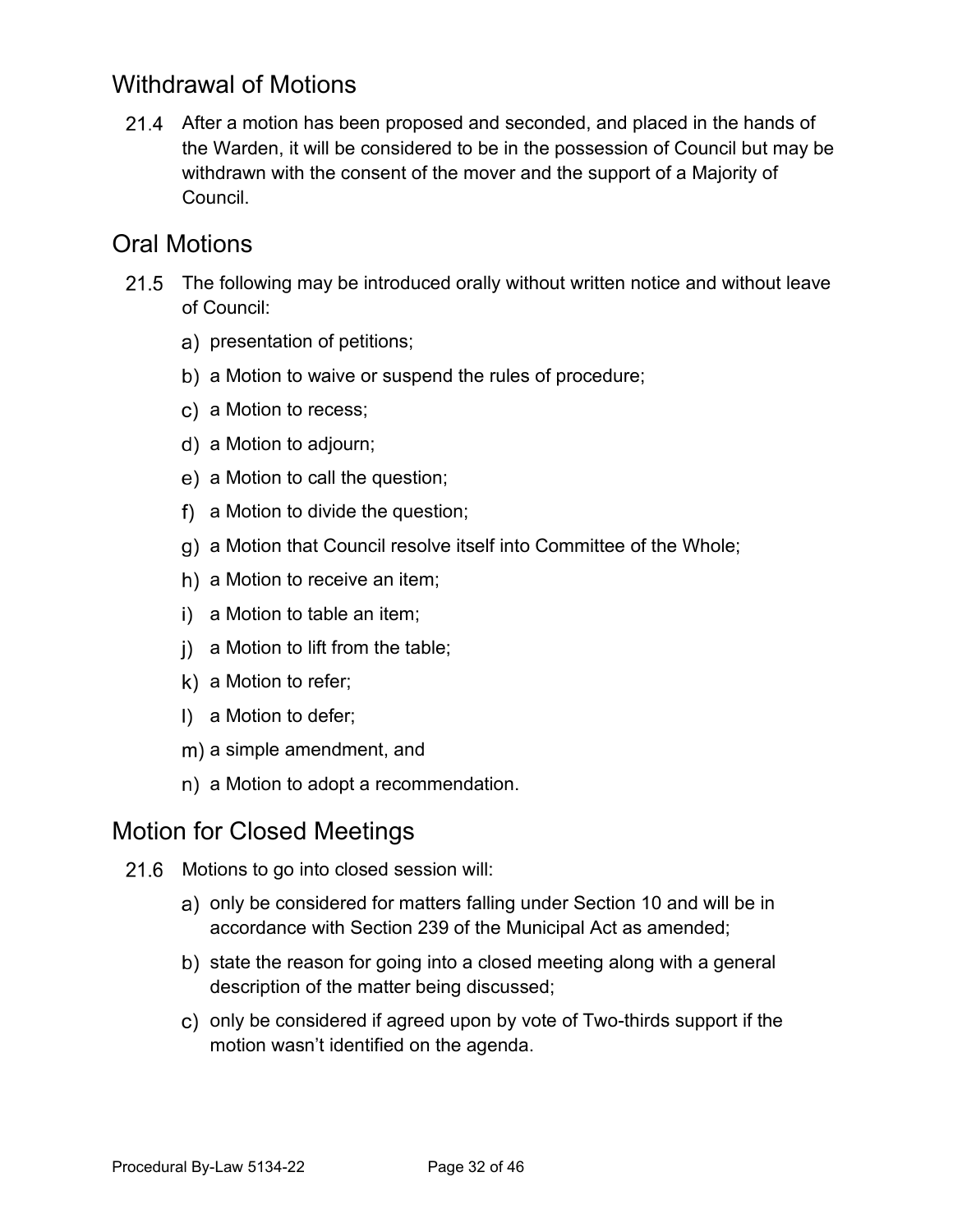#### <span id="page-32-0"></span>Motions to be Seconded

21.7 A motion will be moved and seconded before being open for discussion and consideration.

#### <span id="page-32-1"></span>Motion to Refer Takes Precedence over Amendments

21.8 A Motion to refer, until it is decided, will precede all amendments of the main question.

#### <span id="page-32-2"></span>Mover May Vote in Opposition

21.9 A Member may move a motion in order to initiate discussion and Debate and that Member may vote in opposition to the motion. A seconder of a motion may vote against the motion.

### <span id="page-32-3"></span>22.0 Specific Motions

#### <span id="page-32-4"></span>Recess

22.1 A motion to recess is not debatable.

#### <span id="page-32-5"></span>Adjourn

- 22.2 A motion to adjourn the Council Meeting is not debatable, must be seconded and will always be in order except:
	- when another Member is in possession of the floor;
	- b) when a vote has been called;
	- when the Members are voting, or
	- when a Member has indicated to the Warden his desire to speak on the matter before Council.

A motion to adjourn and amendments thereto will take precedence over any other motion and will be put immediately without Debate.

#### <span id="page-32-6"></span>Call the Question

22.3 A motion to call the question is not debatable.

A motion to call the question will be put immediately without Debate.

A vote on a motion to call the question requires a Two-thirds vote of support.

Cannot be from the Chair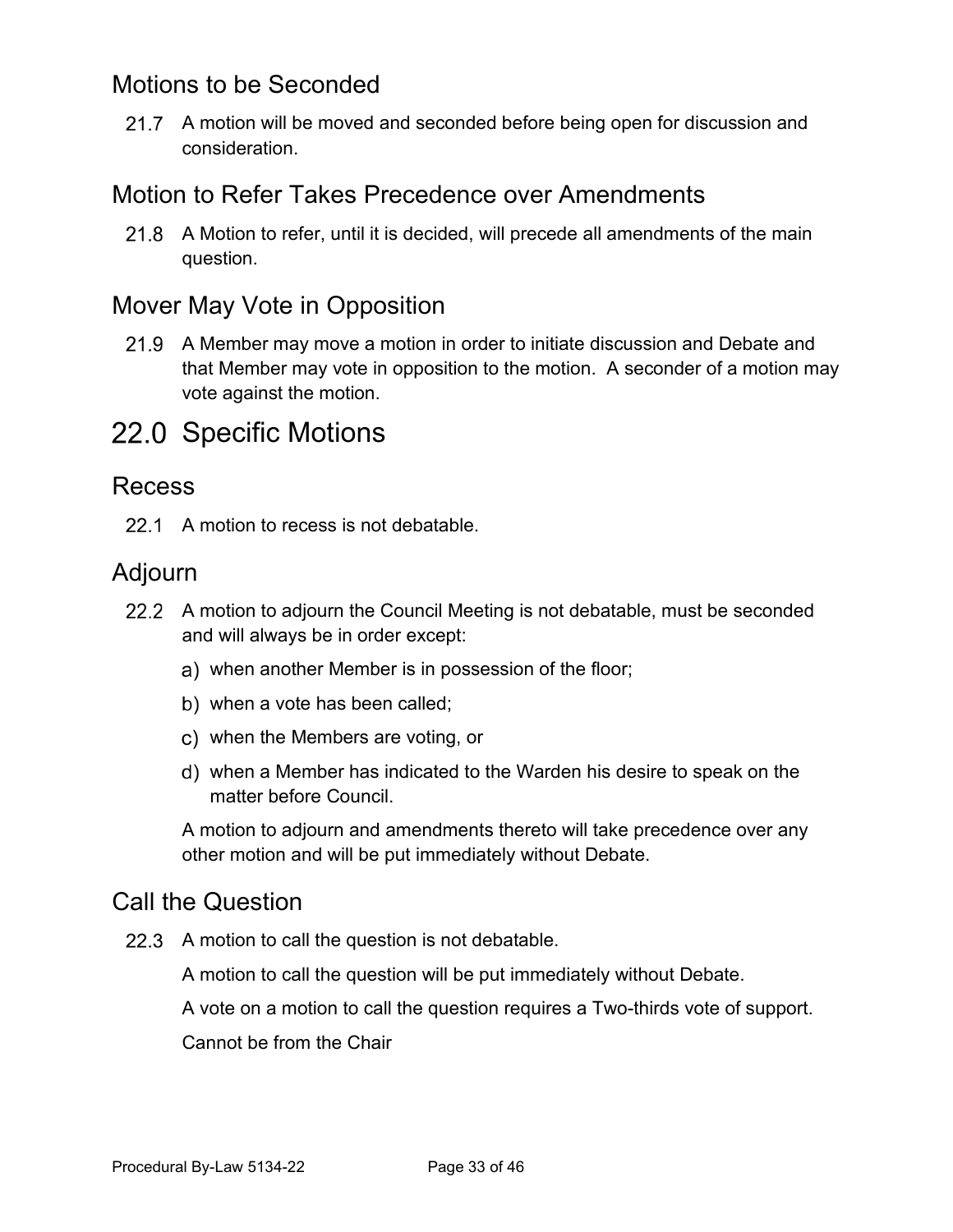#### <span id="page-33-0"></span>Motion to Table

A Motion to table is not amendable or debatable and will apply to the motion and any amendments under Debate when the Motion to table is made.

If the Motion to table carries, in the absence of any direction from Council, the matter may not be discussed until a Member, through a notice of motion, brings it forward to a subsequent Meeting.

#### <span id="page-33-1"></span>Refer

- 22.5 A Motion to refer, and any amendment to it, is debatable and will include:
	- a) the name of the Committee or official to whom the motion or amendment is to be referred;
	- b) the terms upon which it is to be referred and the time or period, if any, on or within which the matter is to be returned.

#### <span id="page-33-2"></span>**Defer**

- 22.6 A Motion to defer and any amendment to it is debatable and will include:
	- a) the time to, or period within which, consideration of the matter is to be deferred; and
	- whatever explanation is necessary to demonstrate the purpose of the Motion to defer.

#### <span id="page-33-3"></span>Amendment

- 22.7 A motion to amend is debatable.
	- a) Only two motions to amend will be on the floor at any one time being a Primary Amendment and a Secondary Amendment.
	- The Secondary Amendment will receive disposition of Council before the Primary Amendment to the question.
	- c) The main Motion will not be amended more than twice before voting.
	- d) It will be relevant to the question to be received.
	- e) It will not be contrary to the question.
	- f) It may propose a separate and distinct disposition of a question.
	- $g$ ) It will be put in the reverse order to that in which it is moved-voting on the Secondary Amendment first, followed by the Primary Amendment, followed by the main motion as amended.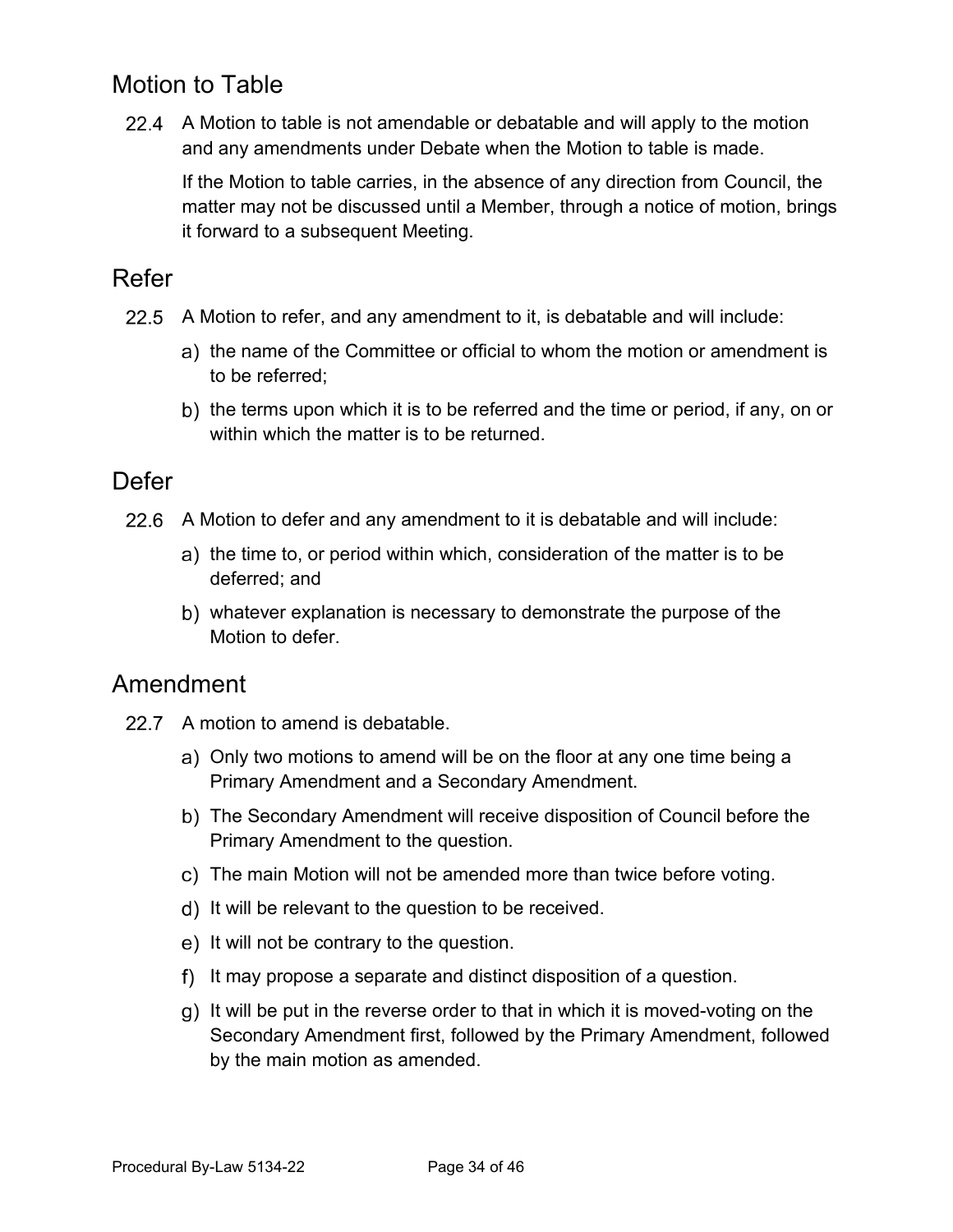#### <span id="page-34-0"></span>Receive

A Motion to receive, moved after the main motion, is debatable and will be treated as an amendment to the main motion.

#### <span id="page-34-1"></span>Substantive Motion

22.9 An amendment will be out of order if it is ruled by the Warden to be a substantive motion and not an amendment.

#### <span id="page-34-2"></span>Consider Matter Previously Deferred

22.10 A Motion that Council consider a matter previously deferred indefinitely, or to a time which has not yet been reached, is debatable and will be presented only if Council so decides by a Two-thirds vote.

#### <span id="page-34-3"></span>Division of the Motion

22.11 A Motion to divide the question will be in order if the parts of the motion can be easily separated to be considered and voted on as if they were distinct questions. The Chair, in consultation with the Clerk, shall determine if a motion is unable to be divided.

#### <span id="page-34-4"></span>Reconsideration

- 22.12 A Motion to reconsider a resolution entered upon the minutes will only be received or put within one year following the decision of Council if:
	- notice of intention to introduce such Motion to reconsider is given in writing at a previous Meeting of Council;
	- b) The request includes reasons for the request for reconsideration;
	- The request for reconsideration is agreed upon by majority support.
	- Only a Member who voted on the prevailing side on the original motion may request the reconsideration of a vote. The Warden may ask the Member to confirm they voted with the majority on the original motion or confirm they were not in attendance when the vote was called.

#### <span id="page-34-5"></span>Reconsideration – General

- 22.13 A Motion to reconsider is debatable:
	- no discussion of the main Motion will be allowed until the Motion for reconsideration is carried;
	- Debate on the Motion to reconsider shall be confined to reasons for or against reconsideration;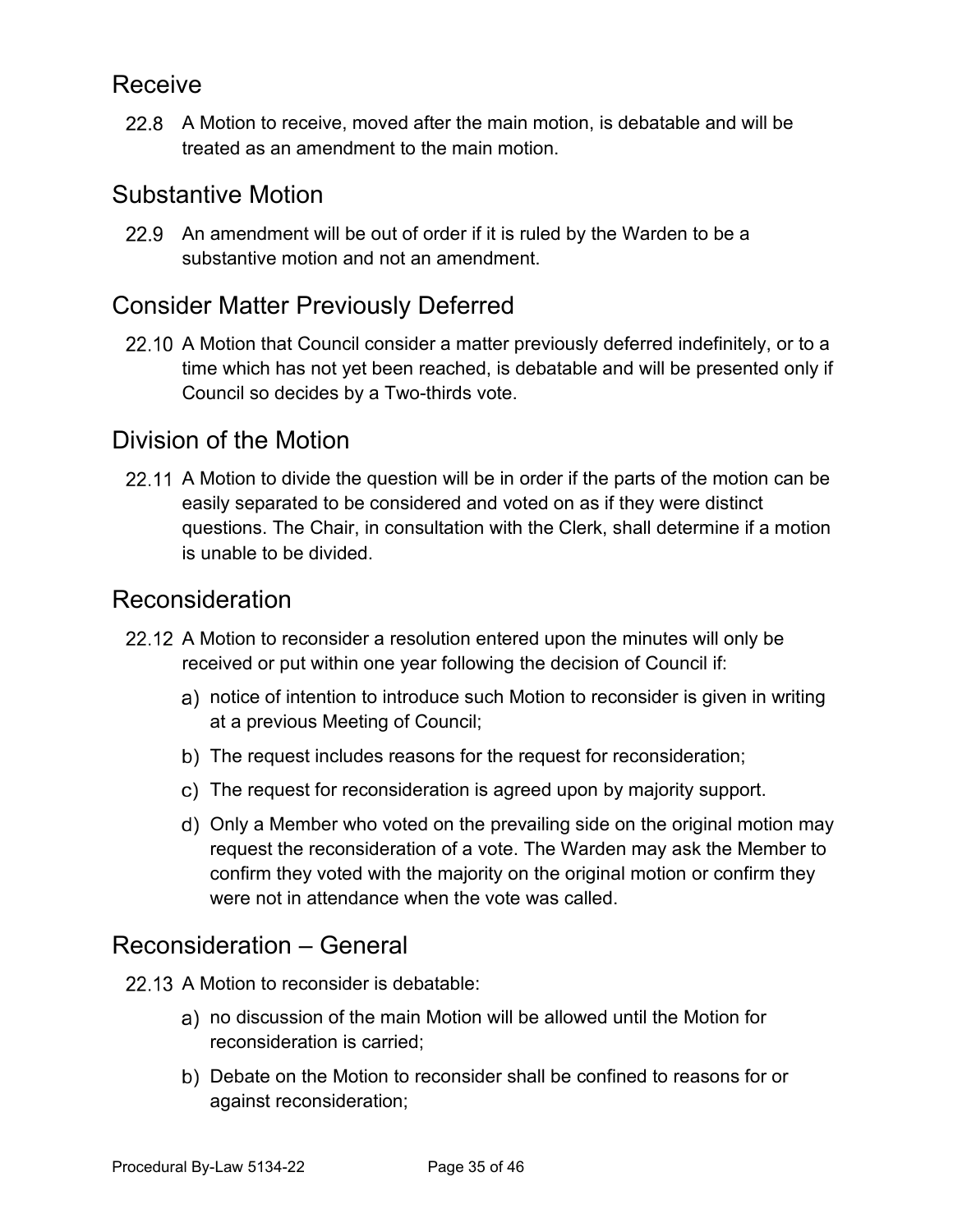- c) once the question is reopened, it is reopened in its entirety unless the reopening Motion specifies otherwise, and the reopened motion shall then become the next order of business;
- if the question is reopened, all previous decisions of Council remain in force unless Council decides otherwise; and
- no Motion to reconsider may, itself, be the subject of a Motion to reconsider.
- No question, after it is decided by Council, shall be reconsidered more than once during the Term of Council.

## <span id="page-35-0"></span>23.0 Notices of Motion

#### <span id="page-35-1"></span>Timing of Notice

23.1 A notice of motion will be given in accordance with the agenda of Committee of the Whole. Members are encouraged to provide notices of motion in writing to the Clerk no later than two days in advance of the meeting in which notice of such motion shall be given.

#### <span id="page-35-2"></span>Specific Request from Council

23.2 Notwithstanding section 23.1, reports from County staff on matters previously requested by Council to be reported directly to Council and not through Committee, may be introduced with the permission of Council.

#### <span id="page-35-3"></span>Resolution Containing a Financial Commitment

23.3 Any resolution through a notice of motion which will result in a financial commitment by the County in excess of \$5,000 will require a staff report before consideration by Committee of the Whole.

### <span id="page-35-4"></span>24.0 Voting

#### <span id="page-35-5"></span>Order of Votes

- 24.1 Motions relating to an item under consideration will be voted on in the following order:
	- a) a Motion to waive or suspend the rules of procedure;
	- b) a Motion to adjourn
	- c) a Motion to recess;
	- a Motion to table;
	- e) a Motion to call the question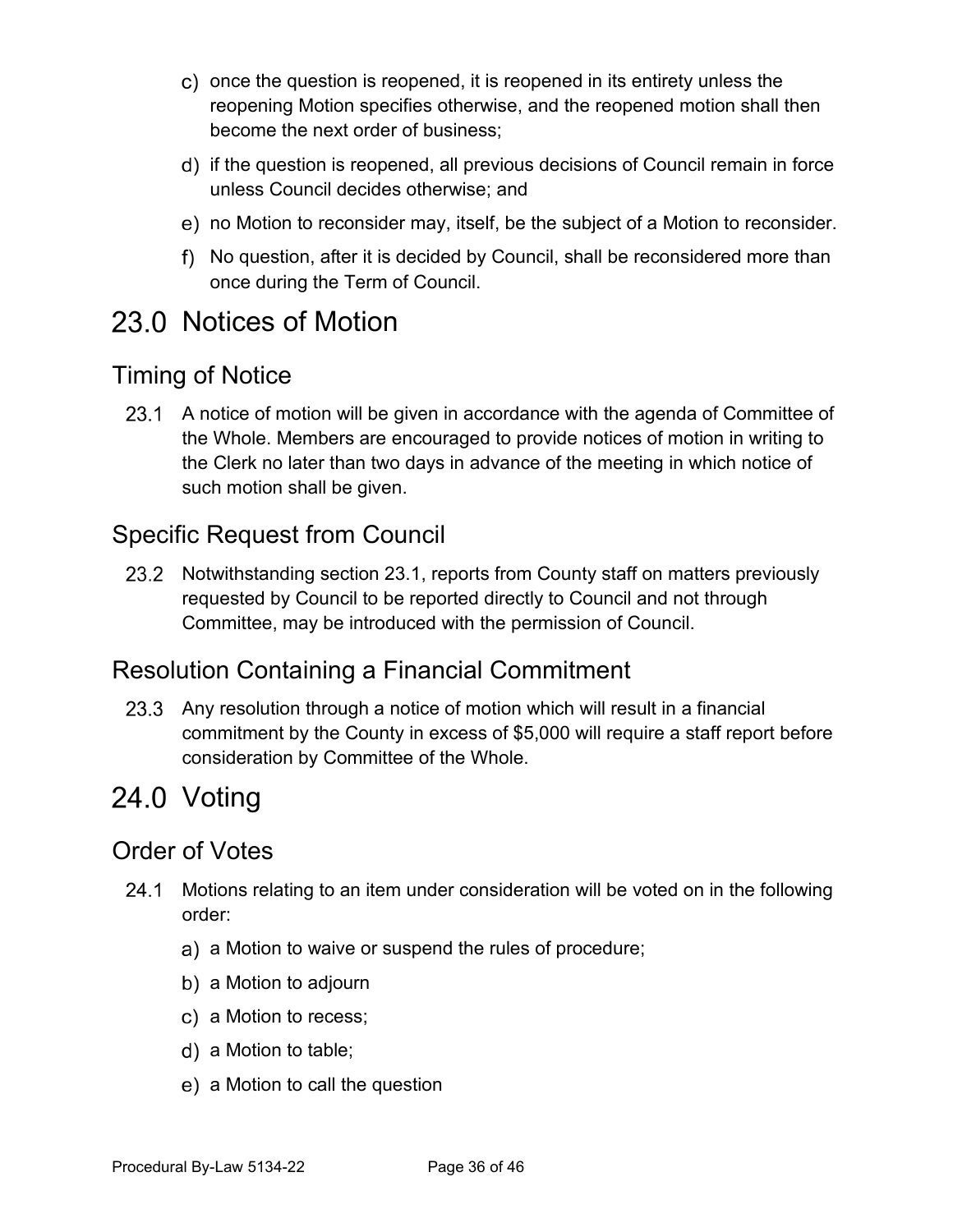- f) a Motion to defer;
- q) a Motion to refer;
- h) a Motion to amend, in reverse order of its being placed; then
- i) a Motion to postpone indefinitely
- i) the main Motion.

#### <span id="page-36-0"></span>Members Will Vote

Every Member Present at a Meeting of Council where a question is put will vote on the question, unless prohibited by statute, in which case the Clerk will so record.

#### <span id="page-36-1"></span>Warden to State the Question

24.3 Immediately preceding the taking of a vote, the Warden may state the question, if requested, in the precise form in which it will be recorded in the minutes.

### <span id="page-36-2"></span>Method of Voting

24.4 A Member will vote by raising a hand or otherwise indicating the Member's vote, except where a recorded vote is requested. Where a Member is participating in the Meeting through Electronic Means, the Clerk is authorized to ascertain that Member's vote through such means as the Clerk considers most appropriate to the Electronic Means used by the Member.

#### <span id="page-36-3"></span>Actions During Vote

- 24.5 When the Warden calls for the vote on a question, until the result of the vote is declared by the Warden:
	- a) each Member participating in the Meeting in person will occupy their seat and will remain in place;
	- b) each Member participating in the Meeting by Electronic Means will make themselves immediately available through those Electronic Means and remain available through them; and
	- no Member will make any other motion or speak to the question or to any other Member or make any noise or disturbance.

#### <span id="page-36-4"></span>No Vote Deemed Negative

24.6 If any Member Present does not vote at a Meeting of Council where a question is put, he will be deemed to vote in the negative except where the Member is prohibited from voting by statute.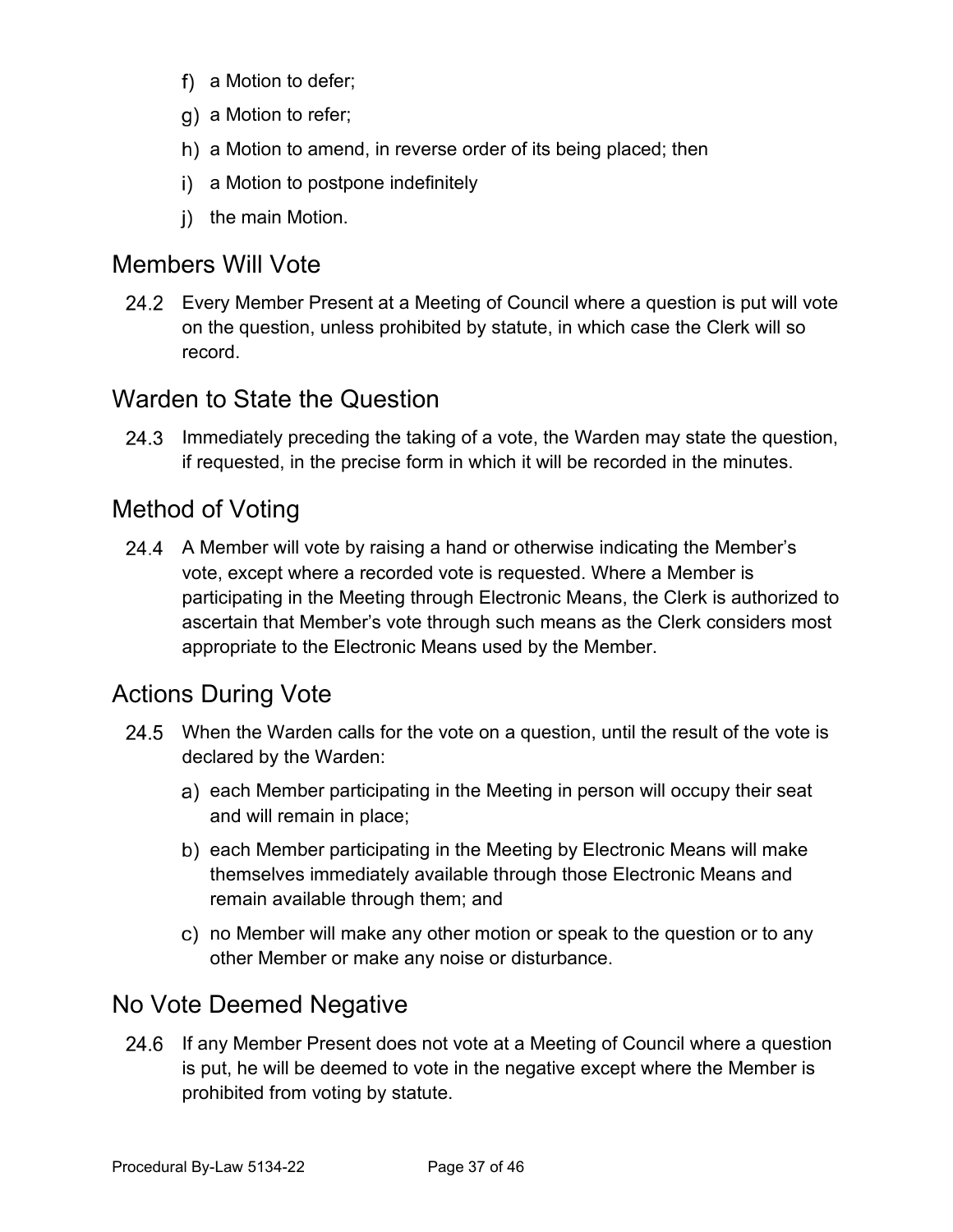#### <span id="page-37-0"></span>Warden

24.7 The Warden may vote on any question and will vote in the case of recorded votes.

#### <span id="page-37-1"></span>Majority Vote

24.8 All decisions of Council will require a Majority vote except as otherwise set out in this By-law.

#### <span id="page-37-2"></span>Equality of Votes

24.9 Any motion that receives a tie vote will be deemed to have been decided in the negative.

#### <span id="page-37-3"></span>Two-Thirds

- 24.10 The following decisions of Council require a Two-thirds vote:
	- a) a Motion to consider a report or by-law that does not relate to a matter listed on the agenda;
	- a Motion to consider a matter previously deferred indefinitely or to a time or eventuality that has not been reached or occurred under Section 24.1 of this By-law;
	- c) A Motion to call the question
	- a Motion to suspend the provisions of this By-law under Section 2.1 of this By-law.

#### <span id="page-37-4"></span>Recorded Vote

24.11 A request by a Member Present at the Meeting for a recorded vote will be made prior to the commencement of the vote being taken or immediately thereafter. When a recorded vote is requested by a Member, the Clerk will record the name and vote of every Member on any question using call of the roll for order of voting.

#### <span id="page-37-5"></span>Warden to Announce Results of Vote

24.12 The Warden will announce the result of the vote.

#### <span id="page-37-6"></span>Request for Further Vote

24.13 If a Member doubts the results of a vote as announced by the Warden, the Member may call for the vote to be taken again and the Warden may request that the Members will vote again.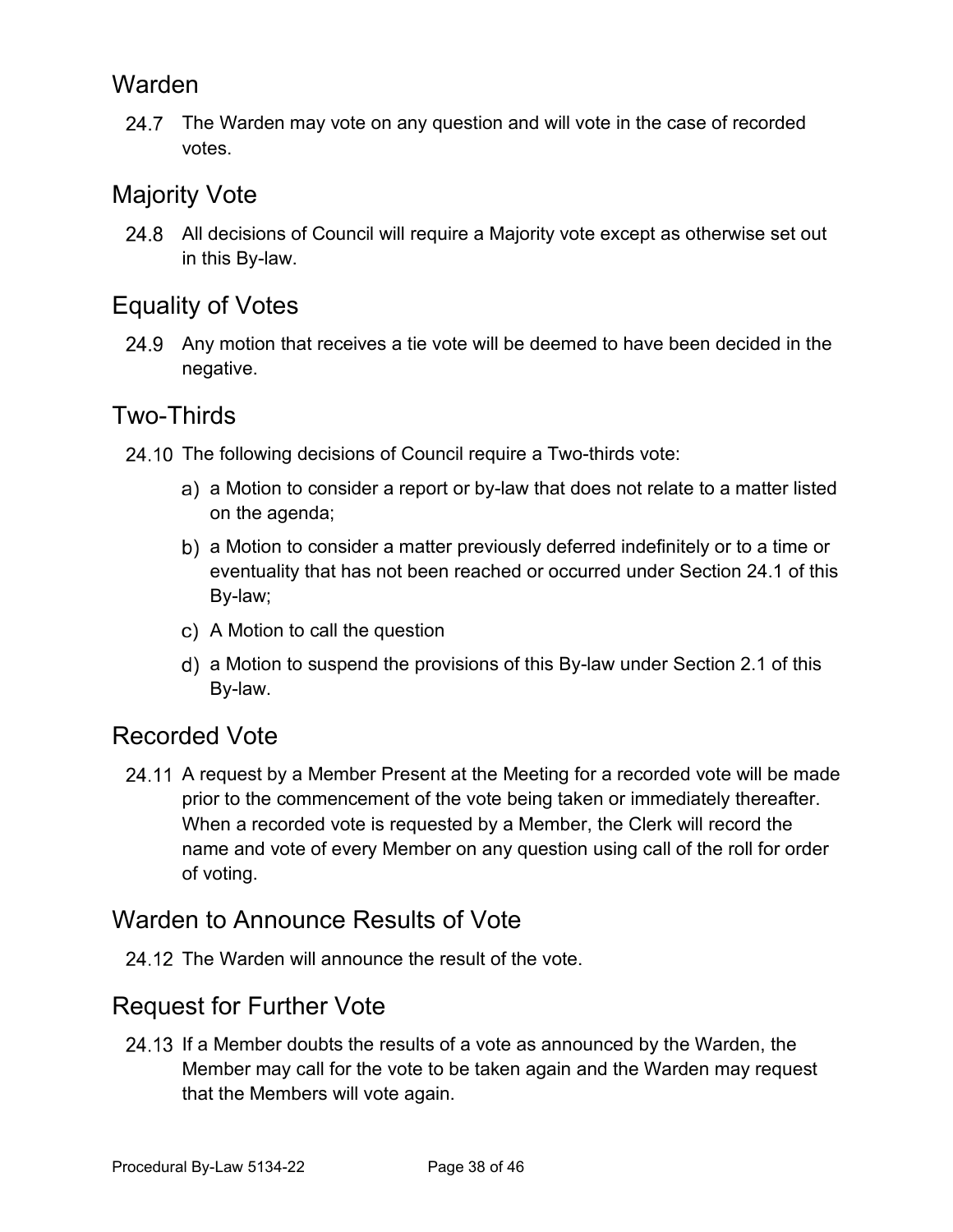## <span id="page-38-0"></span>25.0 By-laws

#### <span id="page-38-1"></span>**Introduction**

Every by-law will be introduced by Motion or leave specifying the title thereof, on recommendation of an adopted report or by an order from Council.

#### <span id="page-38-2"></span>Three Readings

25.2 Every by-law will have three readings prior to being passed.

#### <span id="page-38-3"></span>By-laws Taken as Read

25.3 By-laws will be taken as read for the first, second and third readings unless otherwise decided by a Majority vote.

#### <span id="page-38-4"></span>Pass at One Meeting

25.4 A by-law may be passed through all its stages and be finally passed at one Meeting.

#### <span id="page-38-5"></span>**Confirmatory**

25.5 On an annual basis, Council will consider a by-law to approve and confirm the proceedings of every Meeting of Council and every decision of Council in that year and to deem that every resolution thereof will have the same force and effect as if each and every one of them had been the subject matter of a separate by-law duly enacted.

#### <span id="page-38-6"></span>Amendments

25.6 All amendments to any by-laws approved by Council will be deemed to be incorporated into the by-law and if the by-law is enacted by Council, the amendments will be recorded by the Clerk.

#### <span id="page-38-7"></span>Authorization

Every by-law, once passed, will be dated, and duly signed and sealed by the Warden and the Clerk.

#### <span id="page-38-8"></span>Minor or Clerical Revisions

After Council enacts a by-law, and before the same is signed and sealed, the Clerk is authorized to make such minor corrections to that by-law before resulting from technical or typographical errors or other errors in form for the purposes of ensuring correct and complete implementation of the actions of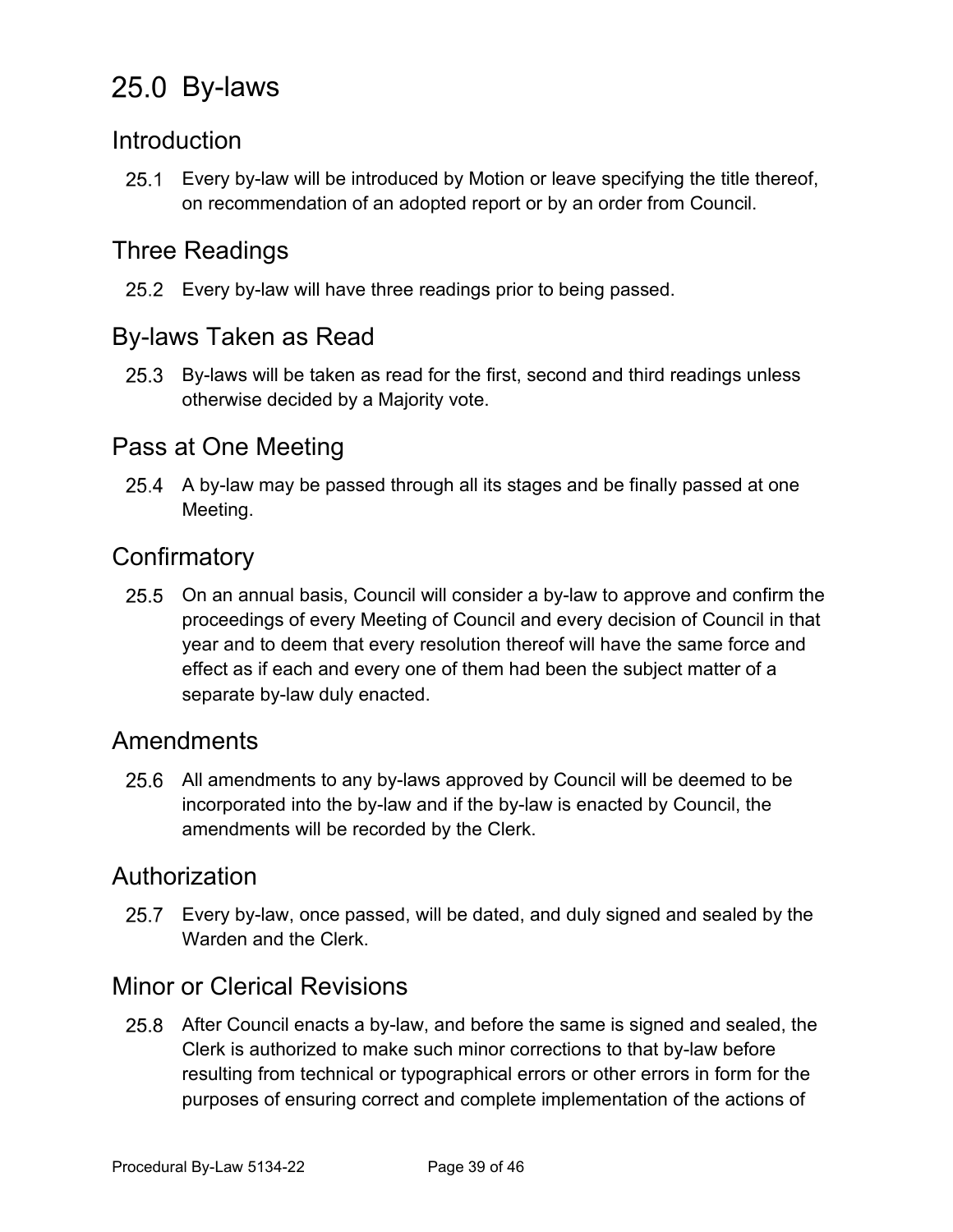Council forming the subject matter of that by-law.

## <span id="page-39-0"></span>26.0 Meetings of Committee of the Whole

#### <span id="page-39-1"></span>At Council

26.1 The Committee of the Whole may convene immediately after each Meeting of Council and will report to Council.

#### <span id="page-39-2"></span>Chair

26.2 The Warden will sit as Chair and will preside over Committee of the Whole.

#### <span id="page-39-3"></span>Duties of Chair

The Chair of the Committee of the Whole will maintain order in Committee.

#### <span id="page-39-4"></span>**Procedure**

The rules governing the procedure of Council and the conduct of Members will be observed in Committee of the Whole so far as they are applicable, and any motion will be required to be seconded.

#### <span id="page-39-5"></span>Debate on a Question

26.5 In debate, each Member has the right to speak twice on the same question on the same day but cannot make a second speech on the same question as long as any Member who has not spoken on that question desires the floor. A Member who has spoken twice on a particular question on the same day has exhausted their right to debate that question for that day.

#### <span id="page-39-6"></span>Responsibility to Act on Recommendations

- 26.6 No action will be taken on Committee recommendations until approved by Council unless:
	- a) the responsibility has been delegated to the Committee by Council through Council's Delegation Policy; or
	- b) in the case of a time-sensitive matter, the Committee has directed in its minutes that action be taken prior to Council's adoption of its minutes.

#### <span id="page-39-7"></span>Alternate Member

A lower tier municipality may appoint an alternate Member of lower tier council to temporarily replace a person who is a member of both the upper tier and lower tier council if the Member is unable to attend an upper tier council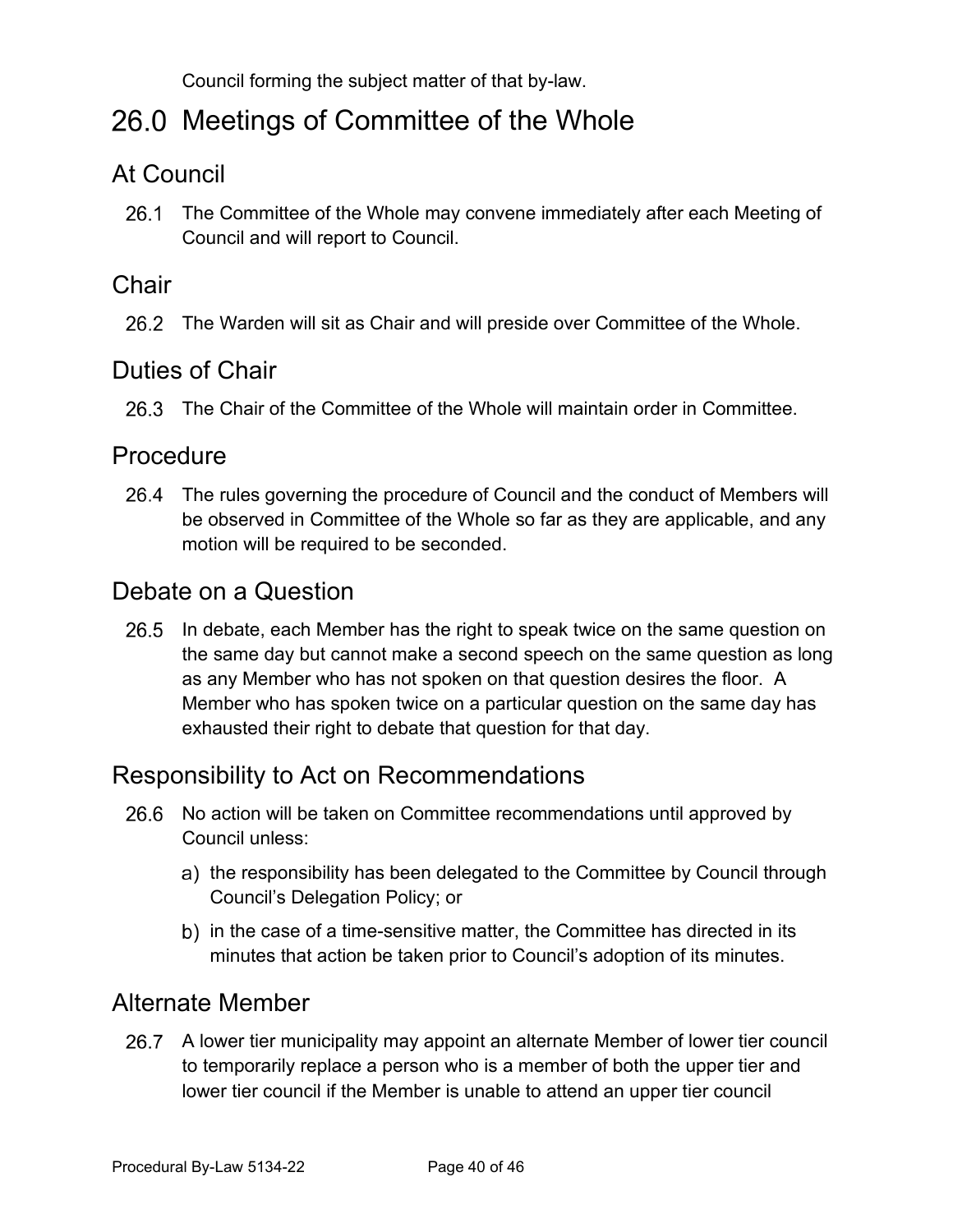meeting. It will be only one Member appointed for the term of council.

It is the responsibility of the Member and the Alternate Member to coordinate Meeting arrangements and participation, including notification to the Clerk's Department.

### <span id="page-40-0"></span>27.0 Committee of the Whole Agenda

#### <span id="page-40-1"></span>**General**

27.1 The Clerk, in consultation with the Warden, will have prepared and delivered to the Members, a minimum three days prior to the Meeting of Committee of the Whole, an agenda including reports, minutes for their review in accordance with Section 3.3 of this By-law.

#### <span id="page-40-2"></span>Consent Agenda

27.2 A Consent Agenda will be used for reports, minutes or correspondence considered routine or administrative in nature. Any item on the Consent Agenda can be requested to be pulled by a Member under Determination of Items Requiring Separate Discussion. The item will then be placed at the end of the Items of Discussion portion of the agenda for consideration.

#### <span id="page-40-3"></span>Agenda

- 27.3 The agenda will include the following headings:
	- a) Call to Order
	- b) Business Arising (as applicable)
	- c) Declaration of Interest
	- d) Delegations
	- Determination of Items Requiring Separate Discussion
	- Consent Agenda
	- g) Items for Direction and Discussion
	- h) Other Business
	- i) Notice of Motion
	- Adjournment

#### <span id="page-40-4"></span>Authority to Adjust Agenda Items

27.4 The Clerk will have the authority to adjust the order and necessity of agenda items.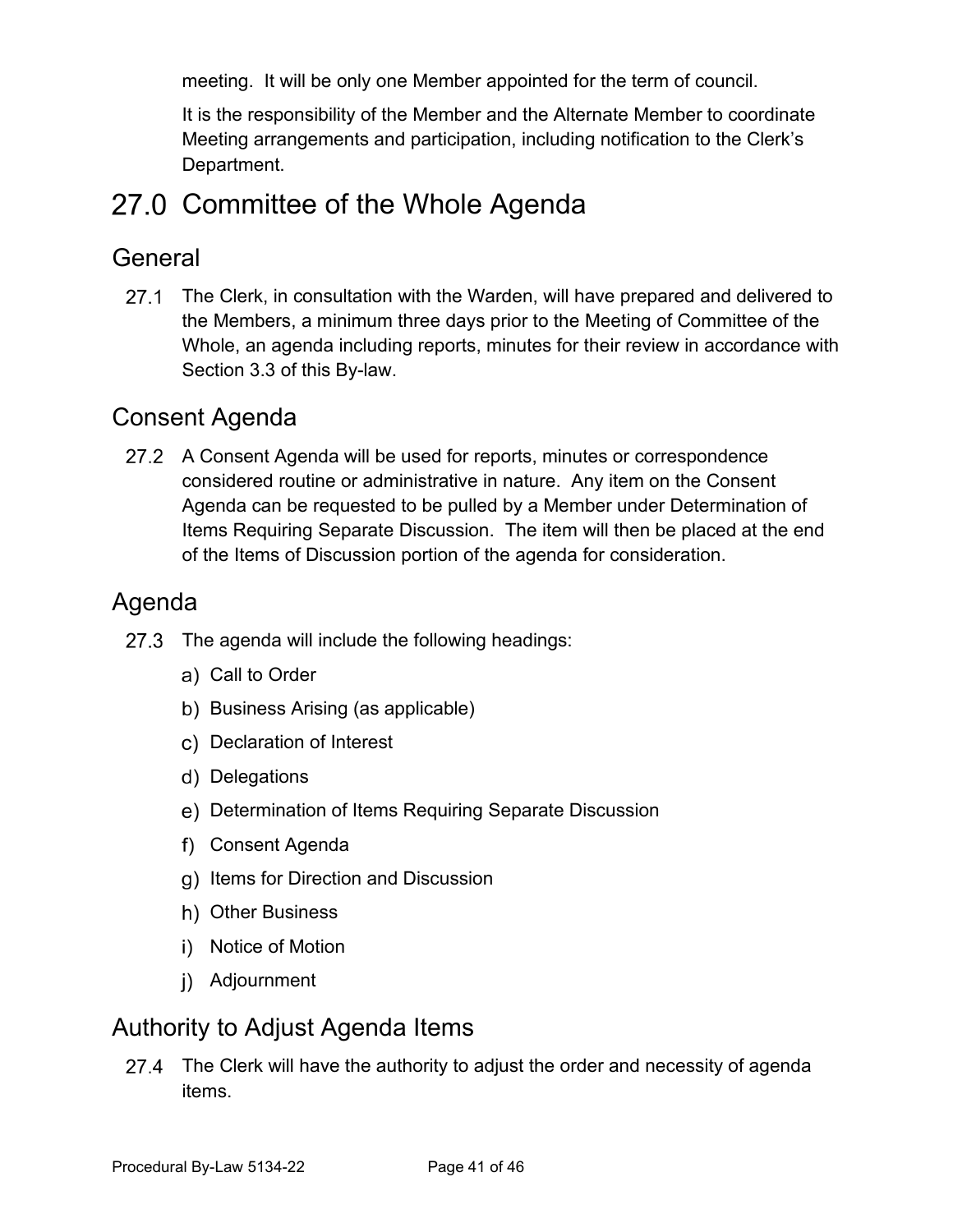## <span id="page-41-0"></span>28.0 Committees

#### <span id="page-41-1"></span>Council's Role

28.1 Council will determine the appropriate number of Committees, their membership, mandates and reporting practices.

#### <span id="page-41-2"></span>Sub Committee and Advisory Committee Appointments

28.2 Appointments to some sub committees and advisory committees will be recommended to Council through a staff report to Committee of the Whole. Other appointments will be made at Committee of the Whole by open election.

#### <span id="page-41-3"></span>Appointments/Nominees to Other Bodies

Appointments and nominees to other bodies will be recommended to Council through a staff report to Committee of the Whole.

#### <span id="page-41-4"></span>Special Committees

Council may, from time to time, create special Committees which will report Committee of the Whole or direct to Council; the appointments of such Committees should include a specific mandate, terms of reference, term of appointment and extension of appointment;

#### <span id="page-41-5"></span>Election of Chairs and Vice Chairs

- Chairs and Vice Chairs of each Committee will be elected on an annual basis unless the Terms of Reference specify otherwise.
	- a) each candidate for Chair and Vice Chair who stands for election may make a Presentation to the Committee.
	- b) Each Chair and/or Vice Chair will preside at every Meeting of their Committee, may vote on every question submitted for consideration and may require that resolutions be in writing.

#### <span id="page-41-6"></span>Warden's Membership on Committees

28.6 The Warden will be a Member of all Committees.

#### <span id="page-41-7"></span>Committee Meeting Dates & Locations

28.7 Committees will meet on established meeting dates. Meetings will generally be held in the County Administration Building in the City of Owen Sound but may be moved to alternate locations on the recommendation of the Chair. Additional or Emergency Meetings may be held at the call of the Chair.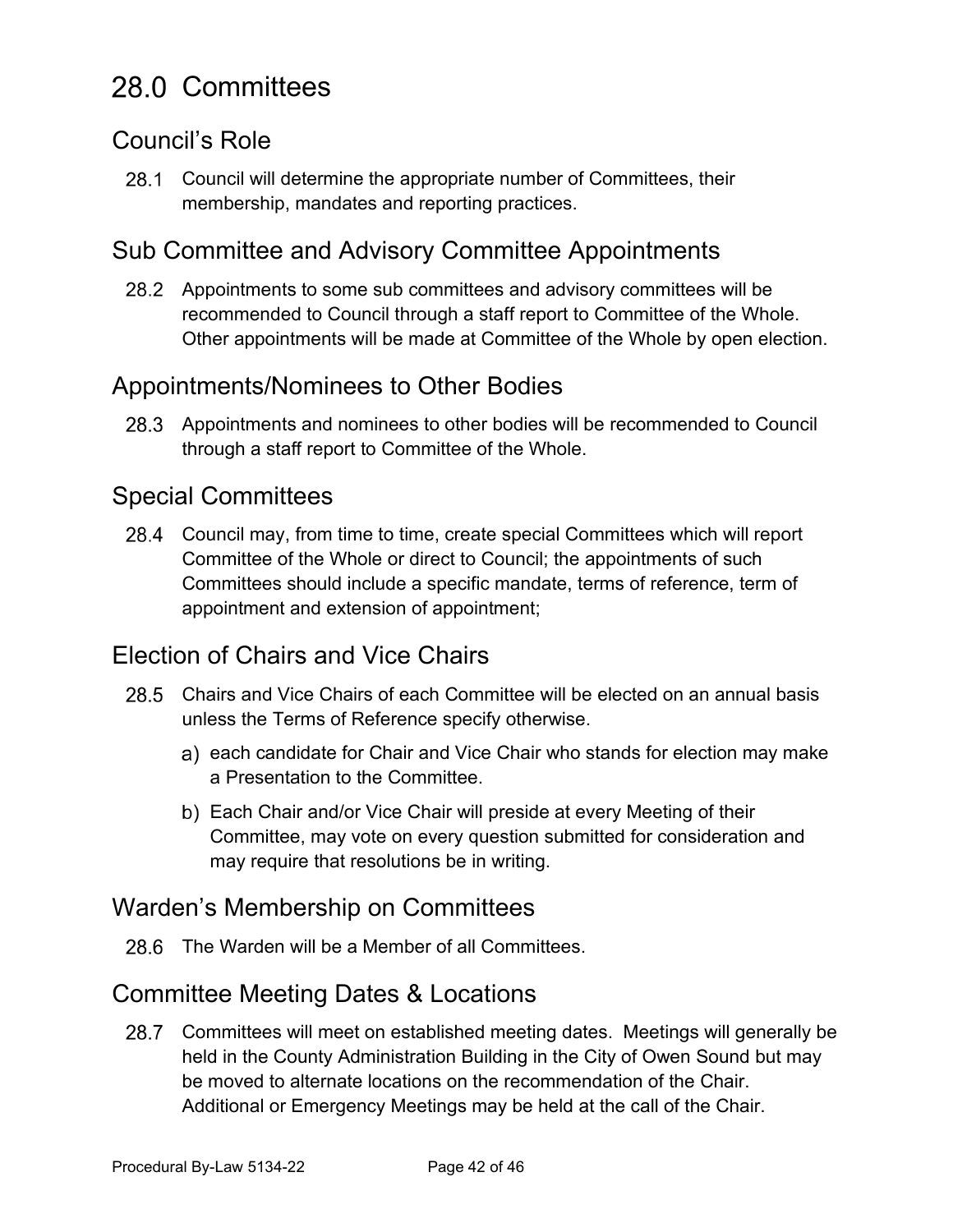#### <span id="page-42-0"></span>Notice to Members

28.8 Notice of Meetings including agendas, minutes and supporting documentation to the Members will be via electronic mail, regular mail, courier. Notice may also be provided by telephone or personal contact in case of an emergency.

#### <span id="page-42-1"></span>Notice to Media and Public

28.9 Notice of Meetings will be given by posting agendas on the County's website. Notice of Meetings will be posted as soon as practical after being established by Committees. Agendas will be posted three days prior to the Meeting and in the event an agenda is amended it will be reposted with a notation advising that the agenda has been amended. In the case of Emergency Meetings, notice of the agenda will be posted as soon as practical.

#### <span id="page-42-2"></span>General Role of Committees

28.10 The role of Committees will generally be to:

- make recommendations to Council on matters which are in their jurisdiction;
- b) guide and request staff to provide reports on the direction and nature of policy development, fact finding, analysis and generation of public policy matters;
- c) establish mechanisms to receive further public input on public policy matters.

#### <span id="page-42-3"></span>Committee Procedures

- 28.11 The rules governing the procedure of Council and the conduct of Members at Council will be observed as far as they are applicable, and, subject to the specific rules for Committees set out in this section including:
	- a) the number of times of speaking on any question will not be limited;
	- b) the requirement to stand to address the Chair is waived;
	- a Majority vote will be required to decide any matter before the Committee; and
	- recorded votes at Committees will not be weighted and Members will be called to vote by name in alphabetic order.

#### <span id="page-42-4"></span>Members' Rights

28.12 Members who are not Members of a specific Committee may attend Meetings of that Committee and may, with consent of the Chair of that Committee, take part in the discussion, but will not be counted in the Quorum or entitled to make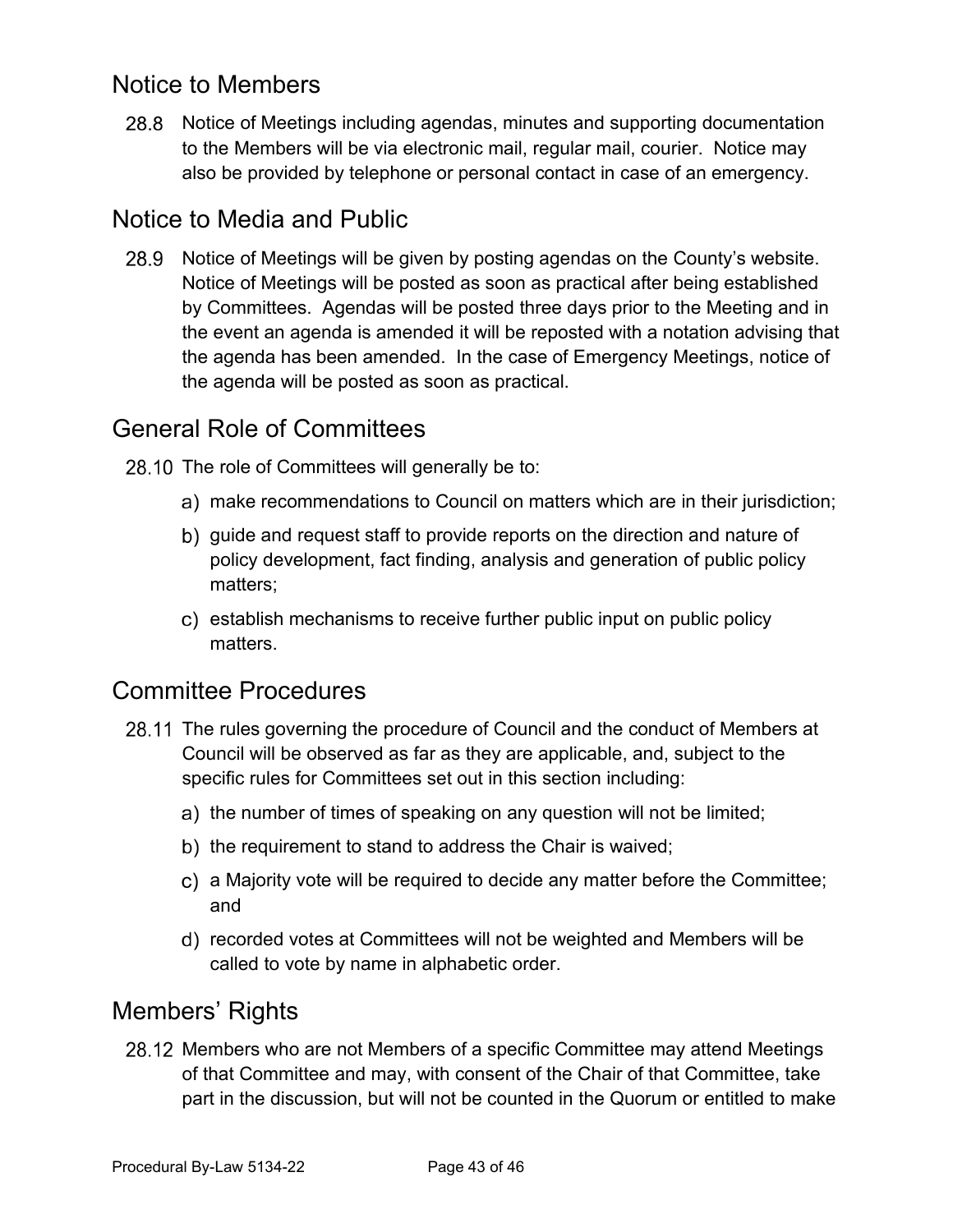motions or to vote at these Meetings.

#### <span id="page-43-0"></span>Absence of Chair and Vice Chair

28.13 In the event the Chair of a Committee is not in attendance at a Committee Meeting within fifteen minutes of the time appointed for the commencement of the Meeting, the Committee Vice Chair will call the Meeting to order and preside until the arrival of the Committee Chair. Should the Committee Vice Chair not be in attendance at the Meeting, those Members in attendance will appoint one of the Members to act as Committee Chair for that Meeting. Such Member will then call the Members to order and will preside until the arrival of the Committee Chair or the Committee Vice Chair.

#### <span id="page-43-1"></span>Meeting Limitation

28.14 No Committees will meet while Council is in session.

#### <span id="page-43-2"></span>Agendas

28.15 The Clerk's office will prepare and distribute Committee agendas.

#### <span id="page-43-3"></span>Amended Agendas

- 28.16 Directors and their staff who wish to submit a late report for an agenda may do so with the approval of the CAO, and in their absence, approval of the Clerk. Late reports will only be considered if determined urgent. The request to the CAO will be in writing and include the rationale and urgency for considering a late report;
	- a) Notice of addition of late reports will be given in accordance with sections 28.8 and 28.9 of this By-law; and
	- A Committee may add an item to the agenda if it is agreed to by Two-thirds vote at the beginning of the Meeting to amend the agenda.

#### <span id="page-43-4"></span>**Delegations**

- 28.17 Any person desiring to present information to a Committee may do so subject to the following:
	- a) the request will be in writing and the information to be presented will be on matters of fact or to make a request of the Committee;
	- b) requests will be made not less than ten days preceding the Committee Meeting at which such person desires to be heard;
	- Any presentation material must be provided to the Clerk within seven (7) days prior to the meeting and shall be included in the agenda package or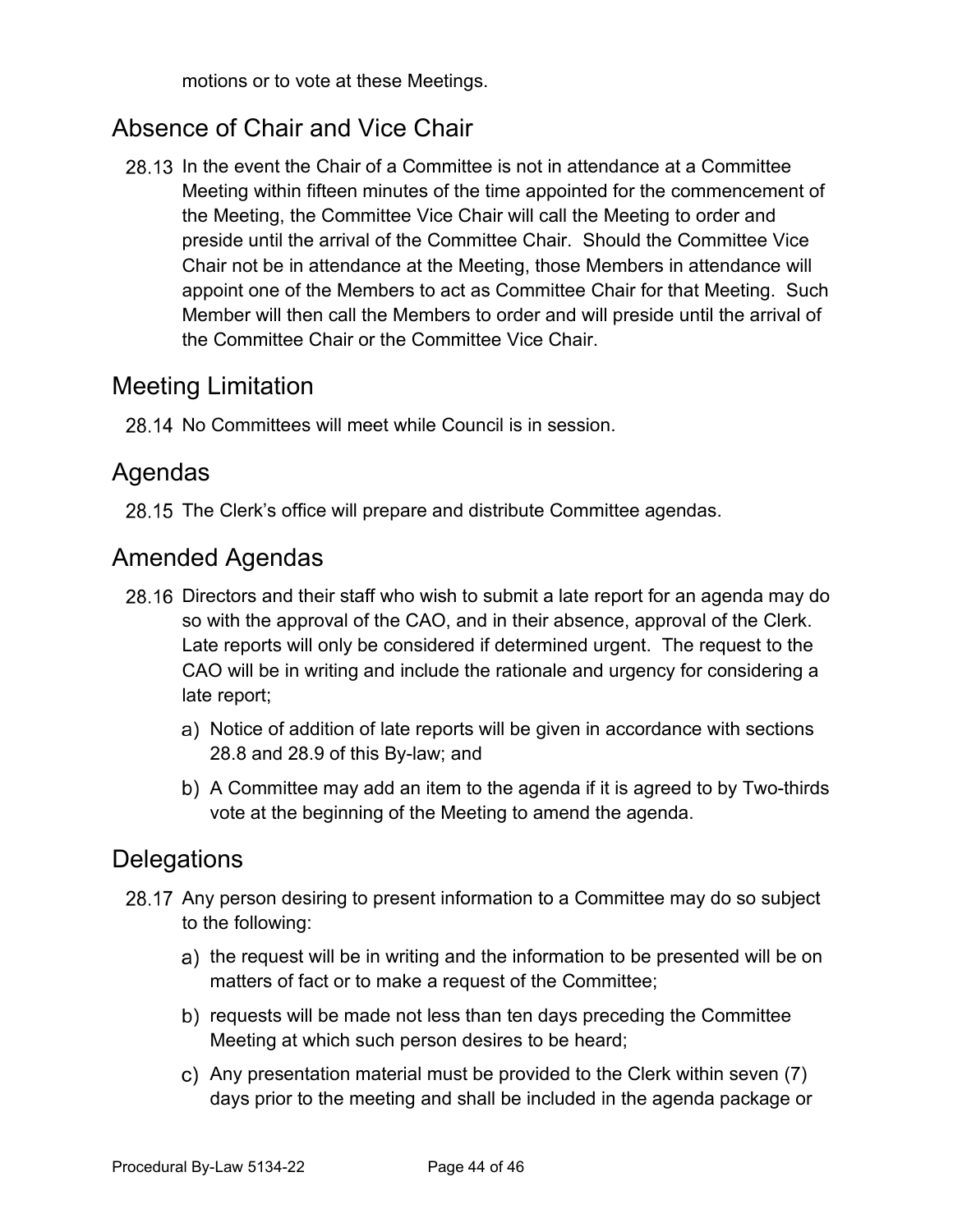posted to the website for public viewing. Exceptions to this shall be approved by the Clerk in consultation with the Warden and CAO.

- d) exceptions to the ten days' notice requirement required in (b) above may be approved by the Clerk;
- any person who is scheduled to appear as a Delegate before a Committee is requested to submit written documentation for the Committee's consideration to the Clerk not less than seven days preceding the Committee Meeting; and
- f) the rules related to attendance, time limits, behaviour, curtailment of time and conduct of Delegations will be as set out in Section 18 of this By-law.

#### <span id="page-44-0"></span>Declarations of Interest

28.18 Members of Committees will adhere to Section 18 with respect to declarations of interest in Committees.

#### <span id="page-44-1"></span>Quorum

28.19 As soon as a Quorum is Present after the scheduled commencement time of a Committee Meeting, the Chair will call the Meeting to order;

Subject only to Section 28.20(c) of this By-law a Committee Meeting will only be properly constituted for the purpose of carrying on its business if a Quorum of the Members is Present;

Where the number of Members, who by reason of the provisions of the Municipal Conflict of Interest Act, are prohibited from participating in a Meeting is such that, at that Meeting, the remaining Members are not of sufficient number to constitute a Quorum, then the remaining number of Members will be deemed to constitute a Quorum.

#### <span id="page-44-2"></span>Right to Expel

28.20 The Chair has the right to expel or exclude any person from any Meeting for improper conduct.

#### <span id="page-44-3"></span>29.0 Amendments to By-law

#### <span id="page-44-4"></span>Majority Vote

29.1 This By-law will not be amended or repealed except by a Majority vote of Council.